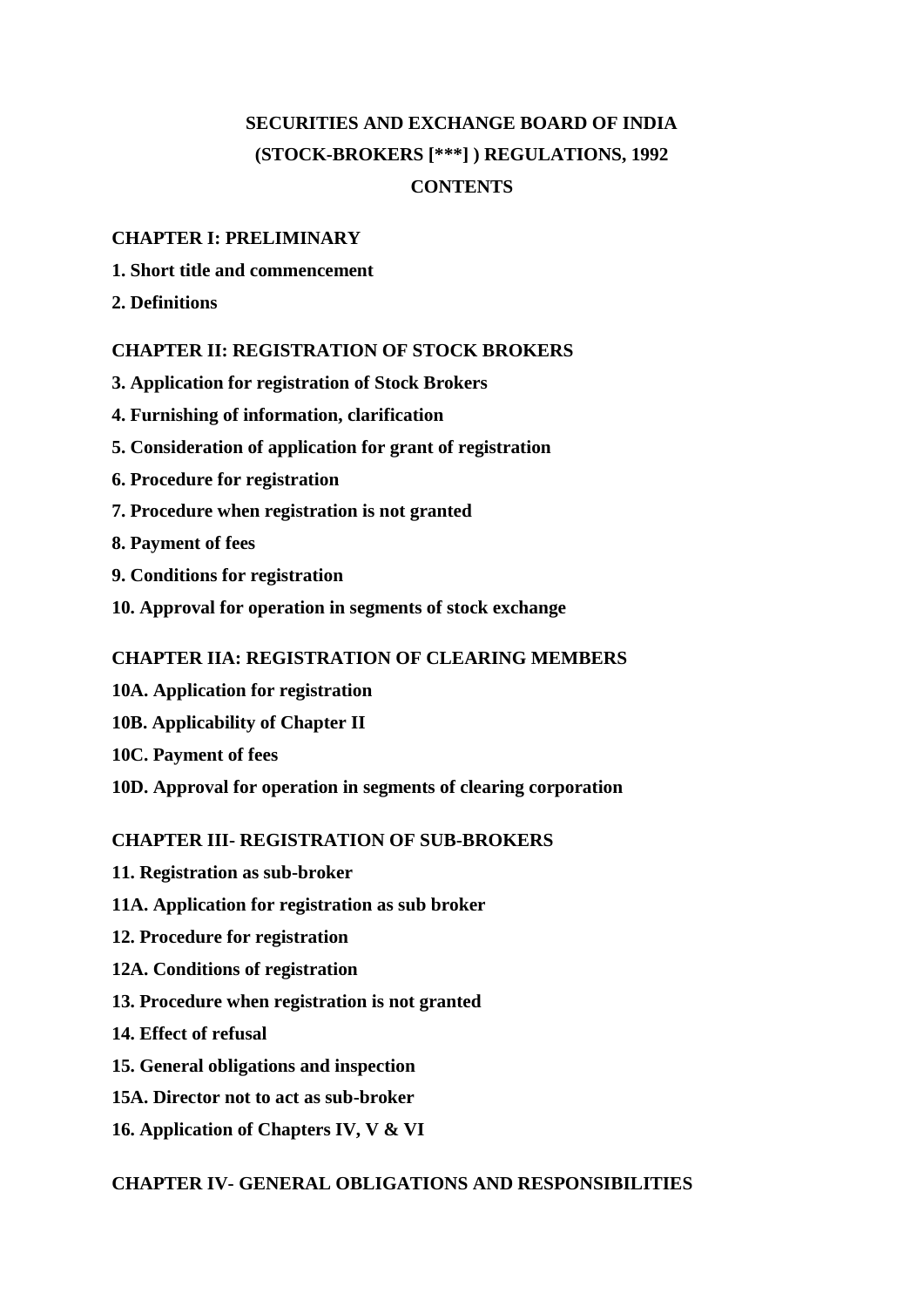- **17. To maintain proper books of account, records, etc.**
- **18. Maintenance of books of account and records**
- **18A. Appointment of Compliance officer**
- **18B. Stock Broker not to deal with unregistered Sub-broker**

### **CHAPTER V PROCEDURE FOR INSPECTION**

- **19. Board's right to inspect**
- **20. Procedure for Inspection**
- **21. Obligations of stock-broker on inspection by the Board**
- **22. Submission of report to the Board**
- **23. Action on inspection or investigation report**
- **24. Appointment of Auditor**

### **CHAPTER VI-PROCEDURE FOR ACTION IN CASE OF DEFAULT**

- **25. Liability for contravention of the Act, rules or the regulations**
- **26. Liability for monetary penalty**
- **27. Liability for action under the Enquiry Proceeding Regulations**
- **28. Liability for prosecution**

### **CHAPTER VII- MISCELLEANOUS**

- **29. Power to remove difficulties**
- **30. Power to specify procedures, etc. and issue clarifications**

## **SCHEDULE I –FORMS**

**FORM A: Application Form for Registration as Stock Broker with Securities and Exchange Board of India** 

**FORM AA: Application form for registration as a trading and/or a clearing member and/or a self-clearing member] with the Securities and Exchange Board of India**

**FORM AD: Application Form for Registration as Clearing Member with Securities and Exchange Board of India**

**FORM B: Application Form for Registration as a Sub-broker with Securities and Exchange Board of India**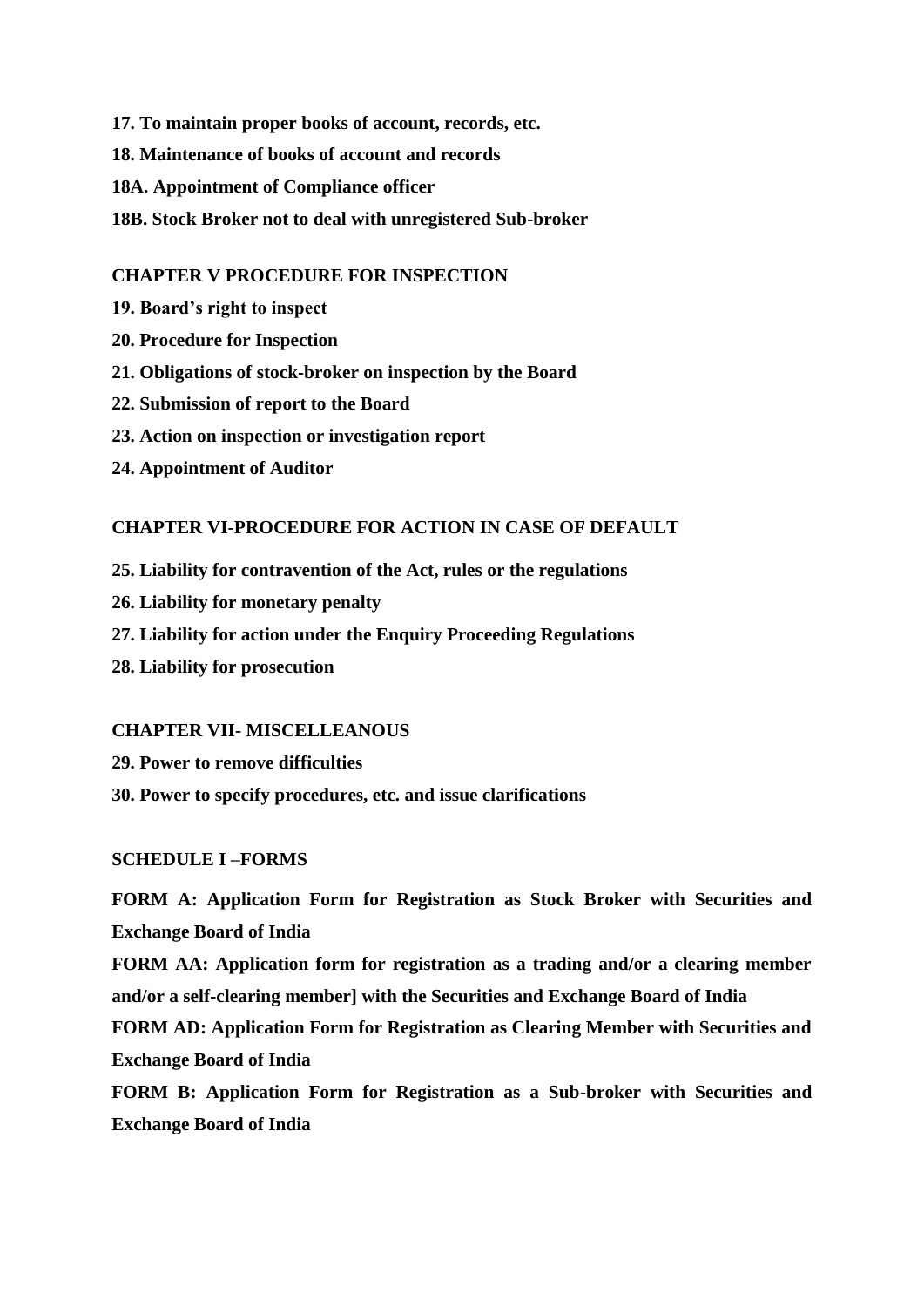**FORM C: Recommendation Letter to be given by the Member with whom the Subbroker is affiliated FORM CA: Recognition letter to be issued by the Stock Exchange FORM D: Certificate of Registration [Regulations 6 and 10b] Form E: Certificate of Registration [Regulation 12]**

**SCHEDULE II-CODE OF CONDUCT FOR STOCK BROKERS SCHEDULE III: FEES TO BE PAID BY THE STOCK BROKERS SCHEDULE V: PAYMENT OF FEES BY STOCK BROKERS/ CLEARING MEMBERS/ SELF-CLEARING MEMBERS** 

**SCHEDULE VI: NET WORTH AND DEPOSIT REQUIREMENTS FOR STOCK BROKERS/ CLEARING MEMBERS/ SELF-CLEARING MEMBERS**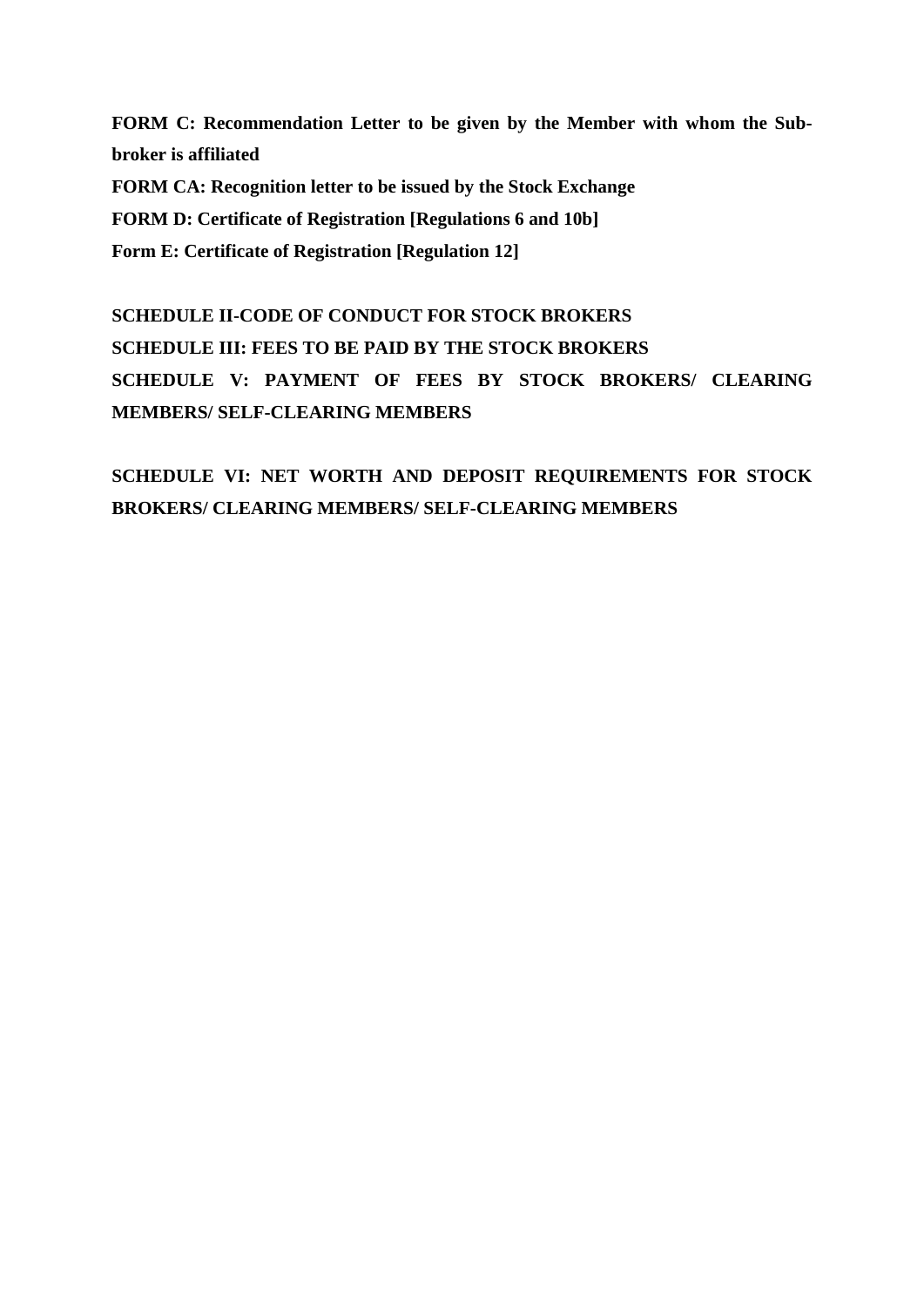# **THE GAZETTE OF INDIA EXTRAORDINARY PART II - SECTION 3 - SUB-SECTION (ii) PUBLISHED BY AUTHORITY NOTIFICATION THE 23rd DAY OF OCTOBER 1992 NEW DELHI**

## **SECURITIES AND EXCHANGE BOARD OF INDIA (STOCK BROKERS <sup>1</sup> [\*\*\*]) REGULATIONS, 1992**

S.O.780 (E):- In exercise of the powers conferred by section 30 of the Securities and Exchange Board of India Act, 1992 (15 of 1992), the Board hereby  $2[***]$  makes the following regulations, namely: -

### **CHAPTER I**

#### **PRELIMINARY**

### **Short title and commencement.**

**1.** (1) These regulations may be called the Securities and Exchange Board of India (Stock Brokers <sup>3</sup>[\*\*\*]) Regulations, 1992.

(2) These regulations shall come into force on the date of their publication in the Official Gazette.

## **Definitions.**

**4 [2. (1)** In these regulations, unless the context otherwise requires]:—

 ${}^5$ [(a) "Act" means the Securities and Exchange Board of India Act, 1992 (15 of 1992);

(aa) "certificate" means a certificate of registration issued by the Board;

 $(ab)$ <sup>6</sup>[\*\*\*]

-

<sup>2</sup> Words "with the previous approval of the Central Government" omitted by the SEBI (Stock Brokers and Subbrokers) (Third Amdt.) Regulations, 1998, w.e.f. 16-12-1998.

<sup>&</sup>lt;sup>1</sup> The words "and sub-broker" omitted by SEBI (Stock Brokers and Sub-Brokers) (Second Amdt.) Regulations, 2018 w.e.f 01-04-2019.

<sup>&</sup>lt;sup>3</sup> The words "and sub-broker" omitted by SEBI (Stock Brokers and Sub-Brokers) (Second Amdt.) Regulations, 2018 w.e.f 01-04-2019.

<sup>4</sup> Renumbered as 2(1) by the SEBI (Stock Brokers and Sub-brokers) (Second Amdt.) Regulations, 2013 w.e.f. 27.09.2013

<sup>&</sup>lt;sup>5</sup> Inserted by the SEBI (Stock Brokers and Sub-brokers) (Second Amdt.) Regulations, 2006, w.e.f. 07-09-2006.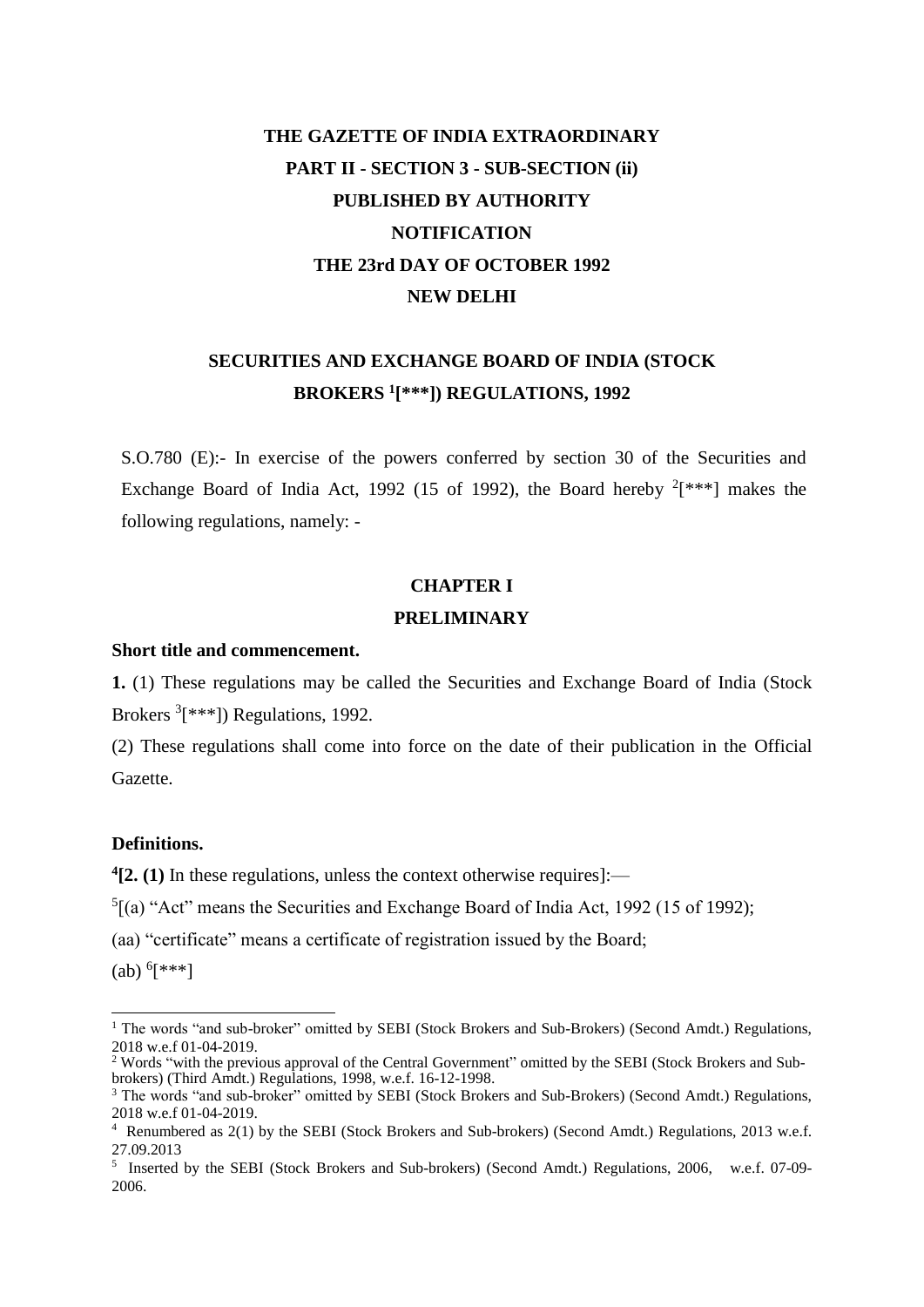$[^{7}[(ac)$  "change in control" –

(i) in case of a body corporate –

(A) if its shares are listed on any recognised stock exchange, shall be construed with reference to the definition of control in terms of regulations framed under clause (h) of sub-section (2) of section 11 of the Act;

(B) in any other case, shall be construed as change in the controlling interest in the body corporate;

*Explanation:* For the purpose of para (B) of this sub-clause, the expression

"controlling interest" means an interest, whether direct or indirect, to the extent of at least fifty-one percent of voting rights in the body corporate;

(ii) in a case other than that of a body corporate, shall be construed as any change in its legal formation or ownership.]

 ${}^{8}$ [(ad) "clearing corporation" shall mean a clearing corporation as defined in clause (d) of subregulation (1) of regulation 2 of the Securities Contracts (Regulation) (Stock Exchanges and Clearing Corporations) Regulations, 2012;]

"change of status or constitution" in relation to a stock broker or a sub-broker means any change in its status or

-

(C) any change in control over the body corporate;<br>(ii) any change between the following legal for

"change in control", in relation to a stock broker or a sub-broker being a body means-

(i) if its shares are listed on any recognised stock exchange, change in control within the meaning of regulation 12 of the Securities and Exchange Board of India (Substantial Acquisition of Shares and

Takeovers) Regulations, 1997;

(ii) in any other case, change in the controlling interest in the body corporate;

Explanation: For the purpose of sub-clause (ii), the expression "controlling interest" means an interest, whether direct or indirect, to the extent of at least fifty-one per cent of voting rights in the body corporate;'

<sup>6</sup> Omitted by the SEBI(Change in Conditions of Registration of Certain Intermediaries)(Amendment) Regulations,2011, w.e.f. 19-04-2011. Prior to omission, clause (ab) read as under:

constitution of whatsoever nature and includes— (i) in case of a body corporate—

<sup>(</sup>A) amalgamation, demerger, consolidation or any other kind of corporate restructuring falling within the scope of section 391 of the Companies Act, 1956 (1 of 1956) or the corresponding provision of any other law for the time being in force;

<sup>(</sup>B) change in its managing director, whole-time director or director appointed in compliance with clause (v) of sub-rule (4A) of rule 8 of the Securities Contracts (Regulation) Rules, 1957; and

any change between the following legal forms - individual, partnership firm, Hindu undivided family, private company, public company, unlimited company or statutory corporation and other similar changes;

<sup>(</sup>iii) in case of a partnership firm any change in partners not amounting to dissolution of the firm

<sup>&</sup>lt;sup>7</sup> Substituted by the SEBI (Change in Conditions of Registration of Certain Intermediaries)(Amendment) Regulations, 2011, w.e.f. 19-04-2011. Prior to substitution, clause (ac) read as under:

<sup>8</sup>Substituted by the SEBI (Stock Brokers and Sub-brokers) (Second Amdt.) Regulations, 2013.w.e.f 27-09-2013 Prior to substitution clause (ad) read as: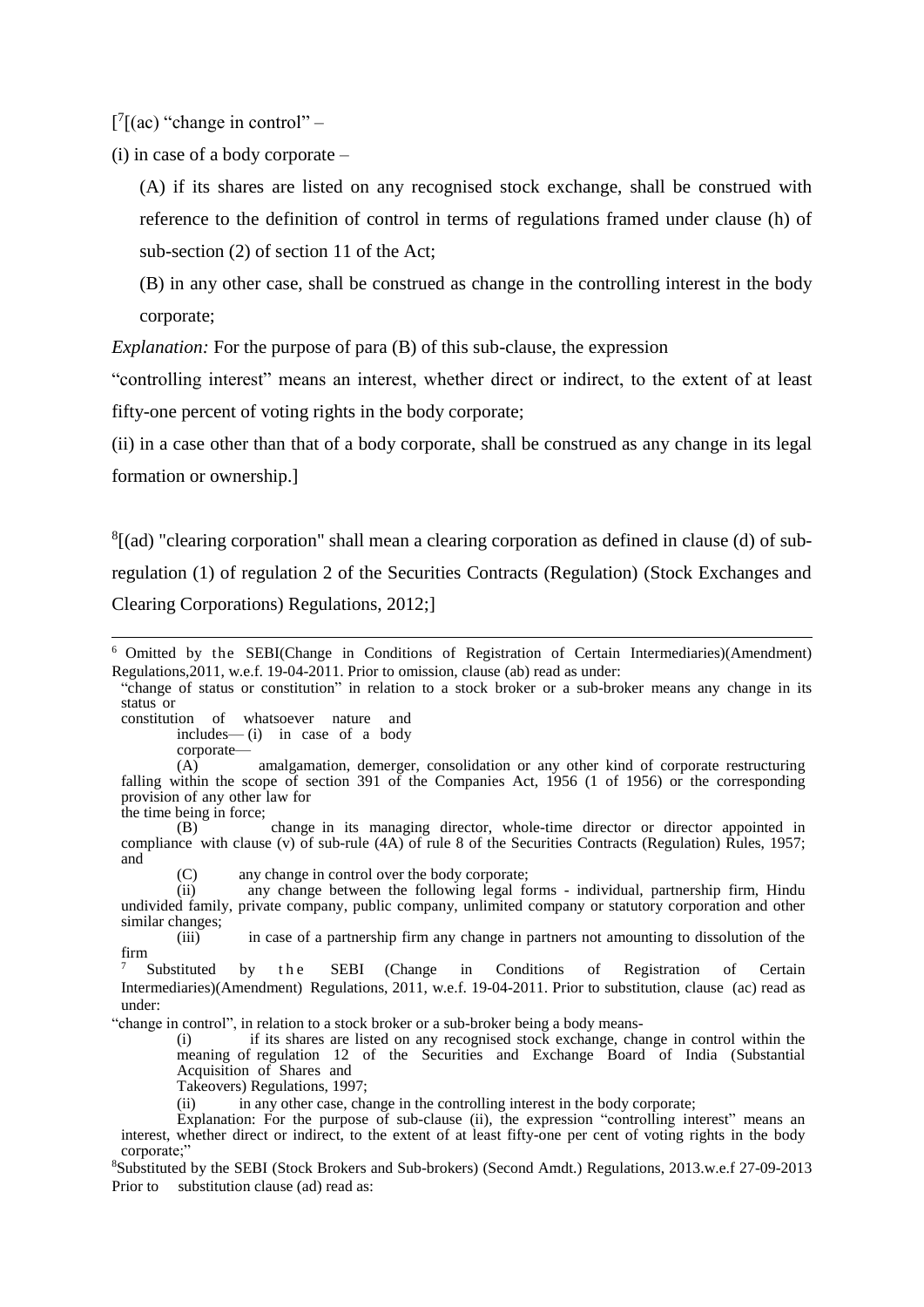<sup>9</sup>[(ae) "clearing member"means a person having clearing and settlement rights in any recognised clearing corporation and shall include any person having clearing and settlement rights on a commodity derivatives exchange:

Provided that such a clearing member in commodity derivatives exchange shall be required to become a member of a recognised clearing corporation from such date as may be specified by the Board.]

 $(aaa)^{10}$ [\*\*\*]

- (b) "form" means a form specified in Schedule I;
- (c) "inspecting authority" means one or more persons appointed by the Board to exercise powers conferred under Chapter V of these regulations;
- $11$ [(ca) "proprietary trading member" means a stock broker who trades in the debt segment of the recognised stock exchange, exclusively on its own account or as permitted by its sectoral regulator;]
- (d) "regulations" means Securities and Exchange Board of India (Stock Brokers <sup>12</sup><sup>[\*\*\*</sup>]) Regulations, 1992;
- (e)  $^{13}$ [\*\*\*]

1

- (f) "Securities Contract (Regulation) Act" means Securities Contract (Regulation) Act, 1956 (42 of 1956)
- $14$ [(fa) "self-clearing member" means a member of a clearing corporation who is also a stock broker and clears and settles trades on its own account or on account of its clients only and

<sup>&</sup>quot;clearing corporation or clearing house" means the clearing corporation or clearing house of a recognised stock exchange to clear and settle trades in securities;

<sup>9</sup> Substituted by the SEBI (Stock Brokers and Sub-brokers) (Amendment) Regulations, 2015 w.e.f 28-09-2015. Earlier clause (ae) was substituted by the SEBI (Stock Brokers and Sub-brokers) (Second Amdt.) Regulations, 2013.w.e.f 27-09-2013. Prior to the substitution, clause (ae) read as:

<sup>&</sup>quot;clearing member" shall mean a clearing member as defined in clause (e) of sub-regulation (1) of regulation 2 of the Securities Contracts (Regulation) (Stock Exchanges and Clearing Corporations) Regulations, 2012;

<sup>&</sup>lt;sup>10</sup> Omitted by the SEBI (Procedure for Holding Enquiry by Enquiry Officer and Imposing Penalty) Regulations, 2002, w.e.f. 27-09-2002.

<sup>&</sup>lt;sup>11</sup> Substituted by the SEBI (Stock Brokers and Sub-brokers) (Second Amdt.) Regulations, 2013 w.e.f 27-09-2013. Prior to substitution clause (ca) read as:

<sup>&</sup>quot;(ca) proprietary trading member" means a member of debt segment of a stock exchange which trades only on its own account or as permitted by its sectorial regulator;"

<sup>&</sup>lt;sup>12</sup> The words "and sub-broker" omitted by SEBI (Stock Brokers and Sub-Brokers) (Second Amdt.) Regulations, 2018 w.e.f 01-04-2019.

<sup>&</sup>lt;sup>13</sup> Omitted by the SEBI (Stock Brokers and Sub-brokers) (Second Amdt.) Regulations, 2006, w.e.f. 07-09-2006. Prior to omission, it read as under:

<sup>&#</sup>x27;(e) "rules" means Securities and Exchange Board of India(Stock Brokers and Sub-brokers) Rules, 1992;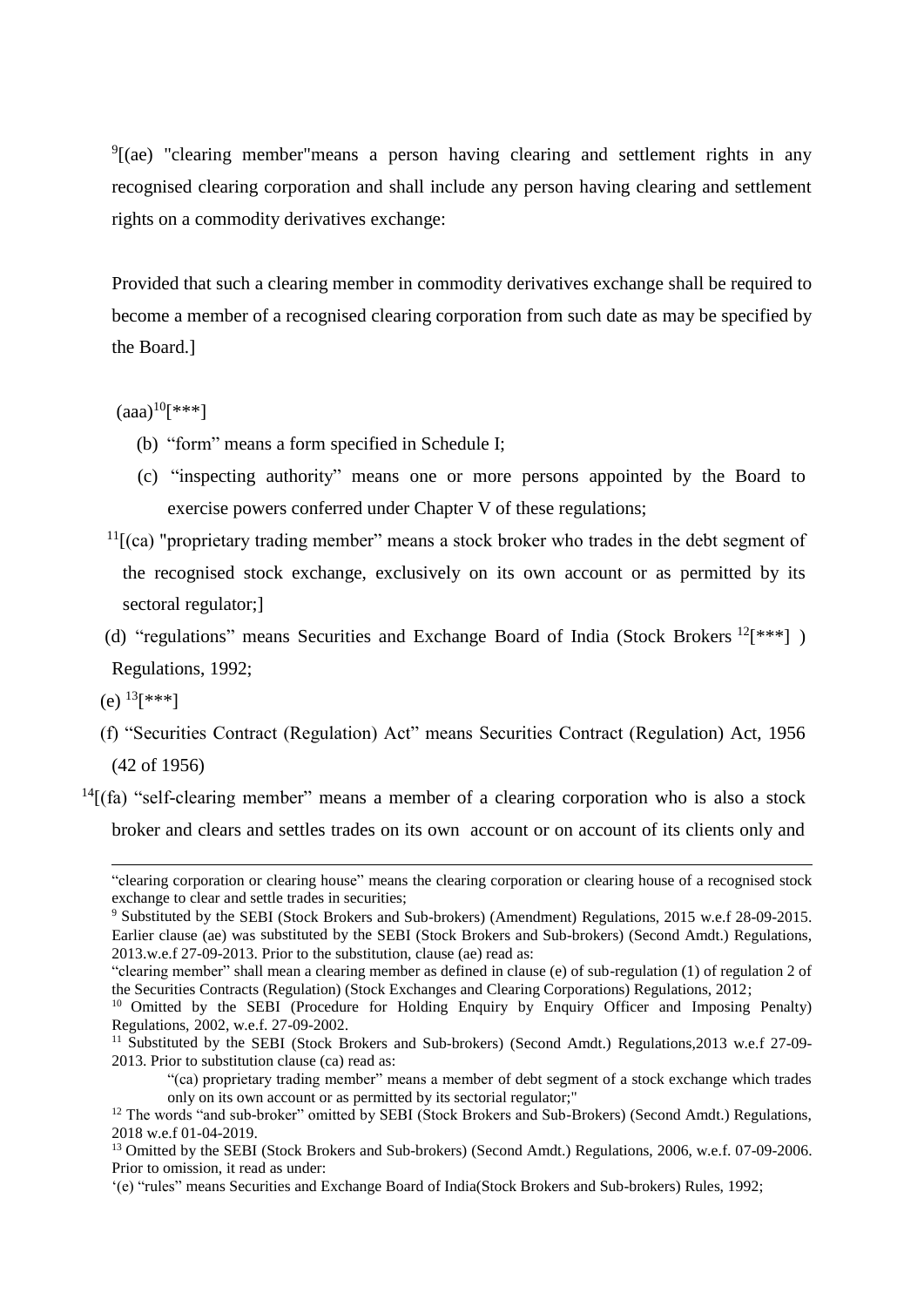includes any person having clearing and settlement rights on a commodity derivatives exchange:

Provided that such person who clears and settles trades in commodity derivatives, shall be required to become a member of a recognised clearing corporation, from such date as may be specified by the Board.]

- (g) "small investor" means any investor buying or selling securities on a cash transaction for a market value not exceeding rupees fifty thousand in aggregate on any day as shown in a contract note issued by the stock broker;
- $15$ [(ga) "stock exchange" means a stock exchange which is for the time being recognised by the Central Government or by the Board under section 4 of the Securities Contracts (Regulation) Act, 1956 (42 of 1956);]
- $^{16}$ [(gb)"stock broker" means a person having trading rights in any recognised stock exchange and includes a trading member;]
- $(gc)$  <sup>17</sup>[\*\*\*]]
- $(gd)^{18}$ [\*\*\*]
- (h)  $19$ [\*\*\*]

-

 $^{20}$ [(2) Words and expressions used and not defined in these regulations but defined in the Act, the Companies Act, 1956, the Securities Contracts (Regulation) Act, 1956, the Depositories Act, 1996 or any rules or regulations made thereunder shall have the same meanings respectively assigned to them in those Acts, rules or regulations made thereunder or any statutory modification or re-enactment thereto, as the case may be.]

<sup>&</sup>lt;sup>14</sup> Substituted by the SEBI (Stock Brokers and Sub-brokers) (Amendment) Regulations, 2015 w.e.f 28-09-2015. Earlier clause (fa) was substituted by the SEBI (Stock Brokers and Sub-brokers) (Second Amdt.) Regulations, 2013.w.e.f 27.09.2013. Prior to the substitution, clause (fa) read as:

<sup>&</sup>quot;(fa) "self-clearing member" means a member of a clearing corporation who is also a stock broker and clears and settles trades on its own account or on account of its clients only;"

<sup>&</sup>lt;sup>15</sup> Inserted by the SEBI (Stock Brokers and Sub-brokers) (Second Amdt.) Regulations, 2006, w.e.f. 07-09-2006.

<sup>&</sup>lt;sup>16</sup> Substituted by the SEBI (Stock Brokers and Sub-brokers) (Second Amdt.) Regulations, 2013 w.e.f. 27-09-2013. Prior to substitution clause (gb) read as:

<sup>(</sup>gb) "stock broker" means a member of a stock exchange;

<sup>&</sup>lt;sup>17</sup> Omitted by SEBI (Stock Brokers and Sub-Brokers) (Second Amdt.) Regulations, 2018 w.e.f 01-04-2019. Prior to its omission, clause (gc) read as follows,-

<sup>&</sup>quot;"sub-broker" means any person not being a member of stock exchange who acts on behalf of a stock broker as an agent or otherwise for assisting the investors in buying, selling or dealing in securities through such stock brokers;"

<sup>18</sup> Omitted by the SEBI (Stock Brokers and Sub-brokers) (Second Amdt.) Regulations,2013 w.e.f 27-09-2013

<sup>19</sup> Omitted by the SEBI (Stock Brokers and Sub-brokers) (Second Amdt.) Regulations,2013 w.e.f 27-09-2013

<sup>&</sup>lt;sup>20</sup> Inserted by the SEBI (Stock Brokers and Sub-brokers) (Second Amdt.) Regulations, 2013 w.e.f 27-09-2013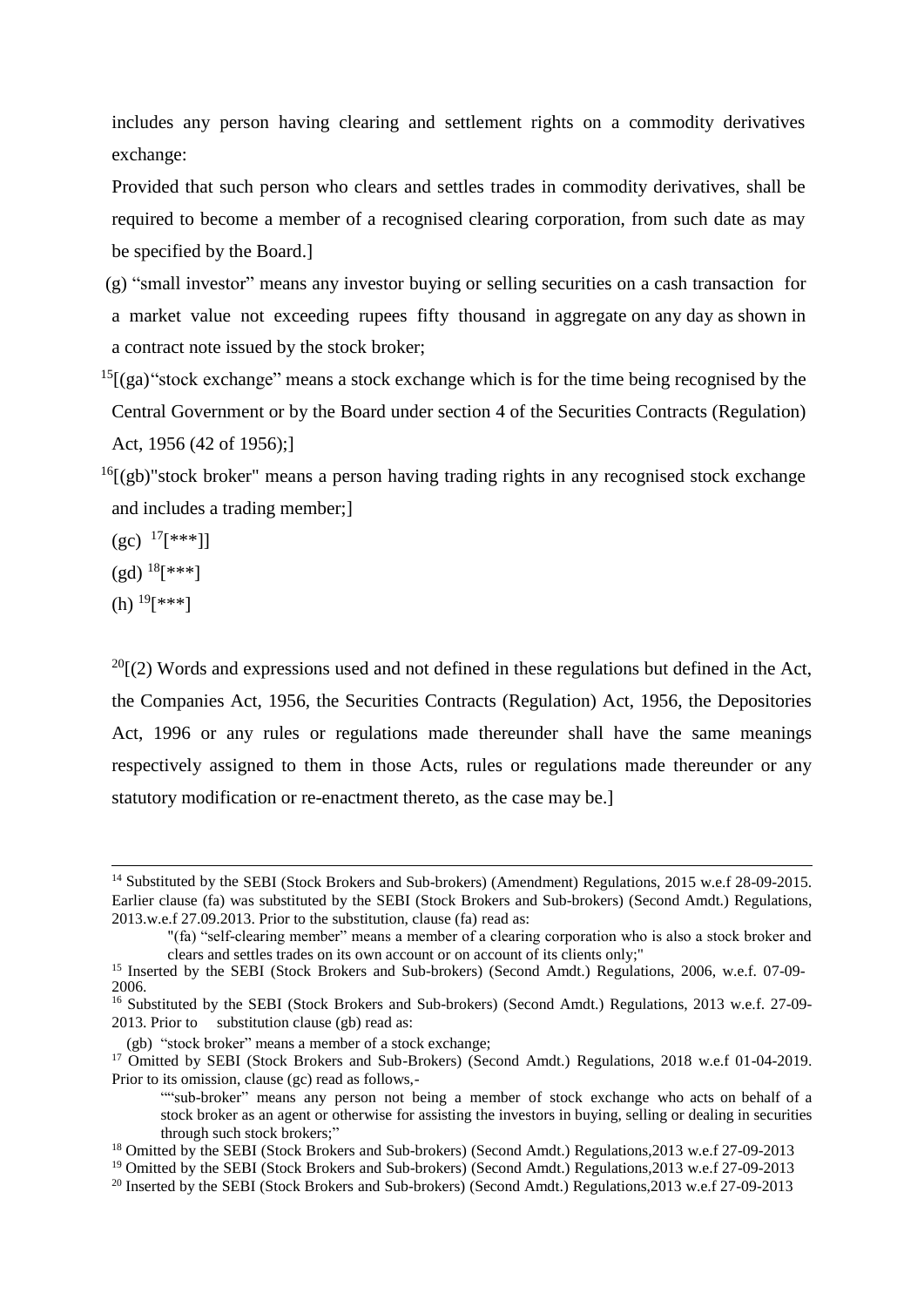# **<sup>21</sup>[CHAPTER II REGISTRATION OF STOCK BROKERS**

## **Application for registration.**

**3.** (1) <sup>22</sup>[ No person shall act as a stock broker, unless he obtains a certificate of registration from the Board:

Provided that no separate registration shall be required for a clearing member registered with the Board to act as a stock broker in a stock exchange of which he is admitted as a member, subject to grant of approval by the concerned stock exchange.

Explanation.- For the purpose of this sub-regulation, it is clarified that no separate registration shall be required for a stock broker registered with the Board to operate in more than one stock exchange, of which he is admitted as a member, subject to grant of approval by the concerned stock exchange.]

(2) An application for grant of a certificate of registration as a stock broker shall be submitted to the Board in Form A of Schedule I through the stock exchange<sup>23</sup>[\*]of which he is admitted as a member.

(3) The stock exchange  $^{24}$ [\*] shall forward the application form to the Board as early as possible, but not later than thirty days from the date of its receipt.

## **Furnishing of information, clarification.**

-

**4.** (1) The Board may require the applicant, or the concerned stock exchange, to furnish further information or clarifications, regarding the trading, settling or dealing in securities and matter connected thereto, to consider the application for grant of a certificate.

(2) The applicant or, its principal officer shall, if so required, appear before the Board for personal representation.

<sup>&</sup>lt;sup>21</sup> Chapter II substituted by the SEBI (Stock Brokers and Sub-brokers) (Second Amdt.) Regulations, 2013 w.e.f. 27-09-2013

<sup>&</sup>lt;sup>22</sup> Substituted by the SEBI (Stock Brokers and Sub-Brokers) (Amendment) Regulations, 2014 w.e.f. 08-10-2014. Prior to the substitution, the sub-regulation read as follows:

<sup>&#</sup>x27;No person shall act as a stock broker, unless he seeks a certificate of registration from the Board for each stock exchange in which he seeks to operate:

Provided that no separate registration shall be required for a clearing member registered with the Board to operate as a stock broker in the stock exchange which has promoted the clearing corporation of which he is a clearing member.'

<sup>&</sup>lt;sup>23</sup> '(s)' omitted by the SEBI (Stock Brokers and Sub-Brokers) (Amendment) Regulations, 2014 w.e.f. 08-10-2014

<sup>24</sup> '(s)' omitted by the SEBI (Stock Brokers and Sub-Brokers) (Amendment) Regulations, 2014 w.e.f. 08-10- 2014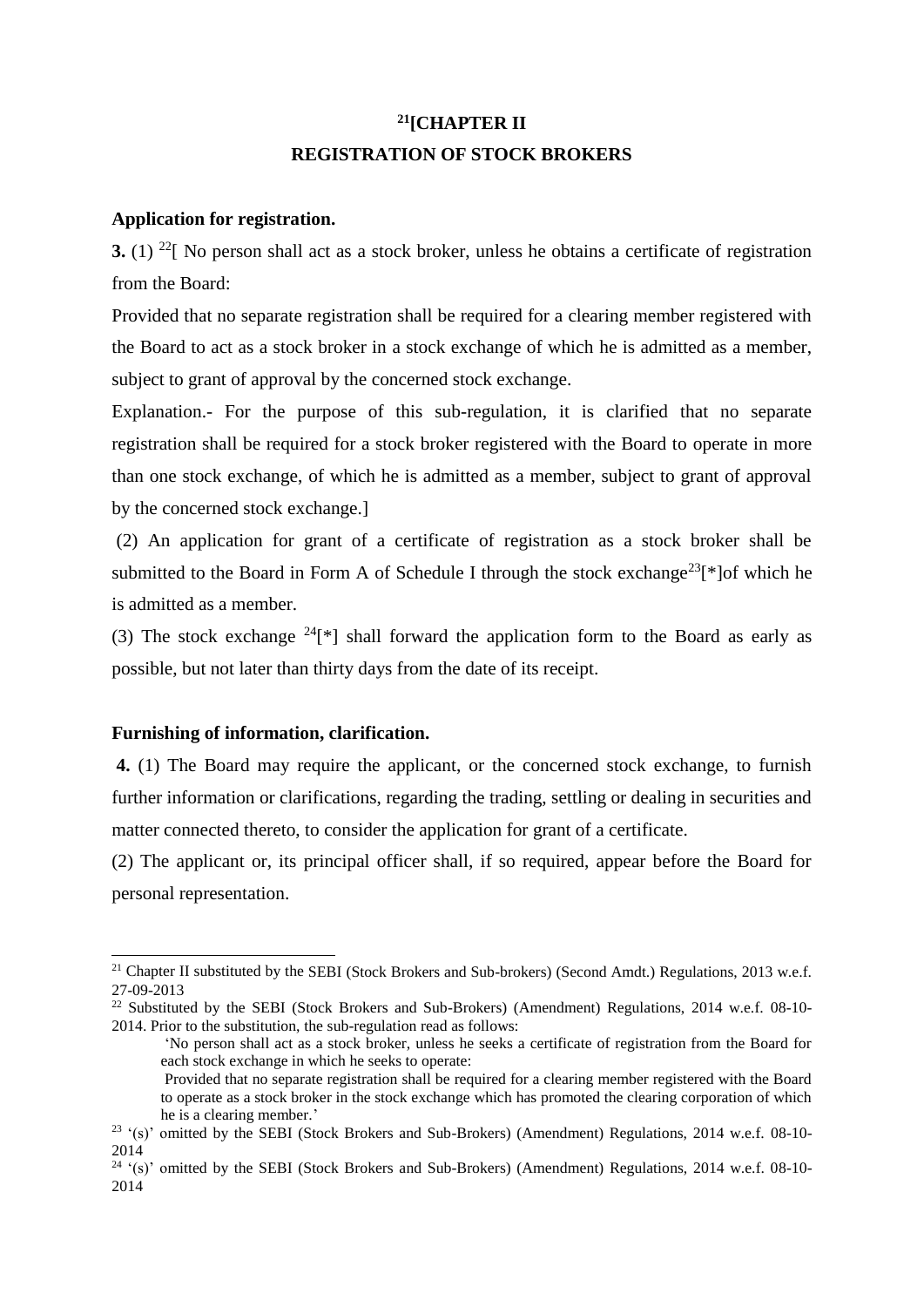### **Consideration of application for grant of registration.**

**5.** The Board shall take into account for considering the grant of a certificate, all matters relating to trading, settling or dealing in securities and in particular the following, namely, whether the applicant,-

(a) is eligible to be admitted as a member of a stock exchange;

(b) has the necessary infrastructure like adequate office space, equipment and man power to effectively discharge his activities;

(c) has any past experience in the business of trading or dealing in securities, as the case may be;

(d) has been subjected to disciplinary proceedings under the rules, and bye-laws of a stock exchange, or enforcement action under securities laws, with respect to his business as a stockbroker involving either himself or any of his partners, directors or employees;

(e) is a fit and proper person based on the criteria specified in Schedule II of the Securities and Exchange Board of India (Intermediaries) Regulations, 2008;

(f) has any financial liability which is due and payable in terms of the Act, the Securities Contracts (Regulation) Act, 1956 or rules and regulations thereunder;

(g) has obtained certification in terms of SEBI (Certification of Associated Persons in the Securities Markets) Regulations, 2007 or as may be specified by the Board;

(h) satisfies the minimum networth and deposit requirements as specified in Schedule VI, for the segment for which membership or approval is sought.

### **Procedure for registration.**

**6.** The Board may, after consideration of the application under regulation 3 and on being satisfied that the applicant has complied with the conditions laid down in regulation 5 grant a certificate of registration in Form D to the stock-broker, and send intimation to that effect to the stock exchange(s) of which it is a member.

### **Procedure where registration is not granted.**

**7**.(1) Where an application under regulation 3, does not fulfill the requirements mentioned in regulation 5, the Board may reject the application after giving a reasonable opportunity of being heard.

(2) The refusal to grant the registration certificate shall be communicated by the Board within thirty days of such refusal to the applicant and to the concerned stock exchange stating therein the grounds on which the application has been rejected.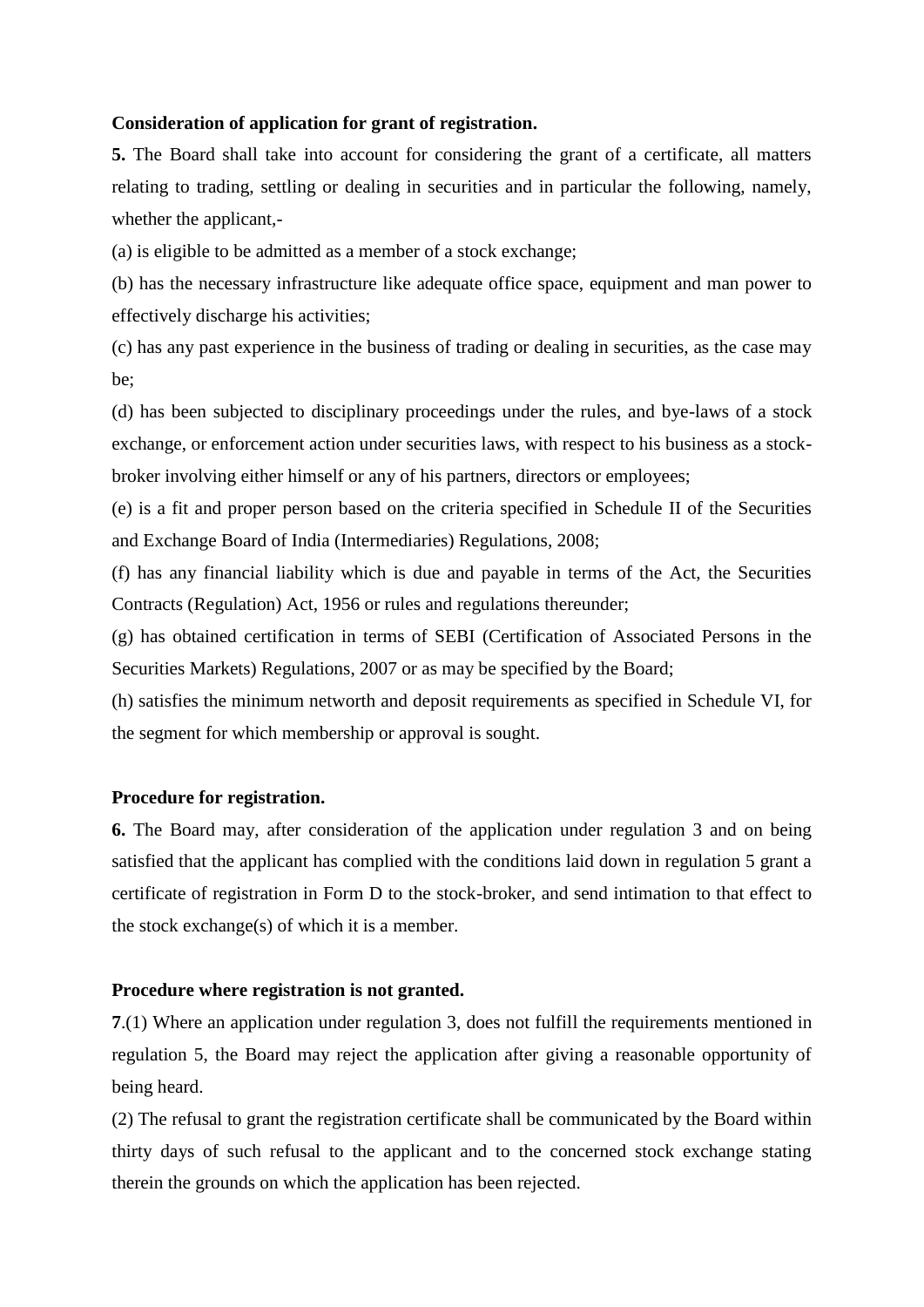(3) An applicant whose application has been rejected by the Board under sub-regulation (2), may apply within a period of thirty days from the date of receipt of such intimation, to the board for reconsideration of its decision.

(4) The Board shall reconsider an application made under sub-regulation (3) and communicate its decision as soon as possible in writing to the applicant and to the concerned stock exchange.

### **Payment of fees.**

**8.** Every applicant eligible for grant of a certificate of registration as a stock broker shall pay such fees and in such manner as specified in Schedule III or Schedule V as the case maybe:

Provided that the Board may on sufficient cause being shown permit the stock-broker to pay such fees at any time before the expiry of six months from the date on which such fees become due.

#### **Conditions of registration.**

-

**9.** Any registration granted by the Board under regulation 6 shall be subject to the following conditions, namely,-

(a) the stock broker holds the membership of any stock exchange;

(b) he shall abide by the rules, regulations and bye-laws of the stock exchange which are applicable to him;

(c) where the stock broker proposes change in control, he shall obtain prior approval of the Board for continuing to act as such after the change;

(d) he shall pay fees charged by the Board in the manner provided in these regulations;

(e) he shall take adequate steps for redressal of grievances, of the investors within one month of the date of receipt of the complaint and inform the Board as and when required by the Board;

(f) he shall at all times abide by the Code of Conduct as specified in Schedule II; and

(g) he shall at all times maintain the minimum networth as specified in Schedule VI.

## **<sup>25</sup>[Approval for operation in other stock exchange(s) or segment(s) of stock exchange.**

<sup>&</sup>lt;sup>25</sup>Substituted by the SEBI (Stock Brokers and Sub-Brokers) (Amendment) Regulations, 2014 w.e.f.  $08-10-2014$ . Prior to substitution the Regulation read as follows: '**Approval for operation in segments of stock exchange. 10.** (1) Approval for operating in segments of a stock exchange shall be granted by the concerned stock exchange.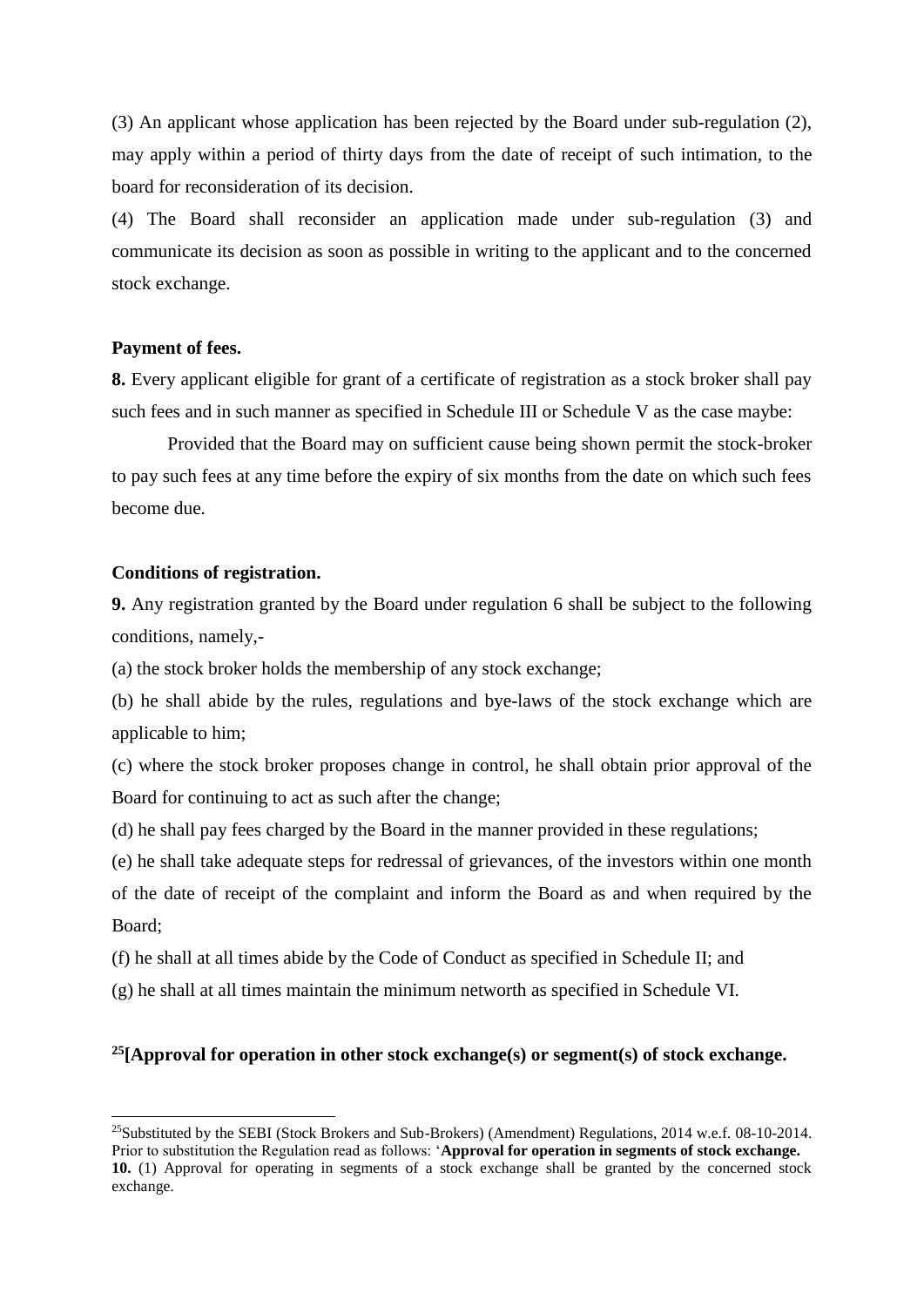**10**. (1) A stock broker registered with the Board, who desires to operate in any other stock exchange or any other segment(s) of the stock exchange of which it holds a membership, shall apply to the concerned stock exchange, in the manner specified by the Board.

(2) A clearing member registered with the Board, who desires to operate in any stock exchange or any segment(s) of the stock exchange, shall apply to the concerned stock exchange in the manner specified by the Board.

(3) On receipt of an application under sub-regulation (1) or sub-regulation (2), the stock exchange shall, on being satisfied with the compliance of provisions of the regulations and other relevant eligibility requirements specified by the Board, grant approval to operate in that stock exchange or segment(s) thereof and shall inform the Board about such grant of approval.]

# **<sup>26</sup>[CHAPTER II-A REGISTRATION OF CLEARING MEMBERS**

### **Application for registration.**

1

**10A.**  $^{27}$ [(1) No person shall act as a clearing member, unless he obtains a certificate of registration from the Board:

Provided that no separate registration shall be required for a stock broker registered with the Board to act as a clearing member in a clearing corporation of which he is admitted as a member, subject to grant of approval by the concerned clearing corporation.

<sup>(2)</sup> A stock broker registered with the Board, who desires to operate in any segment(s) of the stock exchange of which it holds a membership, shall apply to the concerned stock exchange, in the manner specified by the Board.

<sup>(3)</sup> A clearing member registered with the Board, who desires to operate in any segment(s) of the stock exchange which has promoted the clearing corporation, of which he is a member, shall apply to the concerned stock exchange in the manner specified by the Board.

<sup>(4)</sup> On receipt of an application under sub-regulation (2) or sub-regulation (3), the stock exchange shall, on being satisfied with the compliance of provision of the regulations and other relevant eligibility requirements specified by the Board, grant approval for operation in any segment(s) and shall inform the Board about such grant of approval.'

<sup>&</sup>lt;sup>26</sup> Chapter II-A inserted by the SEBI (Stock Brokers and Sub-brokers) (Second Amdt.) Regulations,2013 w.e.f 27.09.2013

<sup>&</sup>lt;sup>27</sup> Substituted by the SEBI (Stock Brokers and Sub-Brokers) (Amendment) Regulations, 2014 w.e.f. 8.10.2014.Prior to substitution the sub-regulation read as follows:

<sup>&#</sup>x27; (1) Any person who desires to act as a clearing member, shall seek a certificate of registration from the Board for each clearing corporation in which he seeks to operate:

Provided that no separate registration shall be required for a stock broker registered with the Board to operate as a clearing member in the clearing corporation which is promoted by the stock exchange of which he is a member.<sup>3</sup>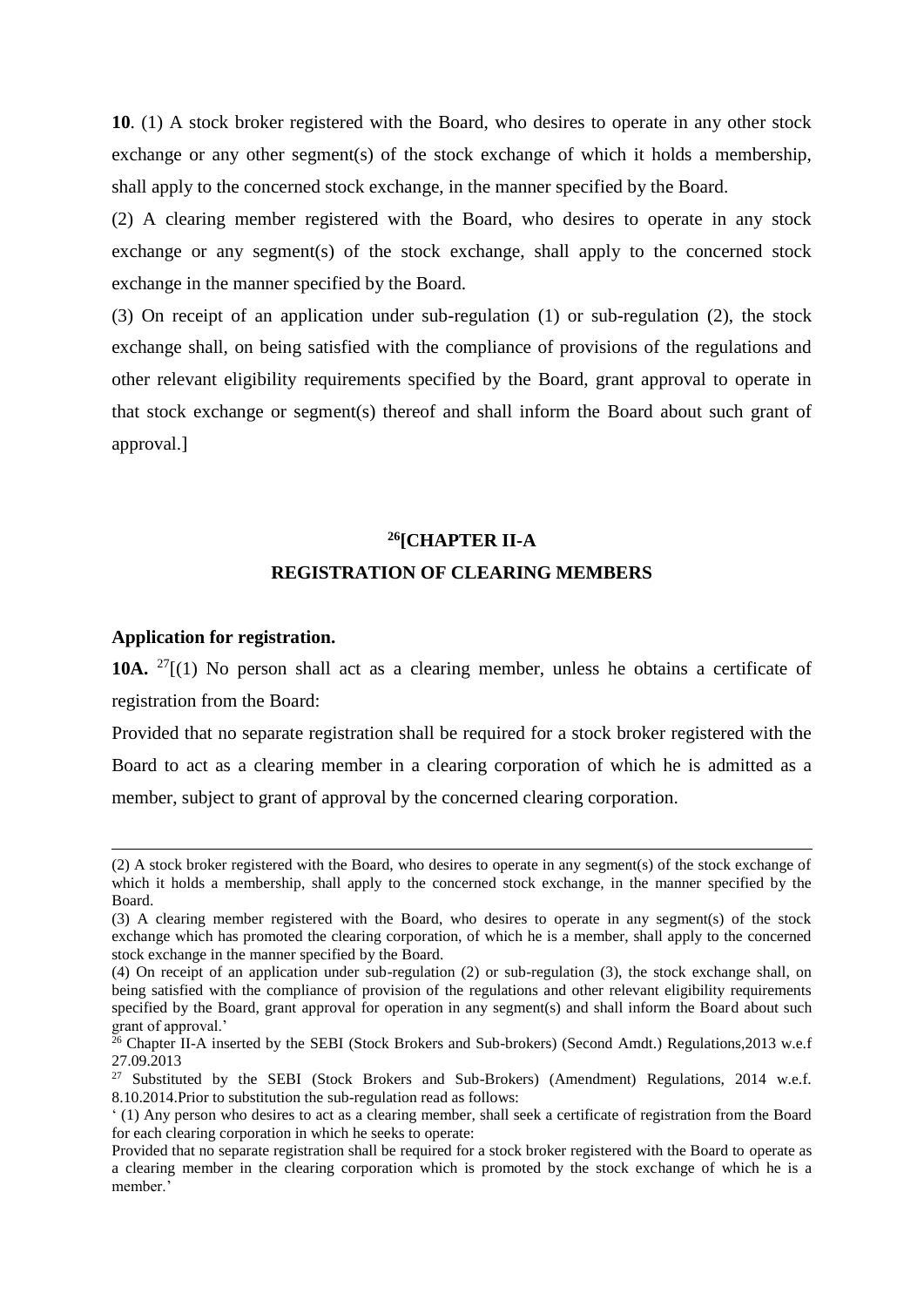Explanation.- For the purpose of this sub-regulation, it is clarified that no separate registration shall be required for a clearing member registered with the Board to operate in more than one clearing corporation, of which he is admitted as a member, subject to grant of approval by the concerned clearing corporation.]

(2) An application for grant of a certificate of registration as clearing member shall be submitted to the Board in Form AD of Schedule I through the clearing corporation<sup>28</sup>[\*] of which he is admitted as a member.

(3) The Clearing Corporation<sup>29</sup><sup>[\*]</sup> shall forward the application form to the Board as early as possible, but not later than thirty days from the date of its receipt.

### **Applicability of Chapter II.**

**10B.** The provisions of Chapter II shall be applicable mutatis mutandis to registration of a clearing member, except as otherwise provided."

### **Payment of fees.**

1

**10C.** Every applicant eligible for grant of a certificate of registration as a clearing member shall pay such fees and in such manner as specified in Schedule III or Schedule V as the case maybe:

Provided that the Board may on sufficient cause being shown permit the clearing member to pay such fees at any time before the expiry of six months from the date on which such fees become due.

## <sup>30</sup>[ Approval for operation in other clearing corporation(s) or segment(s) of clearing **corporation.**

 $28$  '(s)' omitted by the SEBI (Stock Brokers and Sub-Brokers) (Amendment) Regulations, 2014 w.e.f. 08.10.2014

 $29$  '(s)' omitted by the SEBI (Stock Brokers and Sub-Brokers) (Amendment) Regulations, 2014 w.e.f. 08.10.2014

<sup>&</sup>lt;sup>30</sup>Substituted by the SEBI (Stock Brokers and Sub-Brokers) (Amendment) Regulations, 2014 w.e.f. 08.10.2014.Prior to substitution the regulation read as follows:

<sup>&#</sup>x27;**Approval for operation in segments of clearing corporation.**

**<sup>10</sup>D.** (1) Approval for operating in any segments of a clearing corporation shall be granted by the concerned clearing corporation.

<sup>(2)</sup> A clearing member registered with the Board, who desires to operate in any segment(s) of the clearing corporation of which it holds a membership, shall apply to the concerned clearing corporation in the manner specified by the Board.

<sup>(3)</sup> A stock broker registered with the Board, who desires to operate in any segment(s) of the clearing corporation promoted by the stock exchange of which he is a member, shall apply to the concerned clearing corporation in the manner specified by the Board.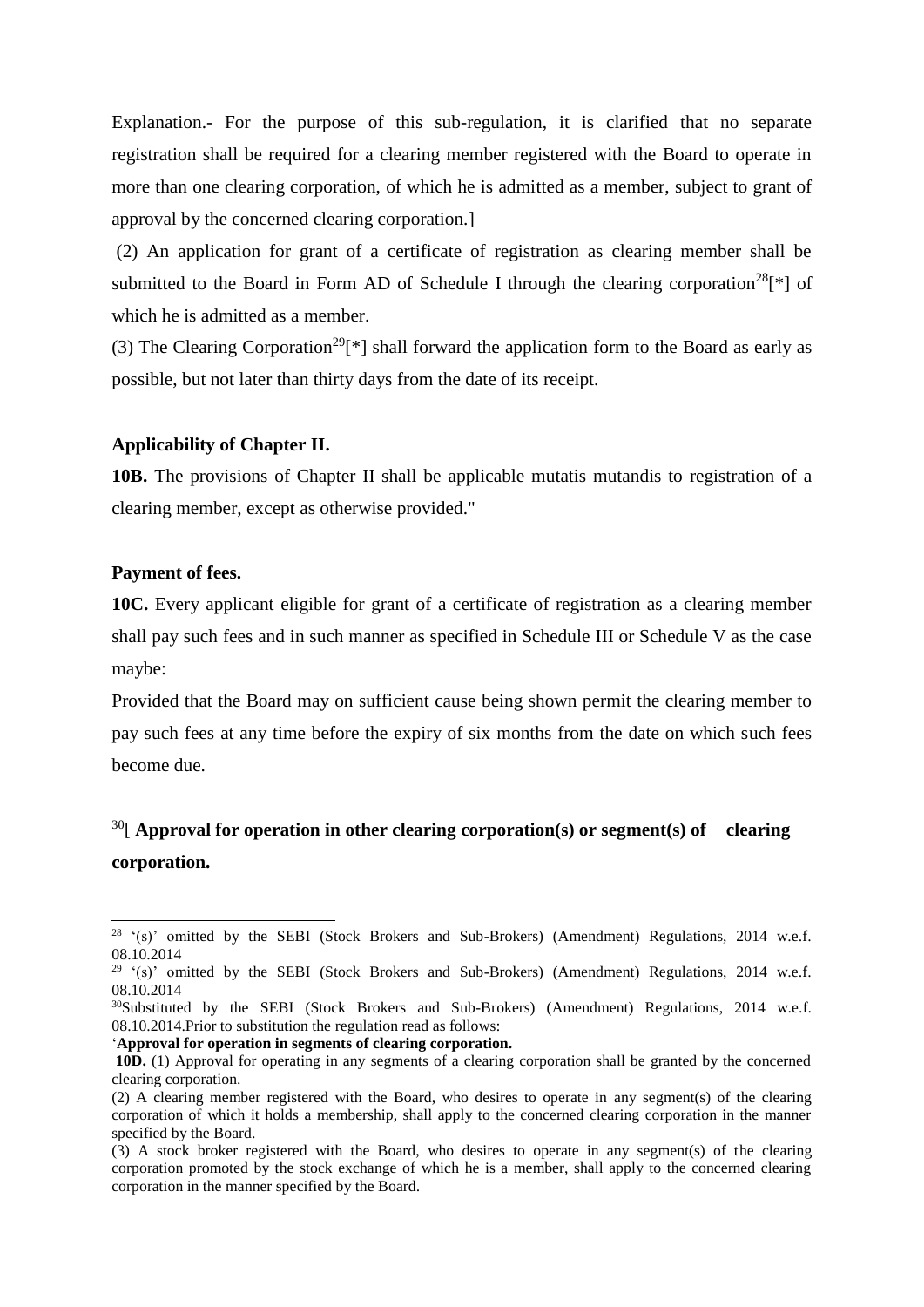**10D.** (1) A clearing member registered with the Board, who desires to operate in any other clearing corporation or any other segment(s) of the clearing corporation of which it holds a membership, shall apply to the concerned clearing corporation in the manner specified by the Board.

(2) A stock broker registered with the Board, who desires to operate in any clearing corporation or any segment(s) of the clearing corporation, shall apply to the concerned clearing corporation in the manner specified by the Board.

(3) On receipt of an application under sub-regulation (1) or sub-regulation (2), the clearing corporation shall, on being satisfied with the compliance of provisions of the regulations and other relevant eligibility requirements specified by the Board, grant approval to operate in that clearing corporation or segment(s) thereof, and shall inform the Board about such grant of approval.]

## <sup>31</sup>[ **Clearing Corporation for commodity derivatives.**

**10E.** For the purpose of this Chapter and in respect of clearing and settlement of trades in commodity derivatives, the word "clearing corporation" wherever appearing, shall refer to a commodity derivatives exchange till such time a separate clearing corporation is established to undertake the activity of clearing and settlement of trades in commodity derivatives.

#### **Application of Chapters IV, V & VI**

-

**10F.** The provisions of Chapters IV, V and VI of these regulations shall *mutatis mutandis* apply to a clearing member and self-clearing member.]

> **Chapter III <sup>32</sup>[\*\*\*] Chapter IIIA <sup>33</sup>[\*\*\*] Chapter III B <sup>34</sup>[\*\*\*] Chapter IIIC <sup>35</sup>[\*\*\*]**

<sup>(4)</sup> On receipt of an application under sub-regulation (2) or sub-regulation (3) , the clearing corporation shall, on being satisfied with the compliance of provision of the regulations and other relevant eligibility requirements specified by the Board, grant approval for operation in any segment(s), and shall inform the Board about such grant of approval.'

<sup>31</sup>Inserted by the SEBI (Stock Brokers and Sub-brokers)(Amendment) Regulations, 2015, w.e.f. 28-09-2015.

<sup>32</sup> Chapter III, omitted by SEBI (Stock Brokers and Sub-Brokers) (Second Amdt.) Regulations, 2018 w.e.f 01- 04-2019.

<sup>33</sup> Omitted by the SEBI (Stock Brokers and Sub-brokers) (Second Amdt.) Regulations,2013 w.e.f 27.9.2013.

<sup>34</sup> Omitted by the SEBI (Stock Brokers and Sub-brokers) (Second Amdt.) Regulations,2013 w.e.f 27.9.2013.

<sup>35</sup> Omitted by the SEBI (Stock Brokers and Sub-brokers) (Second Amdt.) Regulations,2013 w.e.f 27.09.2013.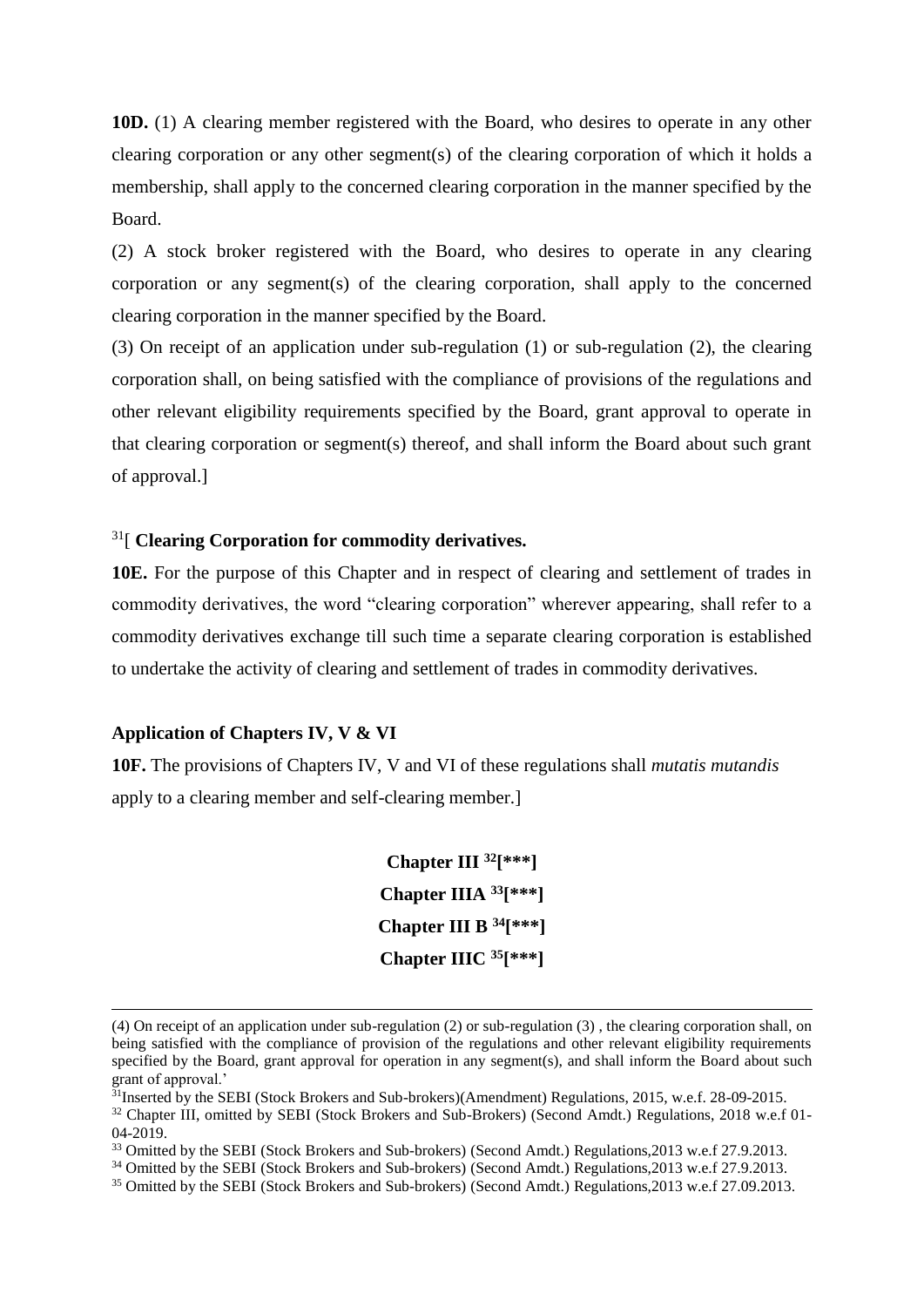### **CHAPTER IV**

## **GENERAL OBLIGATIONS AND RESPONSIBILITIES**

#### **To maintain proper books of account, records, etc.**

**17.** (1) Every Stock Broker shall keep and maintain the following books of account, records and documents, namely:—

(a) Register of transactions (Sauda Book);

(b) Clients ledger;

(c) General ledger;

(d) Journals;

(e) Cash book;

(f) Bank pass book;

 $36$ [(g) Documents register containing, inter alia, particulars of securities received and delivered in physical form and the statement of account and other records relating to receipt and delivery of securities provided by the depository participants in respect of dematerialized securities:1

(h) Member's contract books showing details of all contracts entered into by him with other members of the same exchange or counterfoils or duplicates of memos of confirmation issued to such other members;

(i) Counterfoils or duplicates of contract notes issued to clients;

(j) Written consent of clients in respect of contracts entered into as principals;

(k) Margin deposit book;

(1)  $37$ [\*\*\*\*]

 $(m)$ <sup>38</sup>[\*\*\*\*]

 $\overline{a}$ 

 $39$ [(n) Client account opening form in the format as may be specified by the Board.]

"(l) Registers of accounts of sub-brokers;"

<sup>36</sup> Substituted by the SEBI (Stock Brokers and Sub-brokers) (Amendment) Regulations, 2003, w.e.f. 23-09- 2003. Prior to substitution, it read as under:

<sup>&</sup>quot;Documents register should include particulars of shares and securities received and delivered" <sup>37</sup> Omitted by SEBI (Stock Brokers and Sub-Brokers) (Second Amdt.) Regulations, 2018 w.e.f 01-04-2019. Prior to its omission, clause (l) read as follows,-

<sup>38</sup> Omitted by SEBI (Stock Brokers and Sub-Brokers) (Second Amdt.) Regulations, 2018 w.e.f 01-04-2019. Prior to its omission, clause (m) read as follows,-

<sup>&</sup>quot;(m) An agreement with a sub-broker specifying the scope of authority, and responsibilities of the Stock Broker and such Sub-broker;"

<sup>&</sup>lt;sup>39</sup> Substituted by the SEBI (Stock Brokers and Sub-brokers) (Second Amdt.) Regulations, 2011, w.e.f. 17-08-2011.

Prior to the substation, it read as under: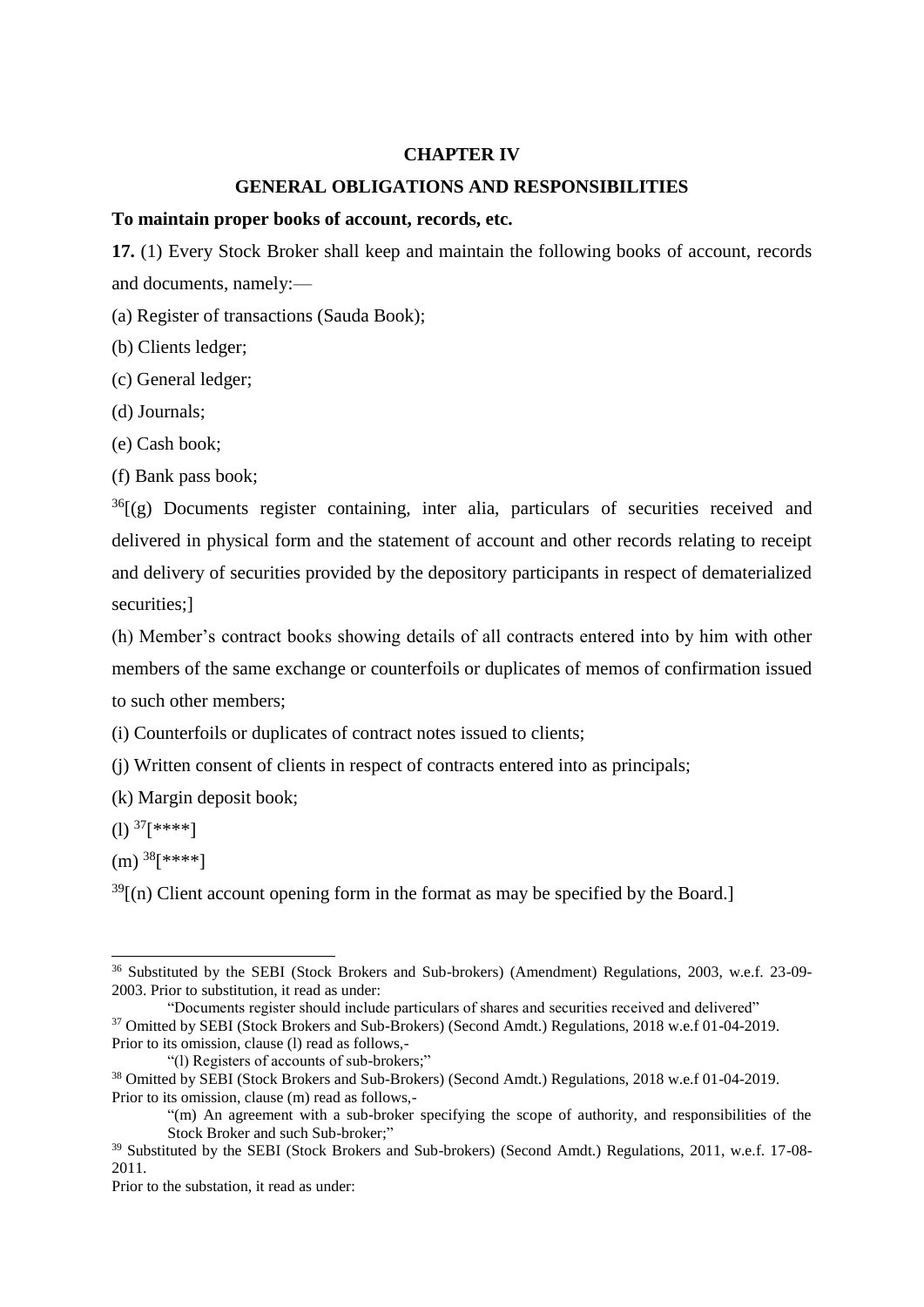(2) Every stock broker shall intimate to the Board the place where the books of account, records and documents are maintained.

(3) Without prejudice to sub-regulation (1), every stock broker shall, after the close of each accounting period furnish to the Board if so required as soon as possible but not later than six months from the close of the said period a copy of the audited balance sheet and profit and loss account as at the end of the said accounting period:

Provided that, if it is not possible to furnish the above documents within the time specified, the Stock Broker shall keep the Board informed of the same together with the reasons for the delay and the period of time by which such documents would be furnished.

#### **Maintenance of books of account and records.**

**18.** Every stock broker shall preserve the books of account and other records maintained under regulation 17 for a minimum period of five years.

## <sup>40</sup>[**Appointment of compliance officer.**

**18A.** (1)Every stock broker shall appoint a compliance officer who shall be responsible for monitoring the compliance of the Act, rules and regulations, notifications, guidelines, instructions, etc., issued by the Board or the Central Government and for redressal of investors' grievances.

(2)The compliance officer shall immediately and independently report to the Board any noncompliance observed by him.]

 $41$ [\*\*\*]

1

<sup>42</sup>[\*\*\*\*\*\*\*\*\*\*\*\*]

```
"Restriction on activities.
```
<sup>&</sup>quot;An agreement with the sub-broker and with the client of the sub-broker to establish privity of contract between the stock broker and the client of the sub-broker."

<sup>&</sup>lt;sup>40</sup> Inserted by the SEBI (Investment Advice by Intermediaries) (Amendment) Regulations, 2001, w.e.f. 29-05-2001.

<sup>&</sup>lt;sup>41</sup> Omitted by SEBI (Stock Brokers and Sub-Brokers) (Second Amdt.) Regulations, 2018 w.e.f 01-04-2019. Prior to its omission, Regulation 18B inserted by the SEBI (Stock Brokers and Sub-brokers) (Amendment) Regulations, 2003, w.e.f. 23-09-2003 read as follows,-

<sup>&</sup>quot;**Stock Broker not to deal with unregistered Sub-broker.**

**<sup>18</sup>B.**The stock broker shall not deal with any person as a sub-broker unless such person has been granted certificate of registration by the Board under sub-regulation (1) of Regulation 12**.**"

<sup>&</sup>lt;sup>42</sup> Omitted by the (Stock Brokers and Sub-Brokers) (Amendment) Regulations, 2017, w.e.f., 13.07.2017. Prior to the same, regulation 18C, inserted by the SEBI (Stock Brokers and Sub-brokers)(Amendment) Regulations, 2015, w.e.f. 28-09-2015, read as follows: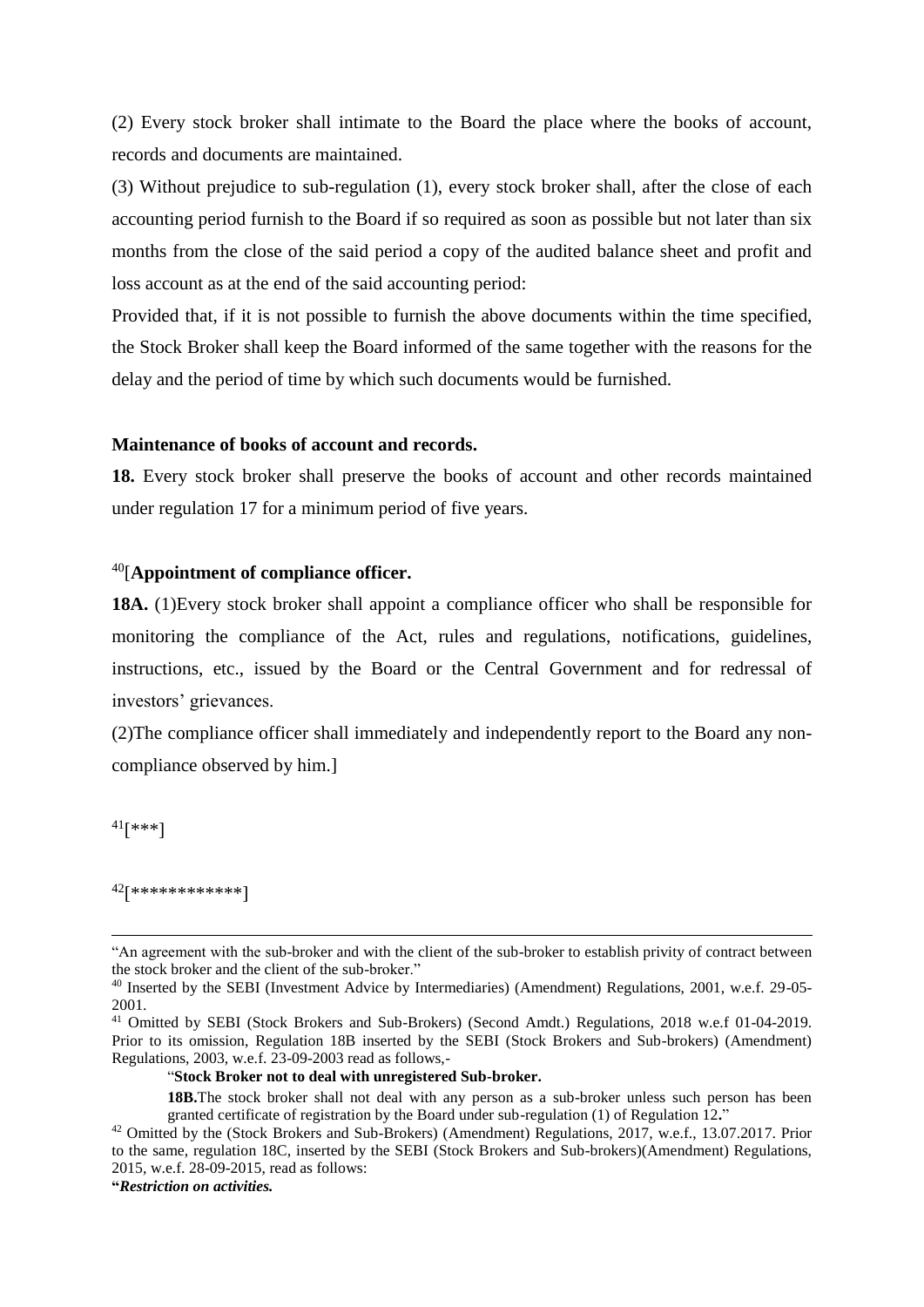## **CHAPTER V PROCEDURE FOR INSPECTION**

### **Board's right to inspect.**

**19.** (1) Where it appears to the Board so to do, it may appoint one or more persons as inspecting authority to undertake inspection of the books of account, other records and documents of the stock brokers for any of the purposes specified in sub-regulation (2).

(2) The purposes referred to in sub-regulation (1) shall be as follows, namely :—

(a) to ensure that the books of account and other books are being maintained in the manner required;

(b) that the provisions of the Act, rules, regulations and the provisions of the Securities Contracts (Regulation) Act, and the rules made thereunder are being complied with;

### **Procedure for inspection.**

1

**20.** (1) Before undertaking any inspection under regulation 19, the Board shall give a reasonable notice to the stock broker for that purpose.

(2) Notwithstanding anything contained in sub-regulation (1), where the Board is satisfied that in the interest of the investors or in public interest no such notice should be given, it may by an order in writing direct that the inspection of the affairs of the stock broker be taken up without such notice.

(3) On being empowered by the Board, the inspecting authority shall undertake the inspection and the stock-broker against whom an inspection is being carried out shall be bound to discharge his obligations as provided under regulation 21.

### **Obligations of stock-broker on inspection by the Board.**

*<sup>18</sup>C. (1) A stock broker carrying on the activity of buying, selling or dealing in securities, other than commodity derivatives, shall not undertake the activity of buying, selling or dealing in commodity derivatives, unless permitted by the Board.*

*<sup>(2)</sup> A stock broker carrying on the activity of buying, selling or dealing in commodity derivatives, shall not undertake the activity of buying, selling or dealing in securities other than commodity derivatives, unless permitted by the Board*".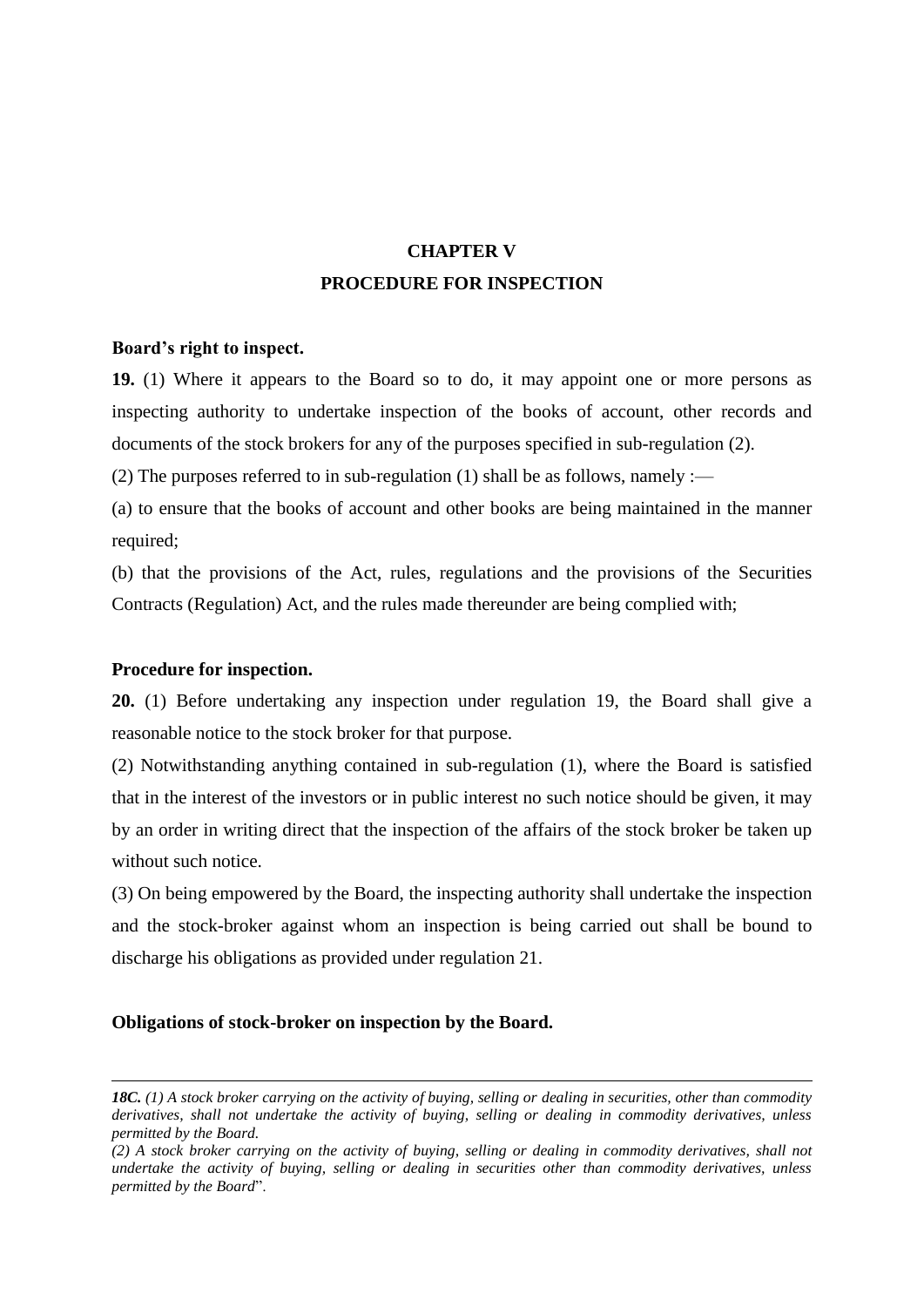**21.** (1) It shall be the duty of every director, proprietor, partner, officer and employee of the stock-broker, who is being inspected, to produce to the inspecting authority such books, accounts and other documents in his custody or control and furnish him with the statements and information relating to the transactions in securities market within such time as the said officer may require.

(2) The stock-broker shall allow the inspecting authority to have reasonable access to the premises occupied by such stock-broker or by any other person on his behalf and also extend reasonable facility for examining any books, records, documents and computer data in the possession of the stock-broker or any other person and also provide copies of documents or other materials which, in the opinion of the inspecting authority are relevant.

(3) The inspecting authority, in the course of inspection, shall be entitled to examine or record statements of any member, director, partner, proprietor and employee of the stockbroker.

(4) It shall be the duty of every director, proprietor, partner, officer and employee of the stock broker to give to the inspecting authority all assistance in connection with the inspection, which the stock broker may reasonably be expected to give.

#### **Submission of report to the Board.**

**22.** The inspecting authority shall, as soon as may be possible, submit an inspection report to the Board.

### **Action on inspection or investigation report.**

**23. <sup>43</sup>**[The Board shall after consideration of inspection or investigation report take such action as it may deem fit and appropriate including action under  $44$ [ Chapter V of the Securities and Exchange Board of India (Intermediaries) Regulations, 2008], Chapter VIA of the Act or section 24 of the Act.]

#### **Appointment of auditor.**

-

**24.** Notwithstanding anything contained above, the Board may appoint a qualified auditor to investigate into the books of account or the affairs of the stock-broker:

<sup>43</sup> Substituted by the SEBI (Stock Brokers and Sub-brokers) (Second Amdt.) Regulations, 2003, w.e.f. 20-11- 2003. Earlier it was substituted by the SEBI(Procedure for Holding Enquiry by Enquiry Officer and Imposing Penalty) Regulations, 2002. w.e.f 27-09-2002.

<sup>&</sup>lt;sup>44</sup> Substituted by the SEBI (Intermediaries) Regulations, 2008, w.e.f. 26-05-2008.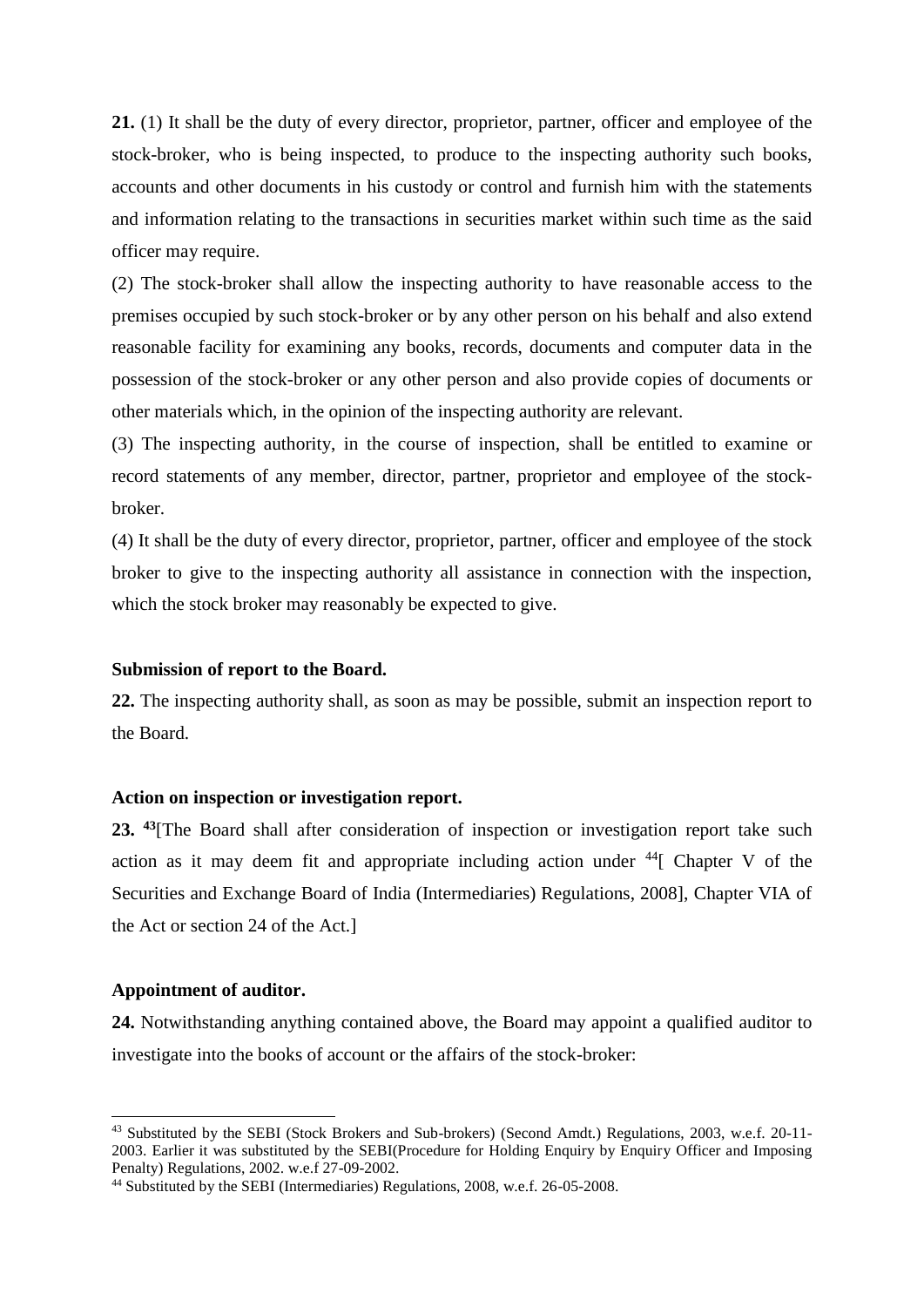**Provided** that, the auditor so appointed shall have the same powers of the inspecting authority as mentioned in regulation 19 and the obligations of the stockbroker in regulation 21 shall be applicable to the investigation under this regulation.

#### **CHAPTER VI**

### **PROCEDURE FOR ACTION IN CASE OF DEFAULT**

### <sup>45</sup>[**Liability for contravention of the Act, rules or the regulations.**

25. A stock broker <sup>46</sup>[\*\*\*] who contravenes any of the provisions of the Act, rules or regulations framed thereunder shall be liable for any one or more of the following actions—

(i) Monetary penalty under Chapter VIA of the Act.

(ii) Penalties as specified under  $47$ [Chapter V of the Securities and Exchange Board of India (Intermediaries) Regulations, 2008] including suspension or cancellation of certificate of registration as a stock broker  $48$ [\*\*\*],

(iii) Prosecution under section 24 of the Act.

### **Liability for monetary penalty.**

1

26. A stock broker <sup>49</sup>[\*\*\*] shall be liable for monetary penalty in respect of the following violations, namely—

(i) Failure to file any return or report with the Board.

(ii) Failure to furnish any information, books or other documents within 15 days of issue of notice by the Board.

(iii) Failure to maintain books of account or records as per the Act, rules or regulations framed thereunder.

(iv) Failure to redress the grievances of investors within 30 days of receipts of notice from the Board.

(v) Failure to issue contract notes in the form and manner specified by the Stock Exchange of which such broker is a member.

<sup>45</sup> Regulations 25 to 28 substituted for regulation 25 by the SEBI (Stock Brokers and Sub-brokers) (Amendment) Regulations, 2003, w.e.f. 20-11-2003.

<sup>&</sup>lt;sup>46</sup> The words "or a sub-broker" omitted by SEBI (Stock Brokers and Sub-Brokers) (Second Amdt.) Regulations, 2018 w.e.f 01-04-2019.

<sup>&</sup>lt;sup>47</sup> Substituted by the SEBI (Intermediaries) Regulations, 2008, w.e.f. 26-05-2008.

<sup>48</sup> The words "or a sub-broker" omitted by SEBI (Stock Brokers and Sub-Brokers) (Second Amdt.) Regulations, 2018 w.e.f 01-04-2019.

<sup>49</sup> The words "or a sub-broker" omitted by SEBI (Stock Brokers and Sub-Brokers) (Second Amdt.) Regulations, 2018 w.e.f 01-04-2019.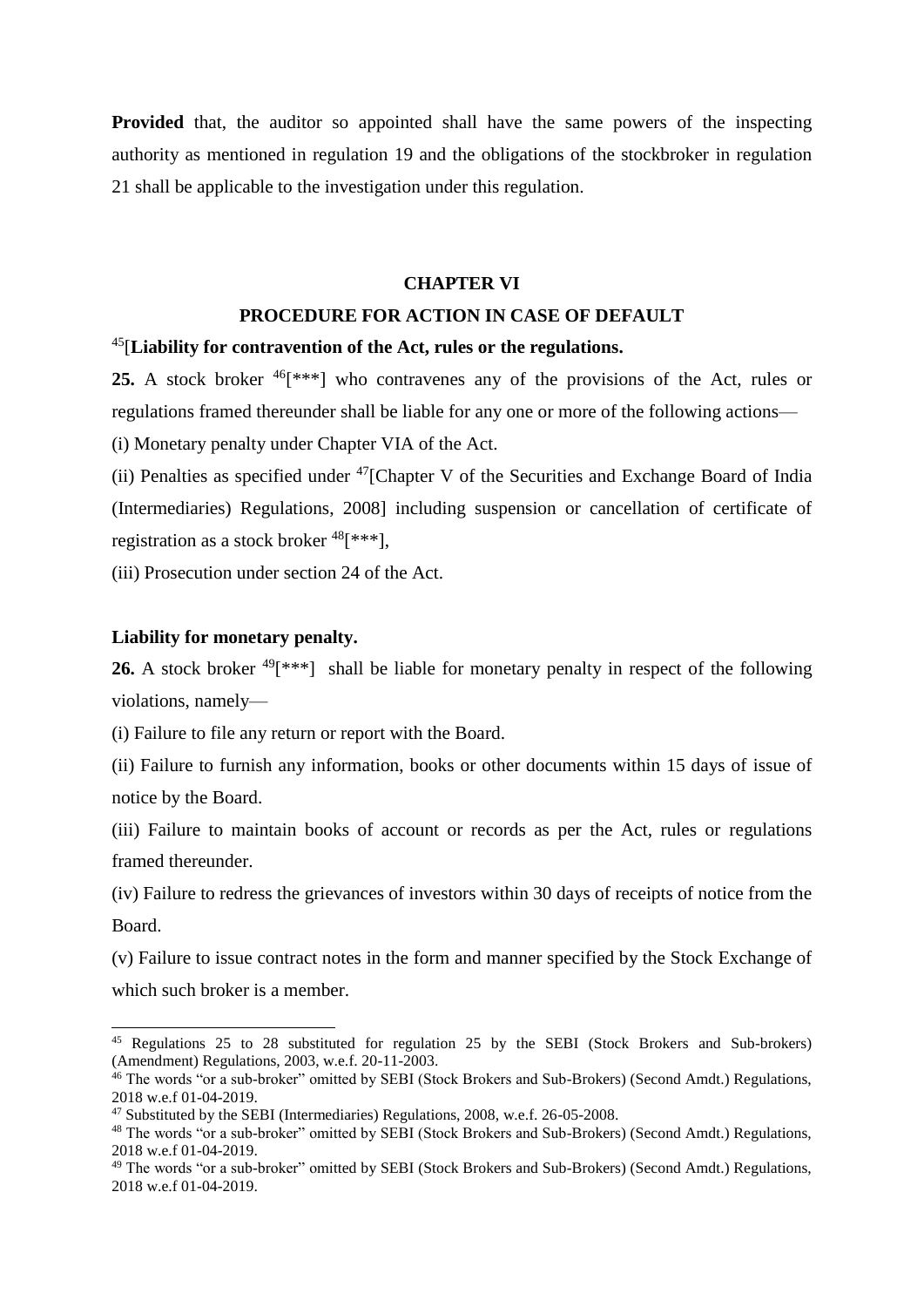(vi) Failure to deliver any security or make payment of the amount due to the investor within 48 hours of the settlement of trade unless the client has agreed in writing otherwise.

(vii) Charging of brokerage which is in excess of brokerage specified in the regulations or the bye-laws of the stock exchange.

(viii) Dealing in securities of a body corporate listed on any stock exchange on his own behalf or on behalf of any other person on the basis of any unpublished price sensitive information.

(ix) Procuring or communicating any unpublished price sensitive information except as required in the ordinary course of business or under any law.

(x) Counselling any person to deal in securities of any body corporate on the basis of unpublished price sensitive information.

(xi) Indulging in fraudulent and unfair trade practices relating to securities.

 $^{50}$ [(xii) Failure to maintain client account opening form.]

(xiii) Failure to segregate his own funds or securities from the client's funds or securities or using the securities or funds of the client for his own purpose or for purpose of any other client.

 $(xiv)^{51}$ [\*\*\*]

-

(xv) Failure to comply with directions issued by the Board under the Act or the regulations framed thereunder.

(xvi) Failure to exercise due skill, care and diligence.

 $52$ [(xvii) Failure to obtain prior approval of the Board in case of change in control of the stock broker.]

(xviii) Failure to satisfy the net worth or capital adequacy norms, if any, specified by the Board.

(xix) Extending use of trading terminal to any unauthorized person or place.

(xx) Violations for which no separate penalty has been provided under these regulations.

<sup>50</sup> Substituted by the SEBI (Stock Brokers and Sub-brokers) (Second Amdt.) Regulations, 2011, w.e.f. 17-08- 2011.

Prior to the substation, it read as under:

<sup>&</sup>quot;(xii) Execution of trade without entering into agreement with the client under the Act, rules or regulations framed there under or failure to maintain client registration form or commission of any irregularities in maintaining the client agreement."

<sup>&</sup>lt;sup>51</sup> Omitted by SEBI (Stock Brokers and Sub-Brokers) (Second Amdt.) Regulations, 2018 w.e.f 01-04-2019. Prior to its omission, clause (xiv) read as follows,-

<sup>&</sup>quot;Acting as an unregistered sub-broker or dealing with unregistered sub-brokers."

<sup>&</sup>lt;sup>52</sup> Substituted by the SEBI(Change in Conditions of Registration of Certain Intermediaries)(Amendment) Regulations, 2011, w.e.f. 19-04-2011. Prior to substitution, it read as under:

<sup>&</sup>quot;Failure to seek prior permission of the Board in case of any change in its status and constitution."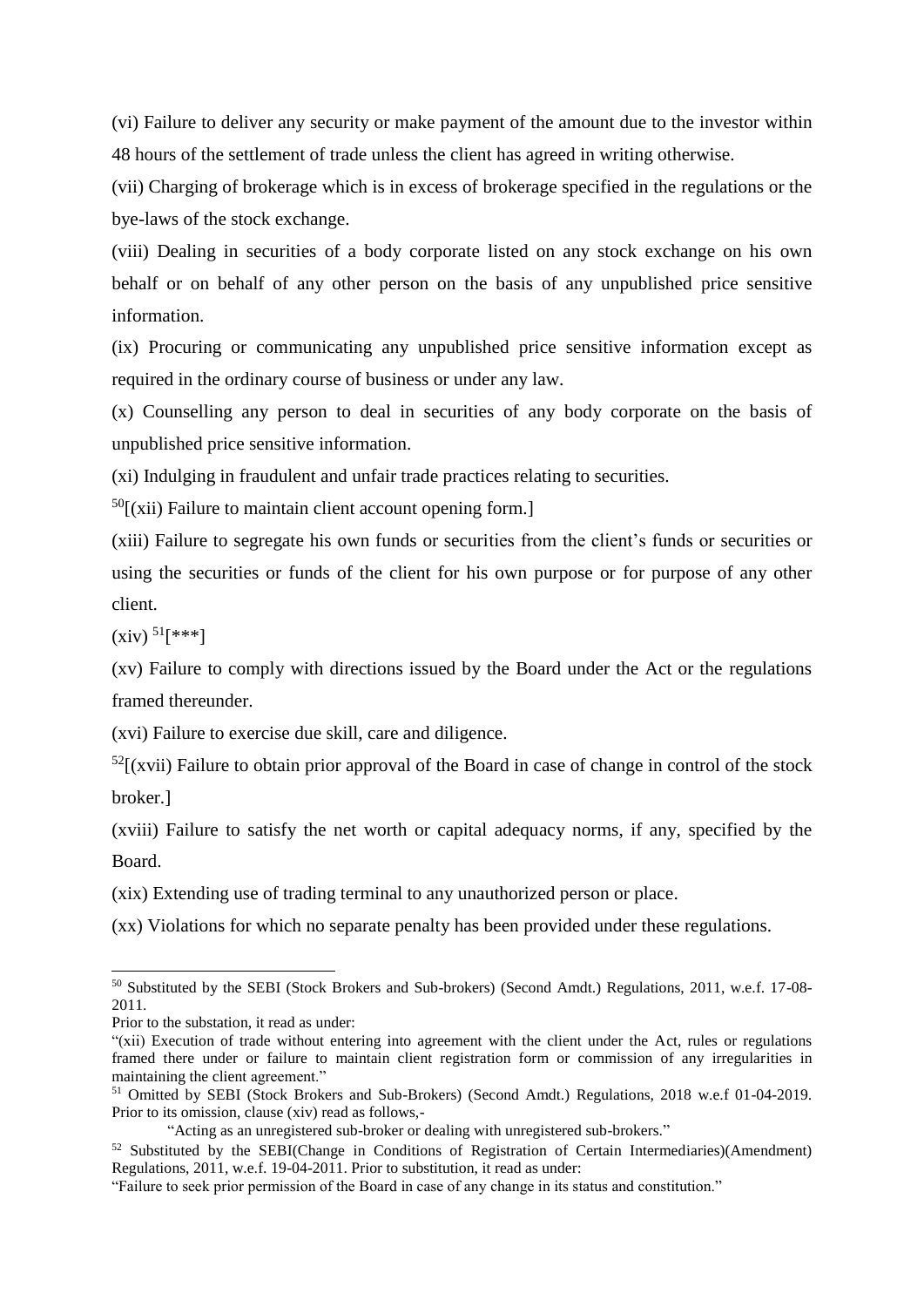## **Liability for action under the Enquiry Proceeding Regulations.**

**27.** A stock broker  $53$ [\*\*\*] shall be liable for any action as specified in  $54$ [Chapter V of the Securities and Exchange Board of India (Intermediaries) Regulations, 2008] including suspension or cancellation of his certificate of registration as a stock broker  $55$ [\*\*\*]  $56$ [\*\*\*], if he—

(i) ceases to be a member of a stock exchange; or

(ii) has been declared defaulter by a stock exchange and not re-admitted as a member within a period of six months; or

(iii) surrenders his certificate of registration to the Board; or

(iv) has been found to be not a fit and proper person by the Board under these or any other regulations; or

(v) has been declared insolvent or order for winding up has been passed in the case of a broker <sup>57</sup>[\*\*\*] being a company registered under the Companies Act, 1956; or

(vi) or any of the partners or any whole-time director in case a broker  $58$ [\*\*\*] is a company registered under the Companies Act, 1956 has been convicted by a court of competent jurisdiction for an offence involving moral turpitude; or

(vii) fails to pay fee as per Schedule III of these regulations; or

-

(viii) fails to comply with the rules, regulations and bye-laws of the stock exchange of which he is a member; or

(ix) fails to co-operate with the inspecting or investigating authority; or

<sup>53</sup> The words "or a sub-broker" omitted by SEBI (Stock Brokers and Sub-Brokers) (Second Amdt.) Regulations, 2018 w.e.f 01-04-2019.

<sup>54</sup> Substituted for "SEBI(Procedure for Holding Enquiry by Enquiry Officer and Imposing Penalty) Regulations, 2002" by the SEBI (Intermediaries) Regulations, 2008, w.e.f. 26-05-2008.

<sup>&</sup>lt;sup>55</sup> The words "or a sub-broker" omitted by SEBI (Stock Brokers and Sub-Brokers) (Second Amdt.) Regulations, 2018 w.e.f 01-04-2019.

<sup>56</sup> The words and symbol ", as the case may be" omitted by SEBI (Stock Brokers and Sub-Brokers) (Second Amdt.) Regulations, 2018 w.e.f 01-04-2019.

<sup>57</sup> The words "or sub-broker" omitted by SEBI (Stock Brokers and Sub-Brokers) (Second Amdt.) Regulations, 2018 w.e.f 01-04-2019.

<sup>58</sup> The words "or sub-broker" omitted by SEBI (Stock Brokers and Sub-Brokers) (Second Amdt.) Regulations, 2018 w.e.f 01-04-2019.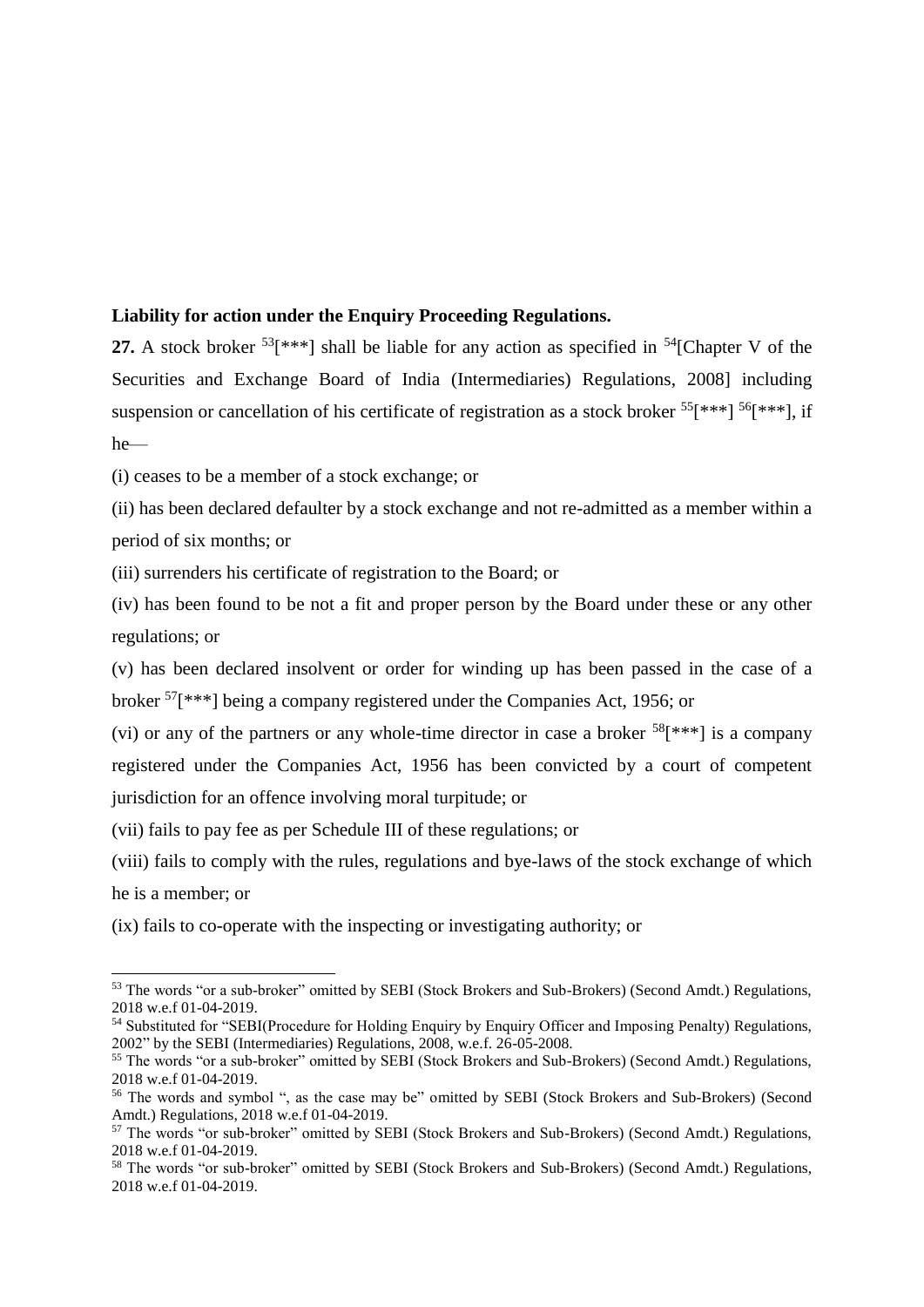(x) fails to abide by any award of the Ombudsman or decision of the Board under the Securities and Exchange Board of India (Ombudsman) Regulations, 2003; or

(xi) fails to pay the penalty imposed by the Adjudicating Officer; or

(xii) indulges in market manipulation of securities or index; or

(xiii) indulges in insider trading in violation of the Securities and Exchange Board of India (Prohibition of Insider Trading) Regulations, 1992; or

(xiv) violates Securities and Exchange Board of India (Prohibition of Fraudulent and Unfair Trade Practices relating to Securities Market) Regulations, 2003; or

(xv) commits violation of any of the provisions for which monetary penalty or other penalties could be imposed; or

(xvi) fails to comply with the circulars issued by the Board; or

(xvii) commits violations specified in regulation 26 which in the opinion of the Board are of a grievous nature.

### **Liability for prosecution.**

28. A stock broker <sup>59</sup>[<sup>\*\*\*</sup>] shall be liable for prosecution under section 24 of the Act for any of the following violations, namely :—

(i) Dealing in securities without obtaining certificate of registration from the Board as a stock broker  ${}^{60}$ [\*\*\*].

(ii) Dealing in securities or providing trading floor or assisting in trading outside the recognized stock exchange in violation of provisions of the Securities Contracts

(Regulation) Act, 1956 or rules made or notifications issued thereunder.

(iii) Market manipulation of securities or index.

(iv) Indulging in insider trading in violation of Securities and Exchange Board of India (Prohibition of Insider Trading) Regulations, 1992.

(v) Violating the Securities and Exchange Board of India (Prohibition of Fraudulent

and Unfair Trade Practices relating to Securities Market) Regulations, 2003.

(vi) Failure without reasonable cause—

-

(a) to produce to the investigating authority or any person authorized by him in this behalf, any books, registers,

<sup>59</sup> The words "or a sub-broker" omitted by SEBI (Stock Brokers and Sub-Brokers) (Second Amdt.) Regulations, 2018 w.e.f 01-04-2019.

<sup>60</sup> The words "or a sub-broker" omitted by SEBI (Stock Brokers and Sub-Brokers) (Second Amdt.) Regulations, 2018 w.e.f 01-04-2019.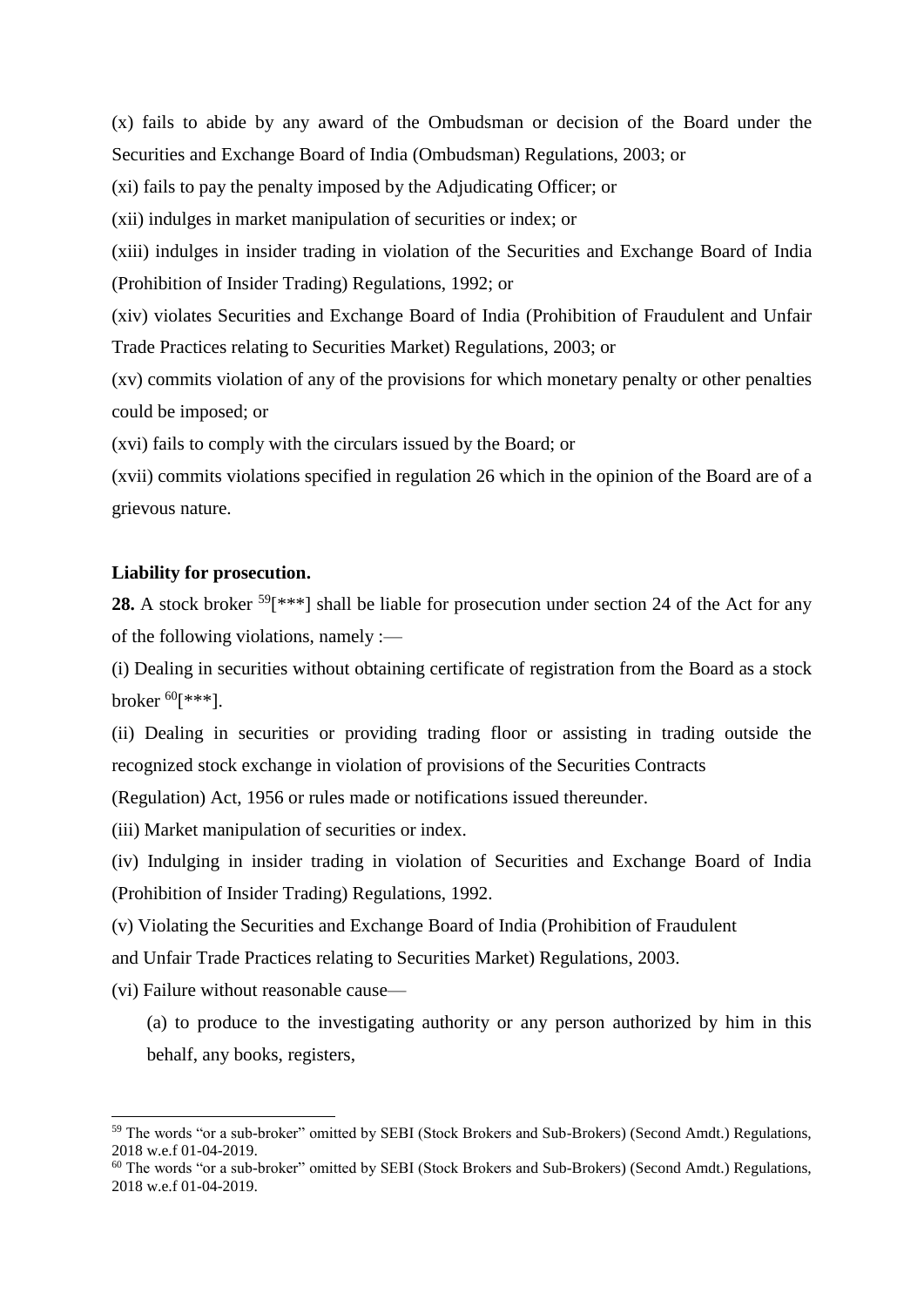(b) to appear before the investigating authority personally or to answer any question which is put to him by the investigating authority; or

(c) to sign the notes of any examination taken down by the investigating authority. (vii) Failure to pay penalty imposed by the adjudicating officer or failure to comply with any of his directions or orders.]

 $61$ [\*\*\*]

 $\overline{a}$ 

## **<sup>62</sup>[CHAPTER VII MISCELLANEOUS**

### **Power to remove difficulties**

**29**. In order to remove any difficulties in the interpretation or application of the provisions of these regulations, the Board shall have the power to issue directions through guidance notes or circulars.

## **Power to specify procedures, etc. and issue clarifications**

**30**. For the purposes of implementation of these regulations and matters incidental thereto, the Board may specify norms, procedures, processes, manners or guidelines as specified in these regulations, by way of circulars to recognised stock exchange(s) and recognised clearing corporation(s).]

<sup>61</sup> Regulations 26 to 32 had been omitted by the SEBI(Procedure for Holding Enquiry by Enquiry Officer and Imposing Penalty) Regulations, 2002, w.e.f. 27-09-2002. Earlier regulations 27 to 29 were amended by the SEBI(Stock Brokers and Sub-brokers)(Amendment) Regulations, 1999, w.e.f. 06-07-1999 and regulations 32 was amended by the SEBI(Appeal to Securities Appellate Tribunal) (Amendment)Regulations, w.e.f. 28-03- 2000.

 $62$ Chapter VII inserted by the SEBI (Stock Brokers and Sub-brokers) (Second Amdt.) Regulations, 2013 w.e.f 27.09.2013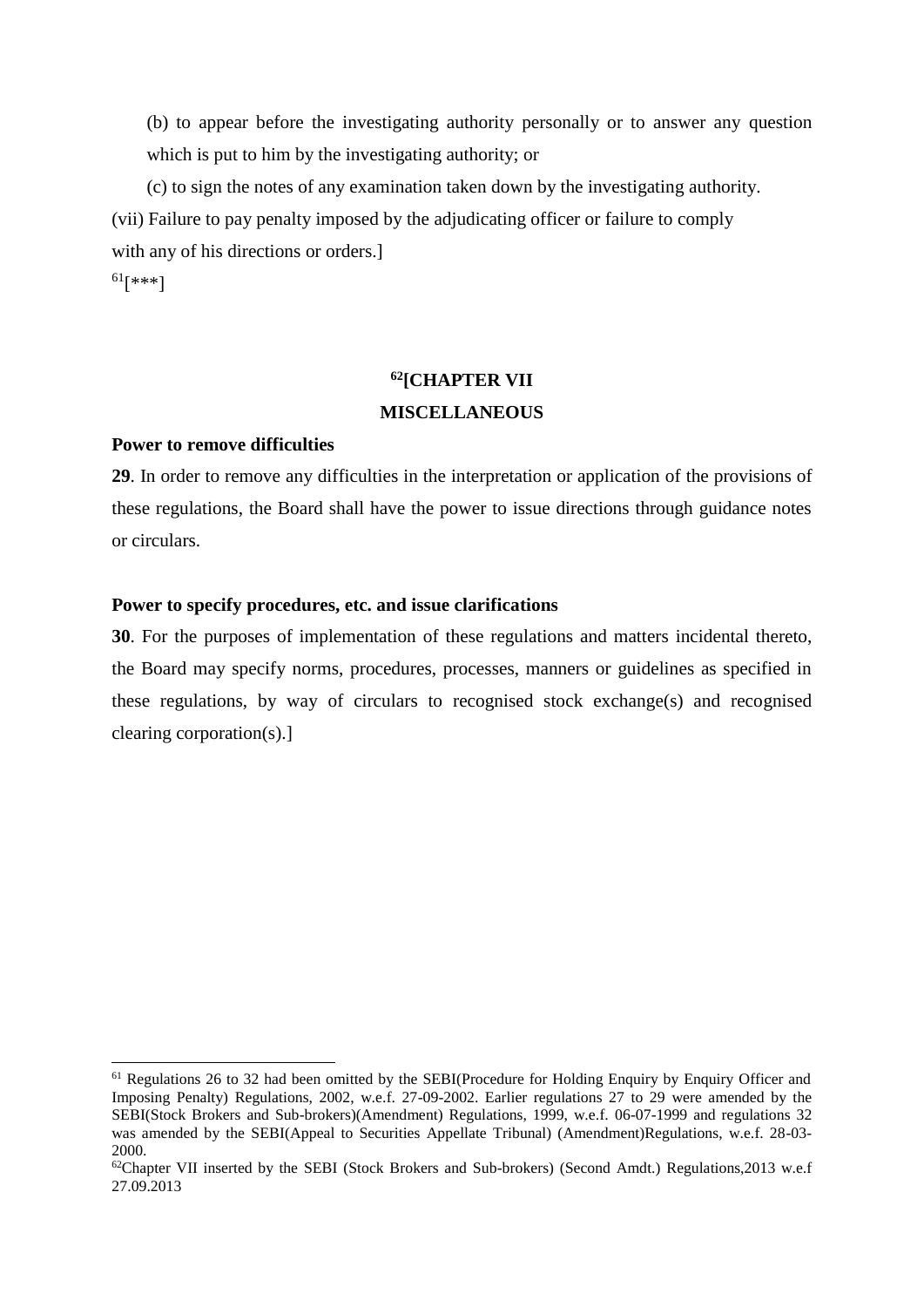# **SCHEDULE I FORMS <sup>63</sup>[FORM A** [Regulation 3]

## **Application Form for Registration as Stock Broker with Securities and Exchange Board of India**

## **Table 1:**

 $\overline{a}$ 

| Sl. No.        | <b>Particulars</b>                                 | <b>Details</b> |
|----------------|----------------------------------------------------|----------------|
| $\mathbf{1}$   | Name of Member with Code No.                       |                |
| $\overline{2}$ | Trade name of Member                               |                |
| 3              | Name of the Stock Exchange/ segment of which the   |                |
|                | applicant is the member                            |                |
| $\overline{4}$ | Date of admission to exchange/ segment             |                |
| 5              | <b>Address of Member</b>                           |                |
| 6              | Fax Number(s), Phone Number(s) of office and       |                |
|                | residence and email address                        |                |
| $\overline{7}$ | Organization—Sole<br>proprietorship,<br>Form<br>of |                |
|                | partnership, corporate body, financial             |                |
| 8              | Net worth along with supporting document           |                |
| $\frac{65}{9}$ | PAN of the applicant]                              |                |

<sup>63</sup> Substituted by the SEBI (Stock Brokers and Sub-brokers) (Second Amdt.) Regulations,2013 w.e.f 27.09.2013

<sup>64</sup> Inserted by the SEBI (Stock Brokers and Sub-Brokers) (Amendment) Regulations, 2014 w.e.f. 08.10.2014.

<sup>65</sup> Inserted by the SEBI (Stock Brokers and Sub-Brokers) (Amendment) Regulations, 2014 w.e.f. 08.10.2014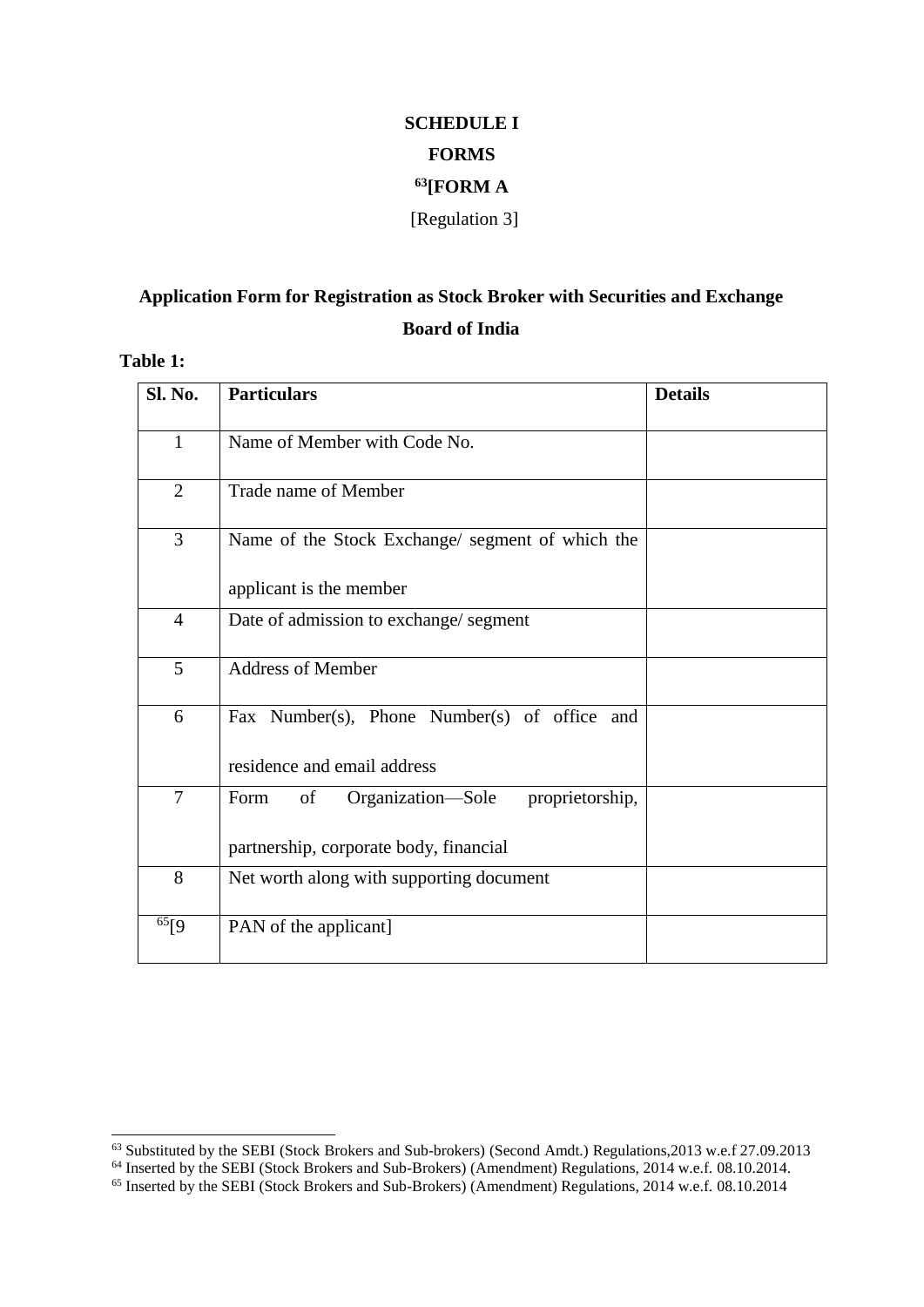## **Table 2: Details of proprietor/ partners/ directors**

| Sl. | <b>Names</b> | Age | <b>PAN</b> | <b>Educational</b>    | <b>Experience in derivatives trading</b>               |
|-----|--------------|-----|------------|-----------------------|--------------------------------------------------------|
| No. |              |     |            | <b>Qualifications</b> | securities<br>market,<br><b>or</b><br>as<br>applicable |
|     |              |     |            |                       |                                                        |

## **<sup>66</sup>[\*]**

# **Table 4: Details of sales personnel or approved user who has passed any certification programme**

| <b>Sl. No.</b> | <b>Name</b> | Date of test | <b>Percentage</b> | Certificate No. |
|----------------|-------------|--------------|-------------------|-----------------|
|                |             |              |                   |                 |

## **Other details:**

1. Please furnish a copy of the memorandum and articles of association or the partnership deed, as the case may be.

 $2.~^{67}$ [\*]

 $\overline{a}$ 

<sup>66</sup> Table 3omitted by the SEBI (Stock Brokers and Sub-Brokers) (Amendment) Regulations, 2014 w.e.f. 08.10.2014.

<sup>&</sup>lt;sup>67</sup> Omitted by the SEBI (Stock Brokers and Sub-Brokers) (Amendment) Regulations, 2014 w.e.f. 08.10.2014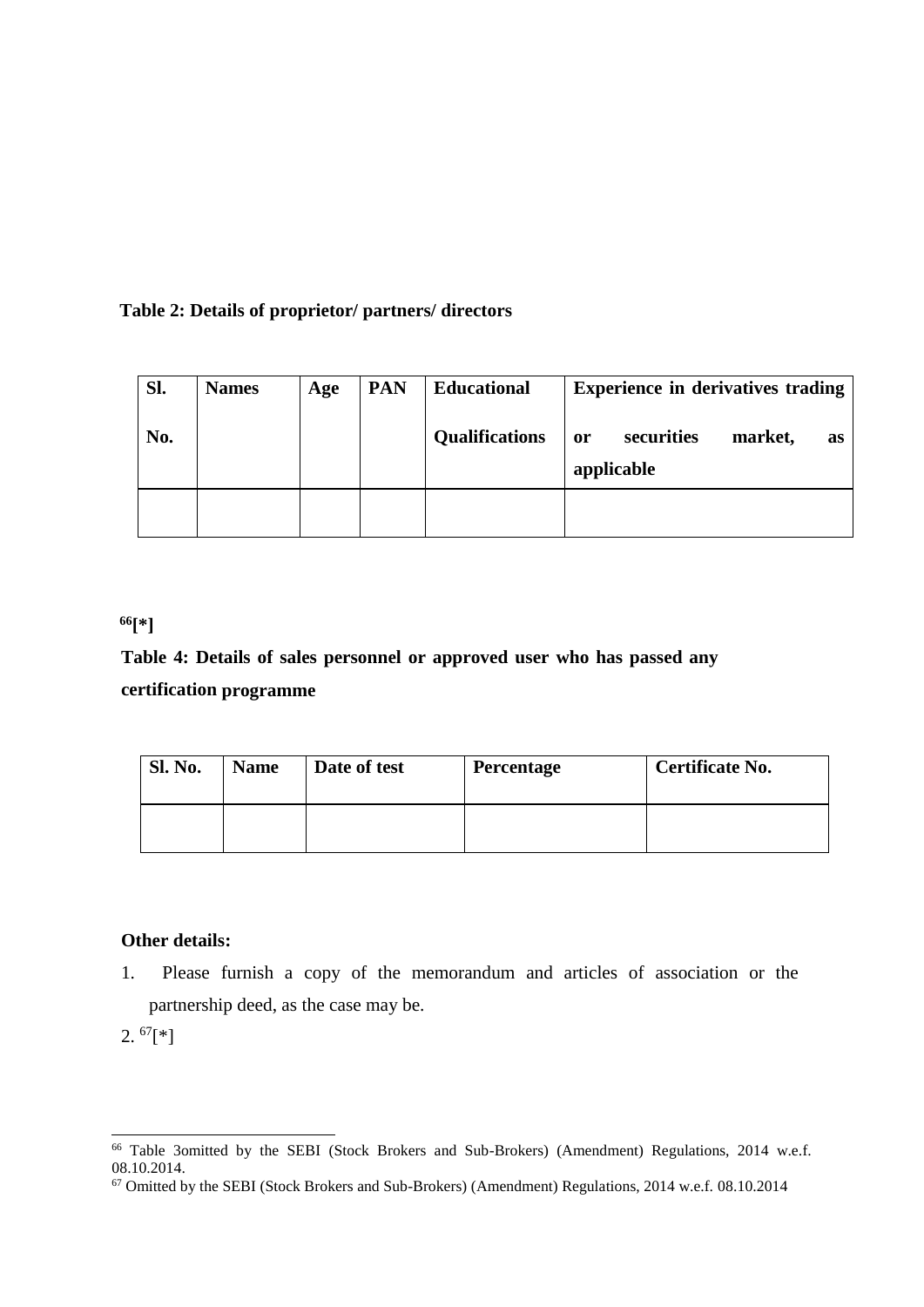- 3. If the applicant intends to clear and settle his trades through a clearing member, the applicant is required to furnish the name and details of the clearing member along with a copy of MoU/ agreement/ contract with them for the same.
- 4. Whether the application is accompanied by a requisite fee as per Schedule V of the Regulations as applicable to the applicant.

## **Undertaking:**

- 5. Whether the applicant or its director or partners, any time convicted of any economic offence? If so, furnish the details.
- 6. Whether the applicant or its directors or partners, declared insolvent or declared defaulter by any exchange? If so, furnish details.
- 7. Whether the applicant or its directors or partners at any time subjected to any proceedings or penalty by the Board under SEBI Act or any of the regulations framed under the SEBI Act? If so, furnish the details.
- 8. Whether any disciplinary action has been initiated/ taken or penalty has been imposed by SEBI/ stock exchange(s)/ clearing corporation(s) or any other regulatory authority? If yes, furnish details. Also provide the details of corrective steps taken thereon

## **Declaration:**

I declare that the information given in this form is true and in the event of any information furnished is false, misleading or suppression of facts, my certificate of registration is liable to be cancelled by SEBI without assigning any reasons whatsoever.

Dated..................... Signature

## **RECOMMENDATION OF THE STOCK EXCHANGE**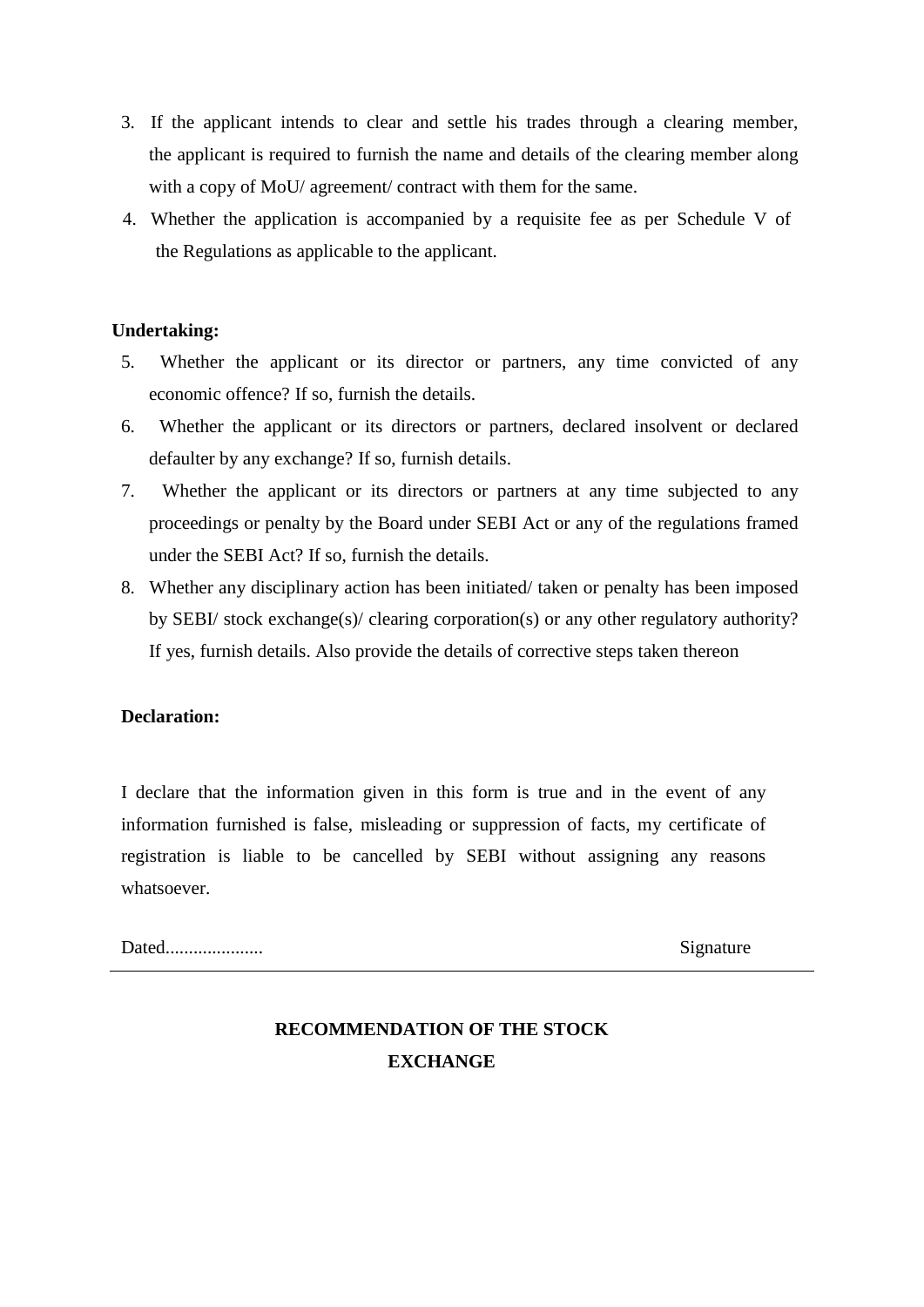This is to certify that …………………………. is a member of this Stock Exchange and is recommended for registration with the Securities and Exchange Board of India.

Signature :

Name :

Designation :]

# **FORM AA <sup>68</sup>[\*\*\*] FORM AB <sup>69</sup>[\*\*\*] FORM AC <sup>70</sup>[\*\*\*]**

## **<sup>71</sup>[FORM AD**

## **[Regulation 10A]**

## **Application Form for Registration as Clearing Member with Securities and Exchange Board of India**

### **Table 1:**

-

| Sl. No.          | Particulars                                                                 | Details |
|------------------|-----------------------------------------------------------------------------|---------|
| 1.               | Name of Member with Code                                                    |         |
| 2.               | Trade name of Member                                                        |         |
| 3.               | Name of the Clearing Corporation of which<br>the applicant is the<br>member |         |
| $\overline{4}$ . | Date of admission to Clearing Corporation                                   |         |
| 5.               | <b>Address of Member</b>                                                    |         |

<sup>&</sup>lt;sup>68</sup> Omitted by the SEBI (Stock Brokers and Sub-Brokers) (Amendment) Regulations, 2014 w.e.f. 08.10.2014

<sup>69</sup> Omitted by the SEBI (Stock Brokers and Sub-brokers) (Second Amdt.) Regulations,2013 w.e.f 27.09.2013

<sup>70</sup> Omitted by the SEBI (Stock Brokers and Sub-brokers) (Second Amdt.) Regulations,2013 w.e.f 27.09.2013 <sup>71</sup> Form AD inserted by the SEBI (Stock Brokers and Sub-brokers) (Second Amdt.) Regulations, 2013 w.e.f 27.09.2013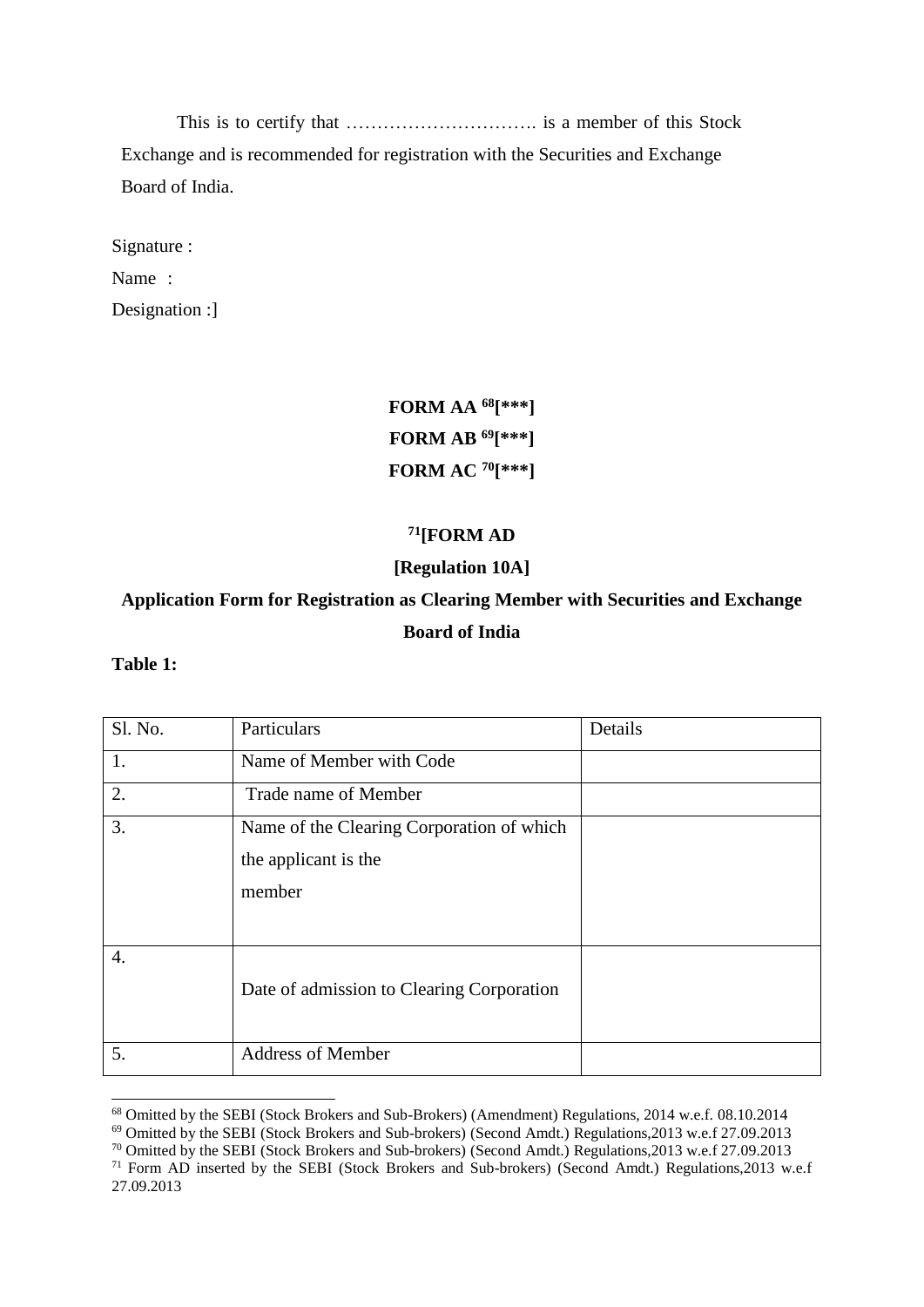| 6.          | Fax Number(s), Phone Number(s) of office<br>and residence and email                                                                             |  |
|-------------|-------------------------------------------------------------------------------------------------------------------------------------------------|--|
|             | address                                                                                                                                         |  |
| 7.          | Form of Organization—Sole proprietorship,<br>partnership, corporate<br>body, financial institution <sup>72</sup> [, others (please<br>specify)] |  |
| 8.          | Net worth along with supporting document                                                                                                        |  |
| $^{73}$ [9. | PAN of the applicant                                                                                                                            |  |

## **Table 2: Details of proprietor/ partners/ directors**

| Sl.No | Names | Age | PAN | Educational    | Experience in derivatives |
|-------|-------|-----|-----|----------------|---------------------------|
|       |       |     |     | Qualifications | trading                   |
|       |       |     |     |                | or securities market, as  |
|       |       |     |     |                | applicable                |
|       |       |     |     |                |                           |
|       |       |     |     |                |                           |

## **<sup>74</sup>[\*\*\*]**

Other details:

1. Please furnish a copy of the memorandum and articles of association or the partnership deed, as the case may be.

2. Whether the application is accompanied by a requisite fee as per Schedule V of the Regulations as applicable to the applicant.

Undertakings:

-

 $^{72}$  Inserted by the SEBI (Stock Brokers and Sub-Brokers) (Amendment) Regulations, 2014 w.e.f. 08.10.2014

<sup>&</sup>lt;sup>73</sup> Inserted by the SEBI (Stock Brokers and Sub-Brokers) (Amendment) Regulations, 2014 w.e.f. 08.10.2014

<sup>74</sup> Table 3 omitted by the SEBI (Stock Brokers and Sub-Brokers) (Amendment) Regulations, 2014 w.e.f. 08.10.2014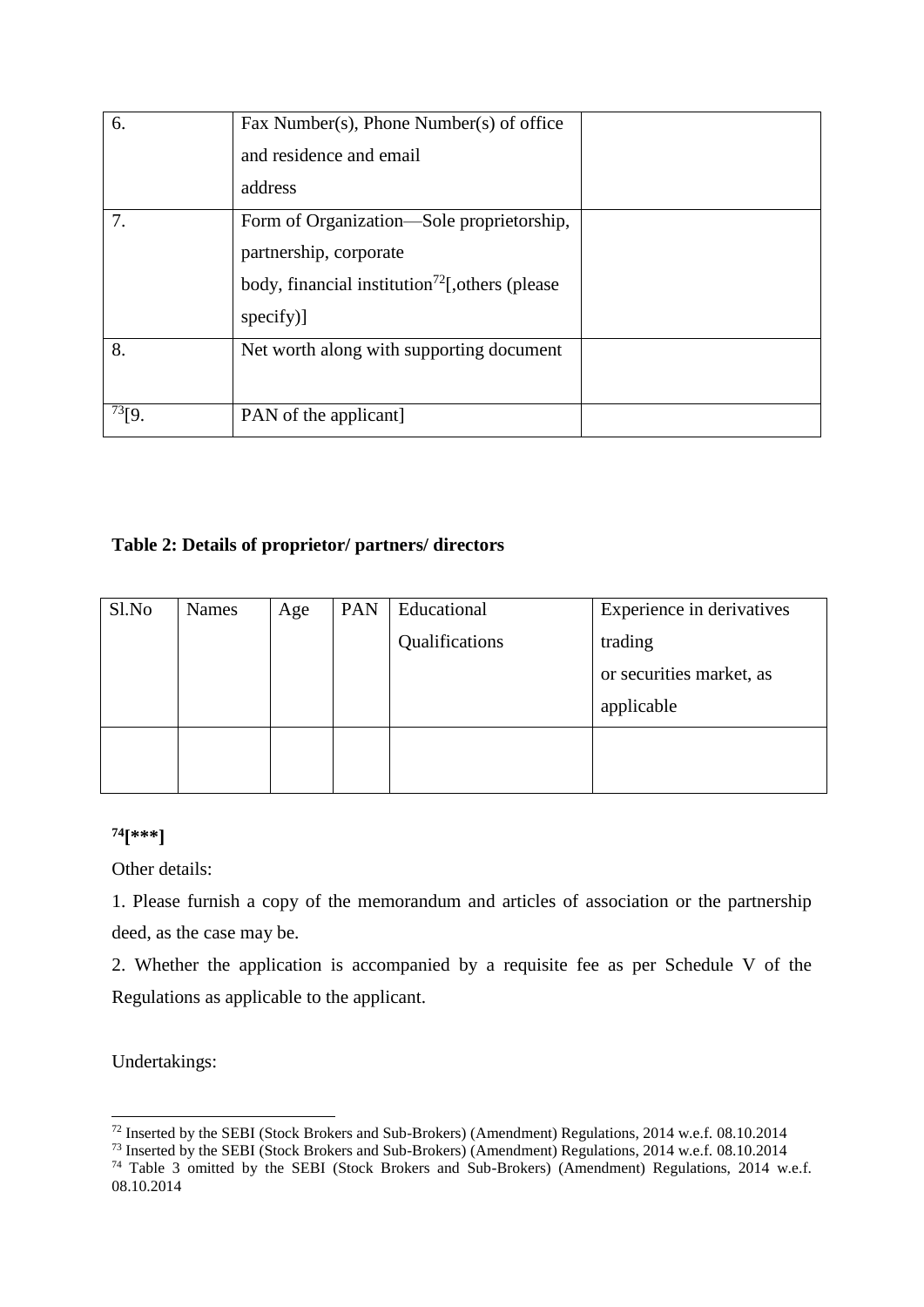3. Whether the applicant or its director or partners, any time convicted of any economic offence? If so, furnish the details.

4. Whether the applicant or its directors or partners, declared insolvent or declared defaulter by any exchange? If so, furnish details.

5. Whether the applicant or its directors or partners at any time subjected to any proceedings or penalty by the Board under SEBI Act or any of the regulations framed under the SEBI Act? If so, furnish the details.

6. Whether any disciplinary action has been initiated/ taken or penalty has been imposed by SEBI/ stock exchange(s)/ clearing corporation(s) or any other regulatory authority? If yes, furnish details. Also provide the details of corrective steps taken thereon.

Declaration:

-

I declare that the information given in this form is true and in the event of any information furnished is false, misleading or suppression of facts, my certificate of registration is liable to be cancelled by SEBI without assigning any reasons whatsoever.

Dated..................... Signature

### RECOMMENDATION OF THE CLEARING CORPORATION

This is to certify that …………………………. is a member of this Clearing Corporation and is recommended for registration with the Securities and Exchange Board of India.

> Signature: Name: Designation:]

## **FORM B <sup>75</sup>[\*\*\*]**

## **FORM C <sup>76</sup>[\*\*\*]**

<sup>75</sup> Omitted by SEBI (Stock Brokers and Sub-Brokers) (Second Amdt.) Regulations, 2018 w.e.f 01-04-2019.

<sup>76</sup> Omitted by SEBI (Stock Brokers and Sub-Brokers) (Second Amdt.) Regulations, 2018 w.e.f 01-04-2019.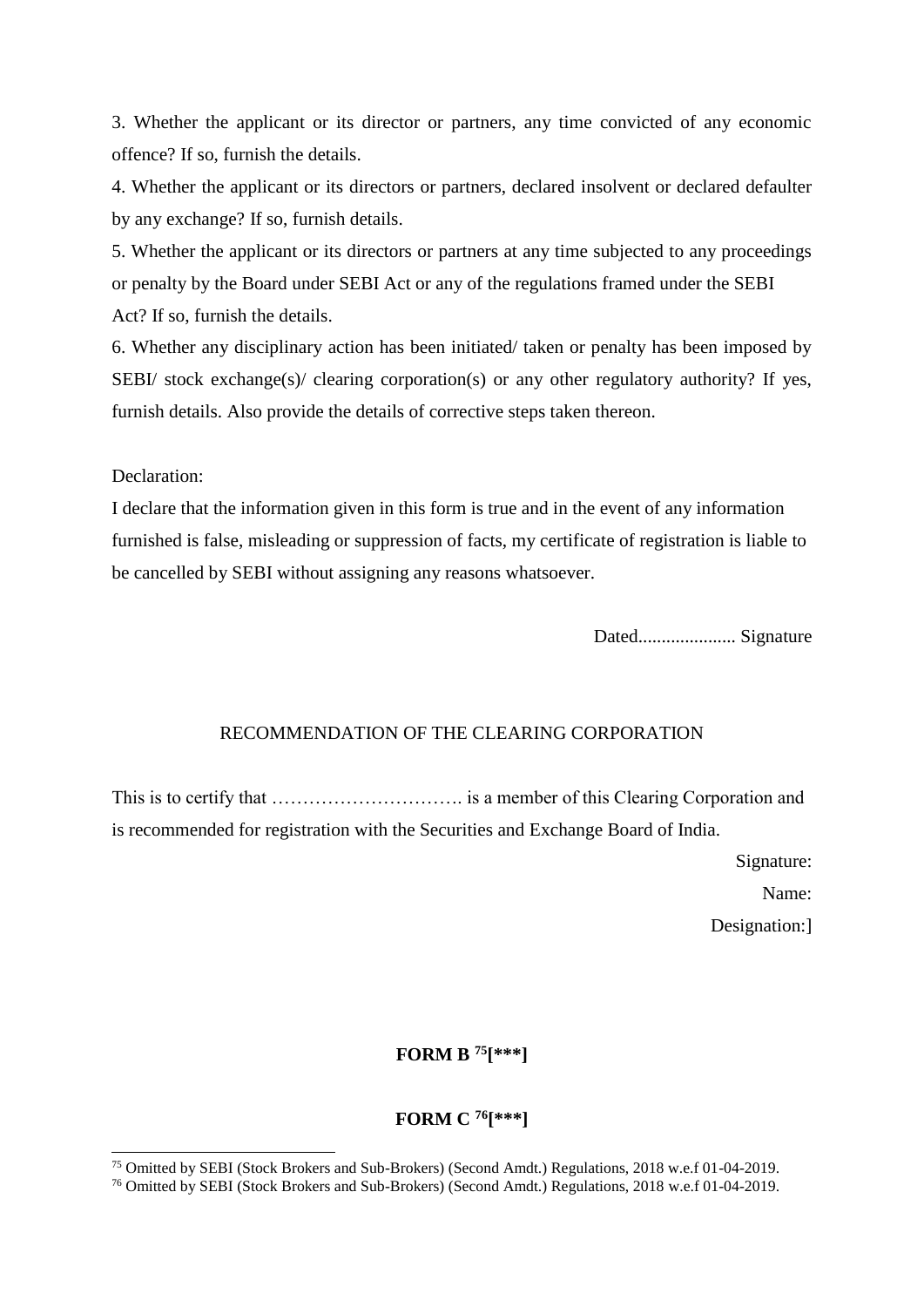## **FORM CA <sup>77</sup>[\*\*\*]**

### **<sup>78</sup>[FORM D**

[Regulations 6 and 10B]

### **CERTIFICATE OF REGISTRATION**

In exercise of the powers conferred by sub-section (1) of section 12 of the Securities and Exchange Board of India Act, 1992, read with the rules and regulations made thereunder, the Board hereby grants a certificate of registration to...................................................................... as a stock broker/ proprietary trading member/ clearing member for carrying on the activities of buying, selling or dealing in securities/ clearing and settlement of trades and for carrying on such other activities as are permitted by stock exchange(s)/ clearing corporation(s), subject to the conditions specified therefor, from time to time, by the Board.

Registration number allotted is as under: ....................................................................

This certificate shall be valid till it is suspended or cancelled in accordance with the Regulations.

Date : ................................

 $\overline{a}$ 

By order

For and on behalf of Securities and Exchange Board of India]

# **FORM DA <sup>79</sup>[\*\*\*] FORM DB <sup>80</sup>[\*\*\*] FORM DC <sup>81</sup>[\*\*\*] FORM E**

Securities and Exchange Board of India (Stock Brokers  $82$ [\*\*\*])

<sup>77</sup>Form CA, previously inserted by the SEBI (Stock Brokers and Sub-brokers) (Amendment) Regulations, 2000, w.e.f. 14-03-2000, omitted by SEBI (Stock Brokers and Sub-Brokers) (Second Amdt.) Regulations, 2018 w.e.f 01-04-2019.

<sup>78</sup> Substituted by the SEBI (Stock Brokers and Sub-Brokers) (Amendment) Regulations, 2014 w.e.f. 08.10.2014.

<sup>79</sup> Omitted by the SEBI (Stock Brokers and Sub-brokers) (Second Amdt.) Regulations,2013 w.e.f 27.09.2013

<sup>80</sup> Omitted by the SEBI (Stock Brokers and Sub-brokers) (Second Amdt.) Regulations,2013 w.e.f 27.09.2013

<sup>81</sup> Omitted by the SEBI (Stock Brokers and Sub-brokers) (Second Amdt.) Regulations,2013 w.e.f 27.09.2013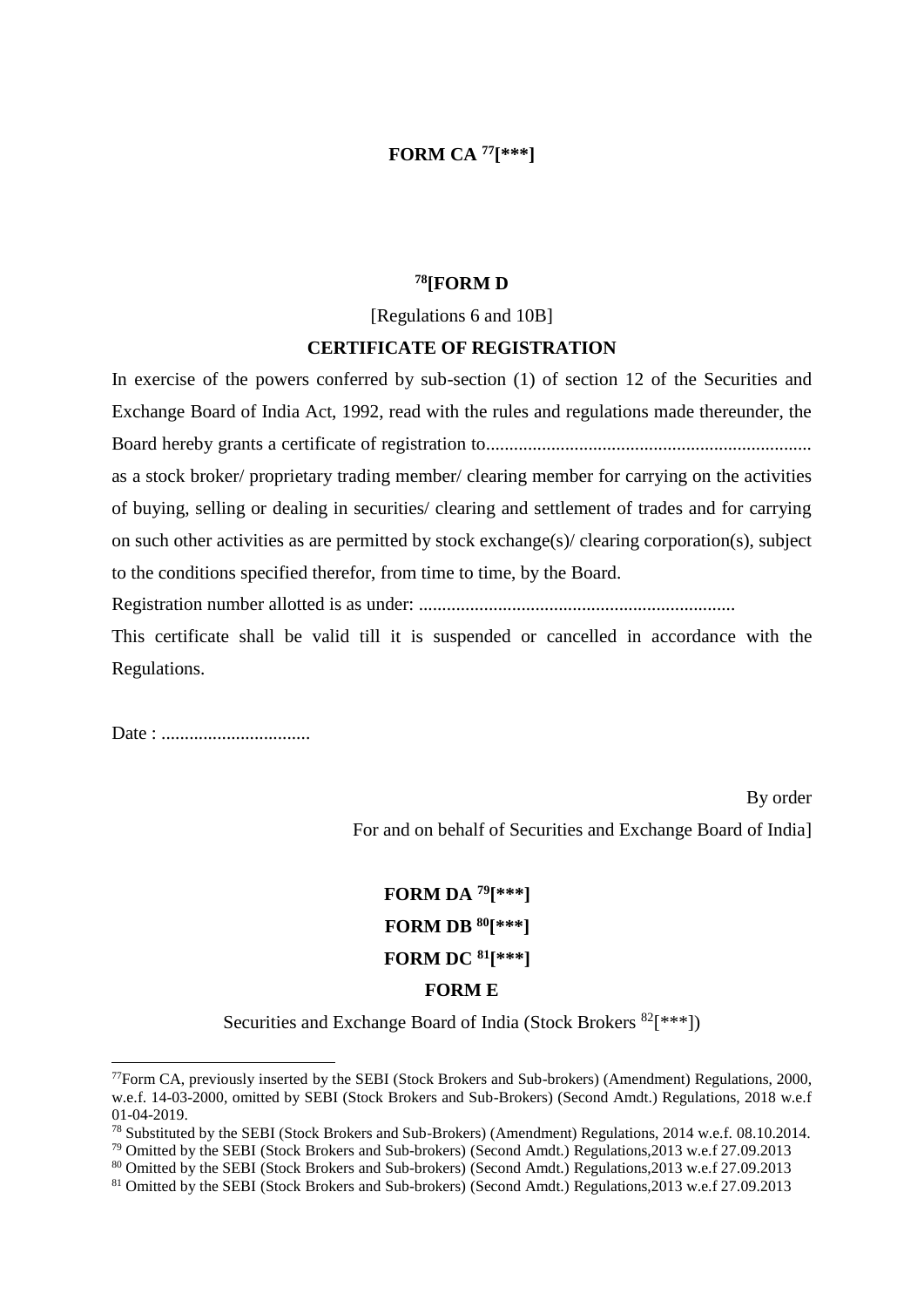## Regulations, 1992 [Regulation 12]

### **Certificate of Registration**

In exercise of the powers conferred by sub-section (1) of section 12 of the Securities and Exchange Board of India Act, 1992, read with the rules and regulations made thereunder, the Board hereby grants a certificate of registration to...................as a Sub-broker subject to the rules and in accordance with the regulations.

Registration number allotted is as under:

......................................................................................................................................

.................................................

This certificate shall be valid till it is suspended or cancelled in accordance with the regulations.

Date:............... By Order

For and on behalf of Securities and Exchange Board of India

## **SCHEDULE II**

Securities and Exchange Board of India (Stock Brokers  $83$ [\*\*\*]) Regulations, 1992

## **CODE OF CONDUCT FOR STOCK BROKERS**

[Regulation 9]

## **A. General.**

-

(1) Integrity: A stock-broker, shall maintain high standards of integrity, promptitude and fairness in the conduct of all his business.

(2) Exercise of due skill and care : A stock-broker shall act with due skill, care and diligence in the conduct of all his business.

<sup>82</sup> The words "and sub-broker" omitted by SEBI (Stock Brokers and Sub-Brokers) (Second Amdt.) Regulations, 2018 w.e.f 01-04-2019.

<sup>83</sup> The words "and sub-broker" omitted by SEBI (Stock Brokers and Sub-Brokers) (Second Amdt.) Regulations, 2018 w.e.f 01-04-2019.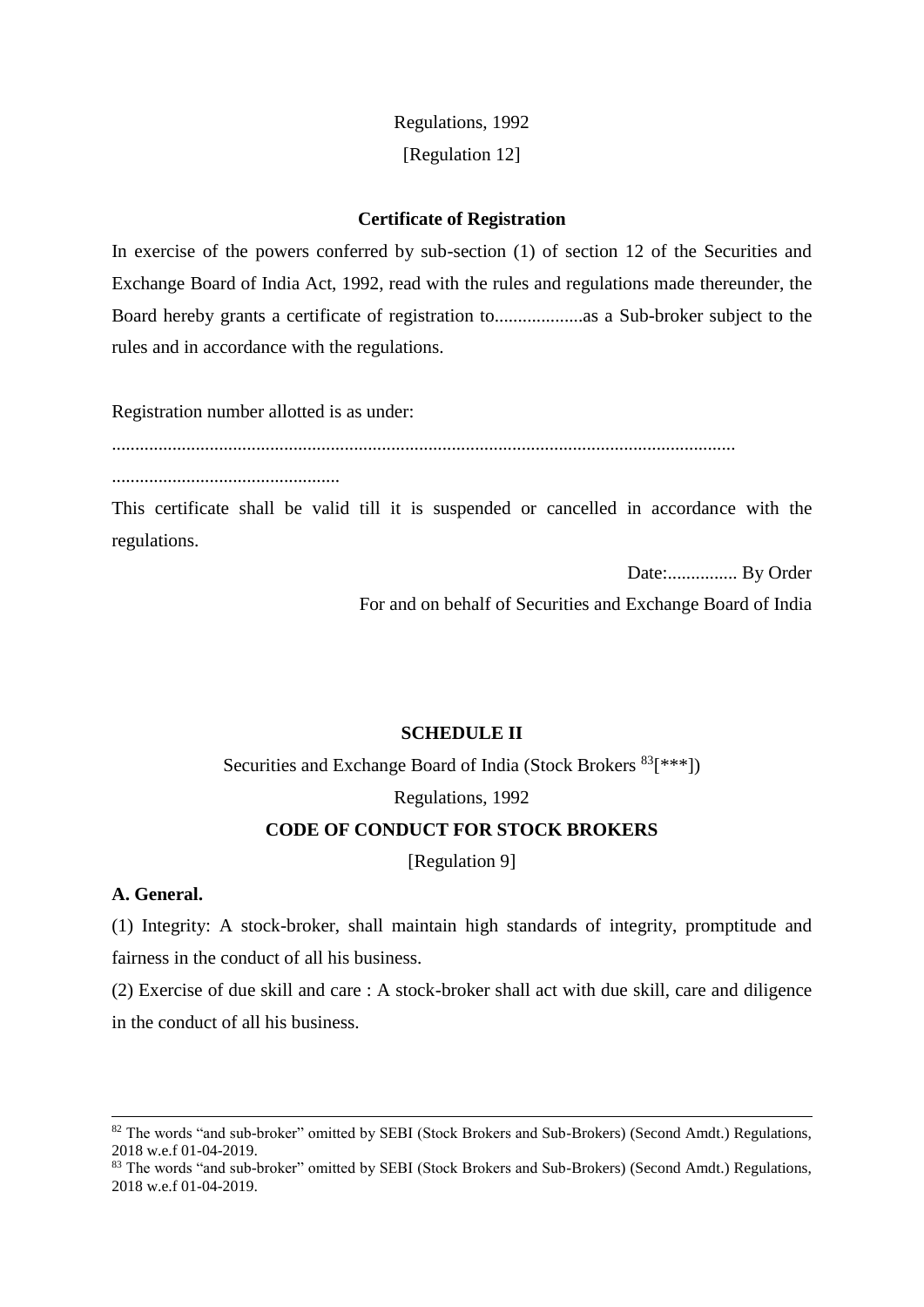(3) Manipulation : A stock-broker shall not indulge in manipulative, fraudulent or deceptive transactions or schemes or spread rumours with a view to distorting market equilibrium or making personal gains.

(4) Malpractices: A stock-broker shall not create false market either singly or in concert with others or indulge in any act detrimental to the investors interest or which leads to interference with the fair and smooth functioning of the market. A stockbroker shall not involve himself in excessive speculative business in the market beyond reasonable levels not commensurate with his financial soundness.

(5) Compliance with statutory requirements: A stock-broker shall abide by all the provisions of the Act and the rules, regulations issued by the Government, the Board and the Stock Exchange from time to time as may be applicable to him.

### **B. Duty to the Investor**

(1) Execution of Orders: A stock-broker, in his dealings with the clients and the general investing public, shall faithfully execute the orders for buying and selling of securities at the best available market price and not refuse to deal with a Small Investor merely on the ground of the volume of business involved. A stock-broker shall promptly inform his client about the execution or non-execution of an order, and make prompt payment in respect of securities sold and arrange for prompt delivery of securities purchased by clients.

(2) Issue of Contract Note: A stock-broker shall issue without delay to his client  $84$ [or client of the sub-broker, as the case may be] a contract note for all transactions in the form specified by the stock exchange.

(3) Breach of Trust: A stock-broker shall not disclose or discuss with any other person or make improper use of the details of personal investments and other information of a confidential nature of the client which he comes to know in his business relationship.

(4) Business and Commission:

 $\overline{a}$ 

(a) A stock-broker shall not encourage sales or purchases of securities with the sole object of generating brokerage or commission.

(b) A stock-broker shall not furnish false or misleading quotations or give any other false or misleading advice or information to the clients with a view of inducing him to do business in particular securities and enabling himself to earn brokerage or commission thereby.

<sup>84</sup> Inserted by the SEBI (Stock Brokers and Sub-brokers) (Amendment) Regulations, 2000, w.e.f. 23-09-2003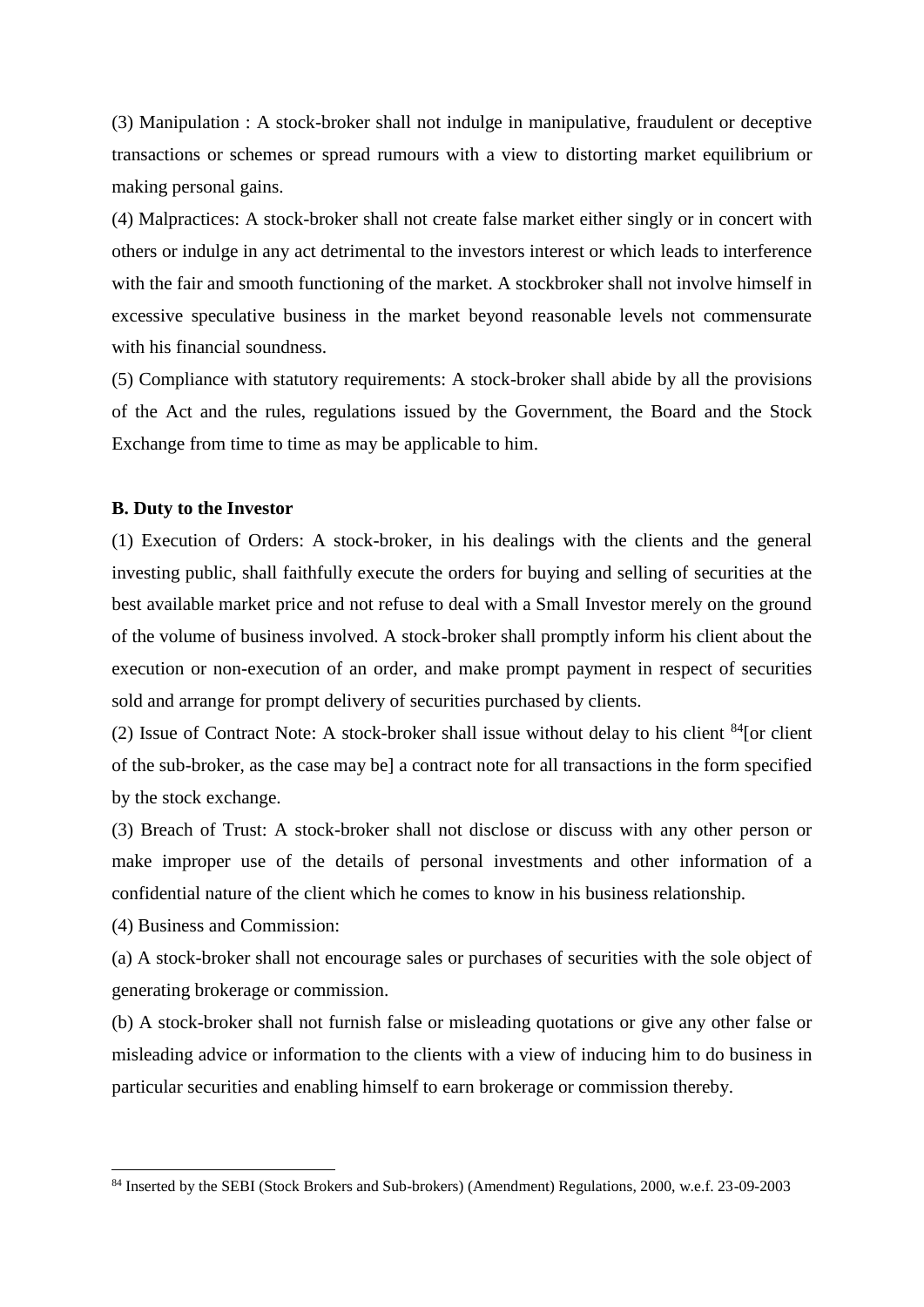(5) Business of Defaulting Clients: A stock-broker shall not deal or transact business knowingly, directly or indirectly or execute an order for a client who has failed to carry out his commitments in relation to securities with another stock-broker.

(6) Fairness to Clients: A stock-broker, when dealing with a client, shall disclose whether he is acting as a principal or as an agent and shall ensure at the same time,that no conflict of interest arises between him and the client. In the event of a conflict of interest, he shall inform the client accordingly and shall not seek to gain a direct or indirect personal advantage from the situation and shall not consider clients' interest inferior to his own.

(7) Investment Advice: A stock-broker shall not make a recommendation to any client who might be expected to rely thereon to acquire, dispose of, retain any securities unless he has reasonable grounds for believing that the recommendation is suitable for such a client upon the basis of the facts, if disclosed by such a client as to his own security holdings, financial situation and objectives of such investment.

The stock-broker should seek such information from clients, whenever he feels it is appropriate to do so.

 $^{85}$ [(7A) Investment advice in publicly accessible media—

(a) A stock broker or any of his employees shall not render, directly or indirectly, any investment advice about any security in the publicly accessible media, whether real-time or non-real-time, unless a disclosure of his interest including the interest of his dependent family members and the employer including their long or short position in the said security has been made, while rendering such advice.

(b) In case an employee of the stock broker is rendering such advice, he shall also disclose the interest of his dependent family members and the employer including their long or short position in the said security, while rendering such advice.]

(8) Competence of Stock-Broker: A stock-broker should have adequately trained staff and arrangements to render fair, prompt and competence services to his clients.

### **C. Stock-Brokers vis-a-vis Other Stock-Brokers**

-

(1) Conduct of Dealings: A stock-broker shall co-operate with the other contracting party in comparing unmatched transactions. A stock-broker shall not knowingly and wilfully deliver documents which constitute bad delivery and shall co-operate with other contracting party for prompt replacement of documents which are declared as bad delivery.

<sup>85</sup> Inserted by the SEBI (Investment Advice by Intermediaries ) (Amendment) Regulations, 2001, w.e.f. 29-05- 2001.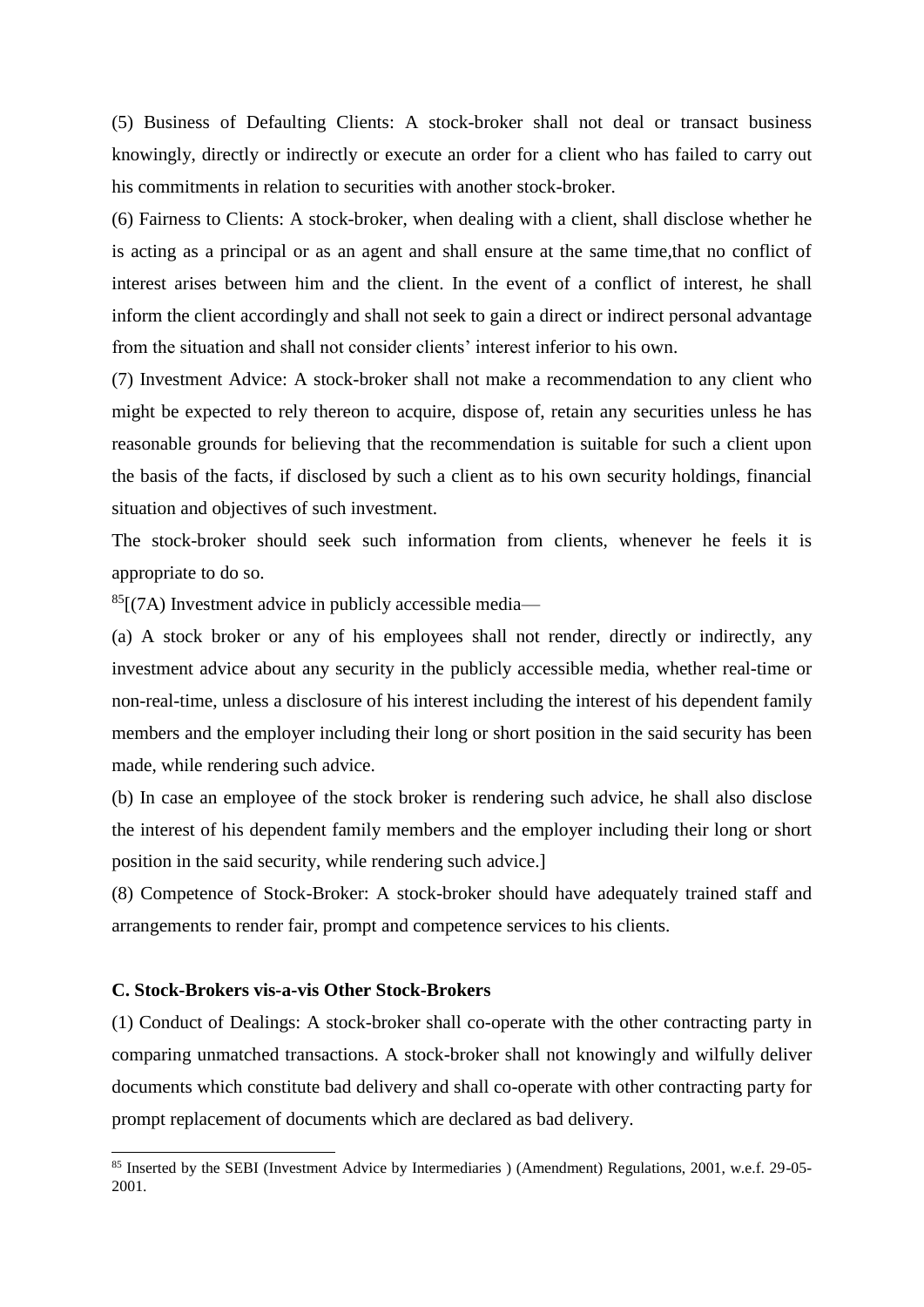(2) Protection of Clients Interests: A stock-broker shall extend fullest co-operation to other stock-brokers in protecting the interests of his clients regarding their rights to dividends, bonus shares, right shares and any other right related to such securities.

(3) Transactions with Stock-Brokers: A stock-broker shall carry out his transactions with other stock-brokers and shall comply with his obligations in completing the settlement of transactions with them.

(4) Advertisement and Publicity: A stock-broker shall not advertise his business publicly unless permitted by the stock exchange.

(5) Inducement of Clients: A stock-broker shall not resort to unfair means of inducing clients from other stock-brokers.

(6) False or Misleading Returns: A stock-broker shall not neglect or fail or refuse to submit the required returns and not make any false or misleading statement on any returns required to be submitted to the Board and the stock exchange.

**D <sup>86</sup>**[\*\*\*\*]

 $\overline{a}$ 

**<sup>87</sup>[\*\*\*]**

#### **SCHEDULE III**

# **Securities and Exchange Board of India (Stock Brokers** <sup>88</sup>[\*\*\*]**) Regulations, 1992 [Regulation 10]**

### **I. Fees to be paid by the Stock Broker.**

1. Every stock broker shall subject to paragraphs 2 and 3 of this Schedule pay registration fees in the manner set out below:

(a) where the annual turnover does not exceed rupees one crore during any financial year, a sum of rupees five thousand for each financial year;

<sup>86</sup> Omitted by the SEBI (Stock Brokers and Sub-brokers) (Second Amdt.) Regulations, 2011, w.e.f. 17- 08-2011. Prior to the omission, it read as under:

<sup>&</sup>quot;D. (1) A stock broker, shall enter into an agreement as specified by the Board with his client.

<sup>&</sup>lt;sup>87</sup> Code of conduct for sub-brokers, omitted by SEBI (Stock Brokers and Sub-Brokers) (Second Amdt.) Regulations, 2018 w.e.f 01-04-2019.

<sup>88</sup> The words "and sub-broker" omitted by SEBI (Stock Brokers and Sub-Brokers) (Second Amdt.) Regulations, 2018 w.e.f 01-04-2019.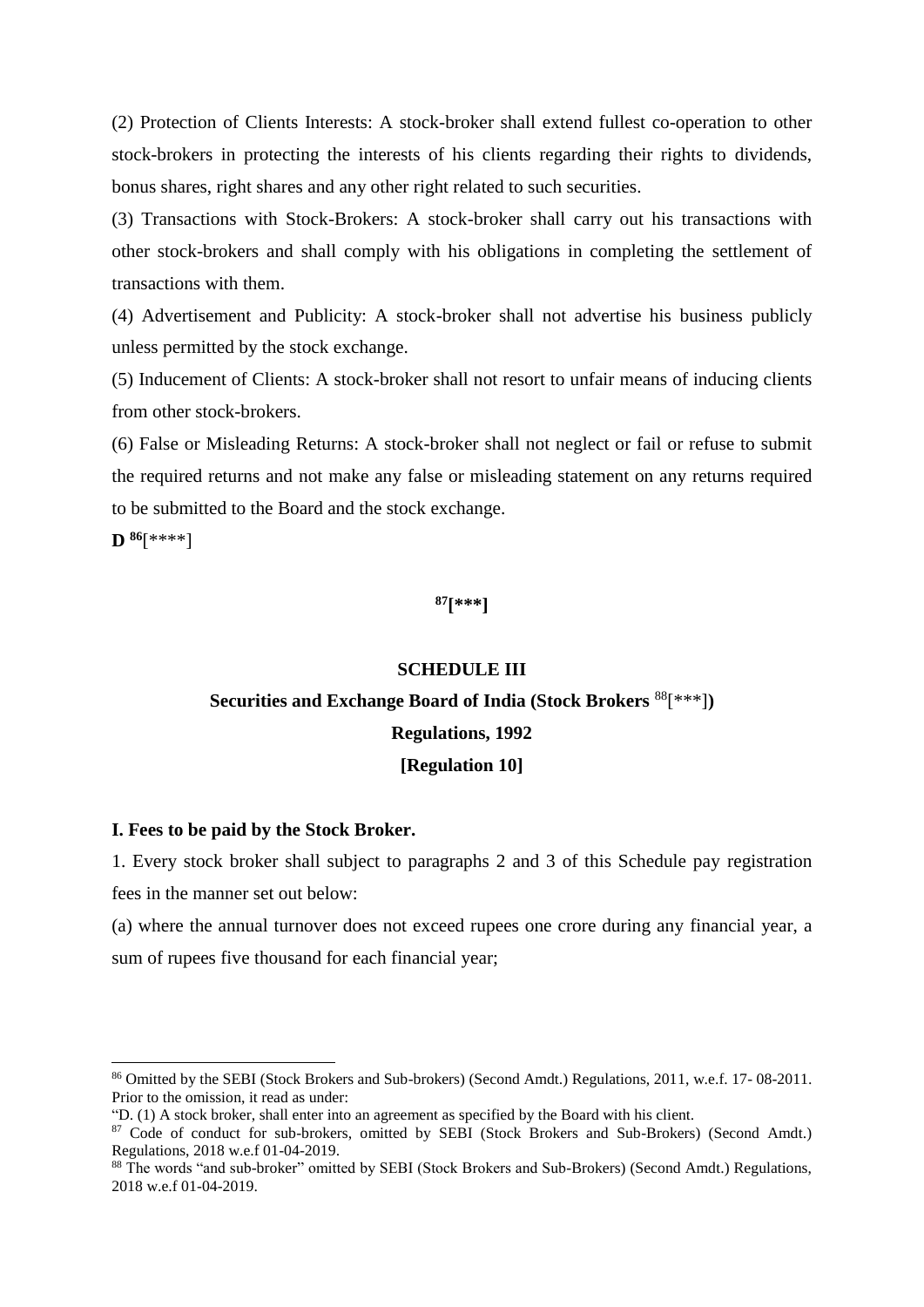(b) where the annual turnover of the stock-broker exceeds rupees one crore during any financial year, a sum of rupees five thousand plus one hundredth of one per cent of the turnover in excess of rupees one crore for each financial year;

 $89$ [(bb) Notwithstanding anything contained in clause (b) it is clarified that the fee shall be recoverable as computed as under :

(i) in respect of jobbing transactions that is to say all transactions which are squared off during the same day which have not been undertaken by the broker on behalf of clients, the fees shall be computed at the rate of one two hundredth of one per cent in respect of the sale side of such transactions;

(ii) in respect of transactions in Government securities, the bonds issued by any Public Sector Undertaking and the units traded in a similar manner, the fee payable shall be computed at the rate of one thousandth of one per cent of the turnover;

(iii) in case of carry forward, renewal or badla transactions the fees shall be computed at the rate of one hundredth of one per cent of the turnover and the reverse off setting transactions shall not be counted as part of the turnover;

(iv) if brokers are carrying out transactions in securities without reporting them to the stock exchange, those transactions shall be taken into account for the purpose of turnover and the fees shall be computed at the rate of one hundredth of one per cent of the turnover;

(v) the trade put through on other stock exchanges shall be included in the turnover of that exchange if market for that security does not exist on the exchange of which he is a member and the fees shall be computed at the rate of one hundredth of one per cent of the turnover;

(vi) activity such as underwriting and collection of deposits shall not be taken into account for the purpose of calculating the turnover;]

(c) after the expiry of five financial years from the date of initial registration as a stockbroker, he shall pay a sum of rupees five thousand for  $90$ [every] block of five financial years commencing from the sixth financial year after the date of grant of initial registration to keep his registration in force.

2. Fees referred to in clauses (a) and (b) of paragraph 1 above shall be paid—

 $\overline{a}$ 

(a) in respect of the financial year 1992-93 within one month of the commencement of these regulations ;

<sup>89</sup> Inserted by the SEBI (Stock Brokers and Sub-brokers) (Amendment) Regulations, 2002, w.e.f. 20-02-2002.

<sup>90</sup> Substituted for "a" by the SEBI (Stock Brokers and Sub-brokers) (Amendment) Regulations, 2002, w.e.f. 20- 02-2002.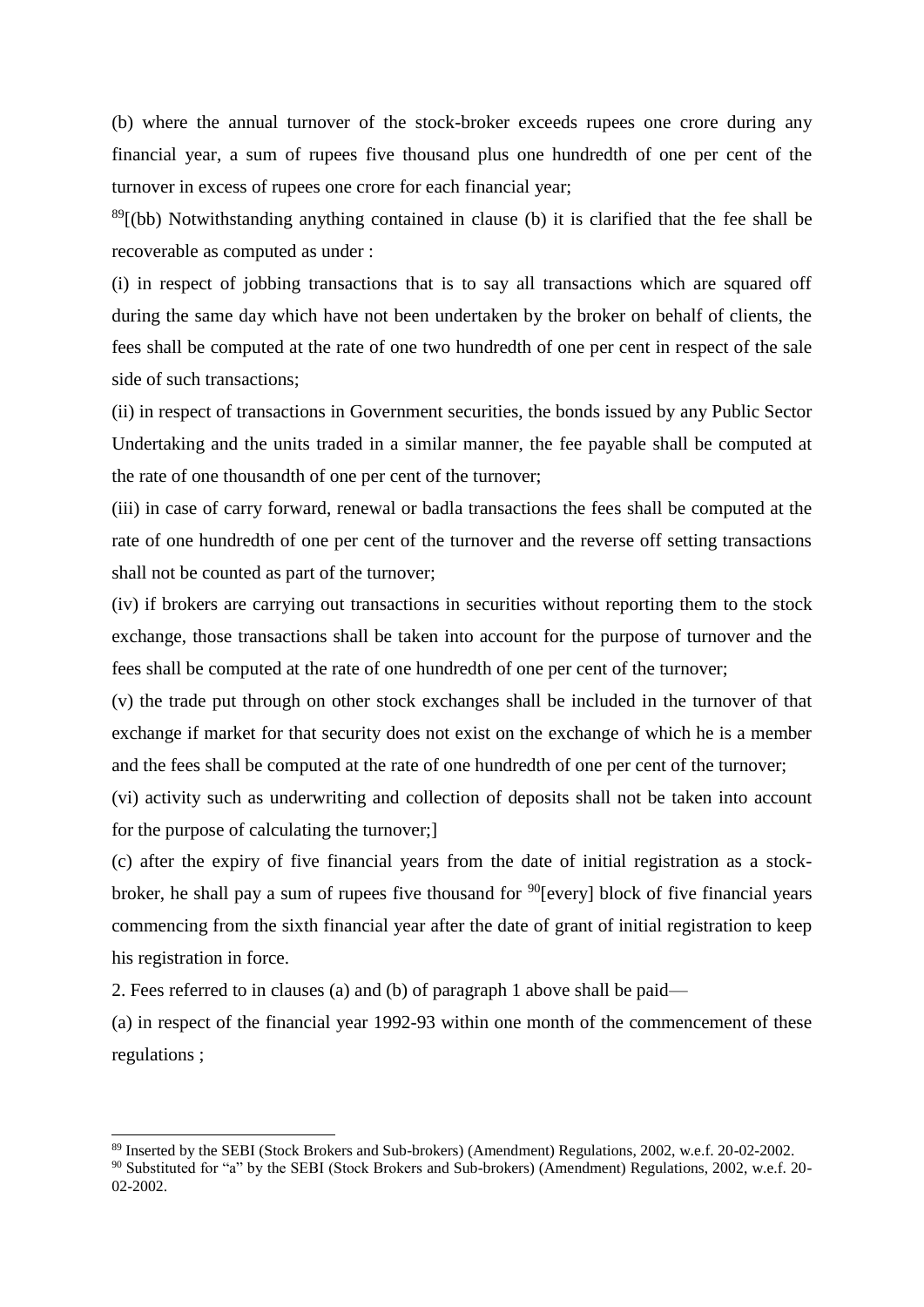(b) in respect of the financial year beginning on the 1st day of April, 1993 and the following financial years, on or before the first day of October of the financial year to which such payment relates, and such fees shall be computed with reference to the annual turnover relating to the preceding financial year.

3. Every remittance of fees referred to in clauses (a) and (b) of paragraph 1, shall be accompanied by a certificate as to the authenticity of turnover on the basis of which fees have been computed duly signed by the stock exchange of which the stock broker is a member or by a qualified auditor or as defined in section 226 of the Companies Act, 1956.

Explanation.—For the purpose of paragraphs 1, 2 and 3, "annual turnover" means the aggregate of the sale and purchase prices of securities received and receivable by the stock broker on his own account as well as on account of his clients in respect of sale and purchase or dealing in securities during any financial year.

 $91[4$ . Where a corporate entity has been formed by converting the individual or partnership membership card of the exchange, such corporate entity shall be exempted from payment of fee for the period for which the erstwhile individual or partnership member, as the case may be, has already paid the fees subject to the condition that the erstwhile individual or partner shall be the whole-time director of the corporate member so converted and such director will continue to hold a minimum of 40 per cent shares of the paid-up equity capital of the corporate entity for a period of at least three years from the date of such conversion.]

 $^{92}$ [Explanation : It is clarified that the conversion of individual or partnership membership card of the exchange into corporate entity shall be deemed to be in continuation of the old entity and no fee shall be collected again from the converted corporate entity for the period for which the erstwhile entity has paid the fee as per the regulations.]

 $93$ [4A. Where a stock exchange has formed a subsidiary company, which has become a stock broker of another stock exchange, then the turnover of the stock broker who is buying, selling or dealing in securities, through the subsidiary company as a sub-broker, shall be excluded from the turnover of the subsidiary company, only if the stock broker has paid five years turnover based fees plus fee for a block of five years in accordance with the regulations, on the concerned stock exchange which has formed the subsidiary company.]

 $\overline{a}$ 

<sup>&</sup>lt;sup>91</sup> Inserted by the SEBI (Stock Brokers and Sub-brokers) (Second Amdt.) Regulations, 1998, w.e.f. 21-01-1998.

<sup>&</sup>lt;sup>92</sup> Inserted by the SEBI (Stock Brokers and Sub-brokers) (Amendment) Regulations, 2002, w.e.f. 20-02-2002.

<sup>93</sup> Inserted by the SEBI (Stock Brokers and Sub-brokers) (Amendment) Regulations, 2000, w.e.f. 30-08-2000.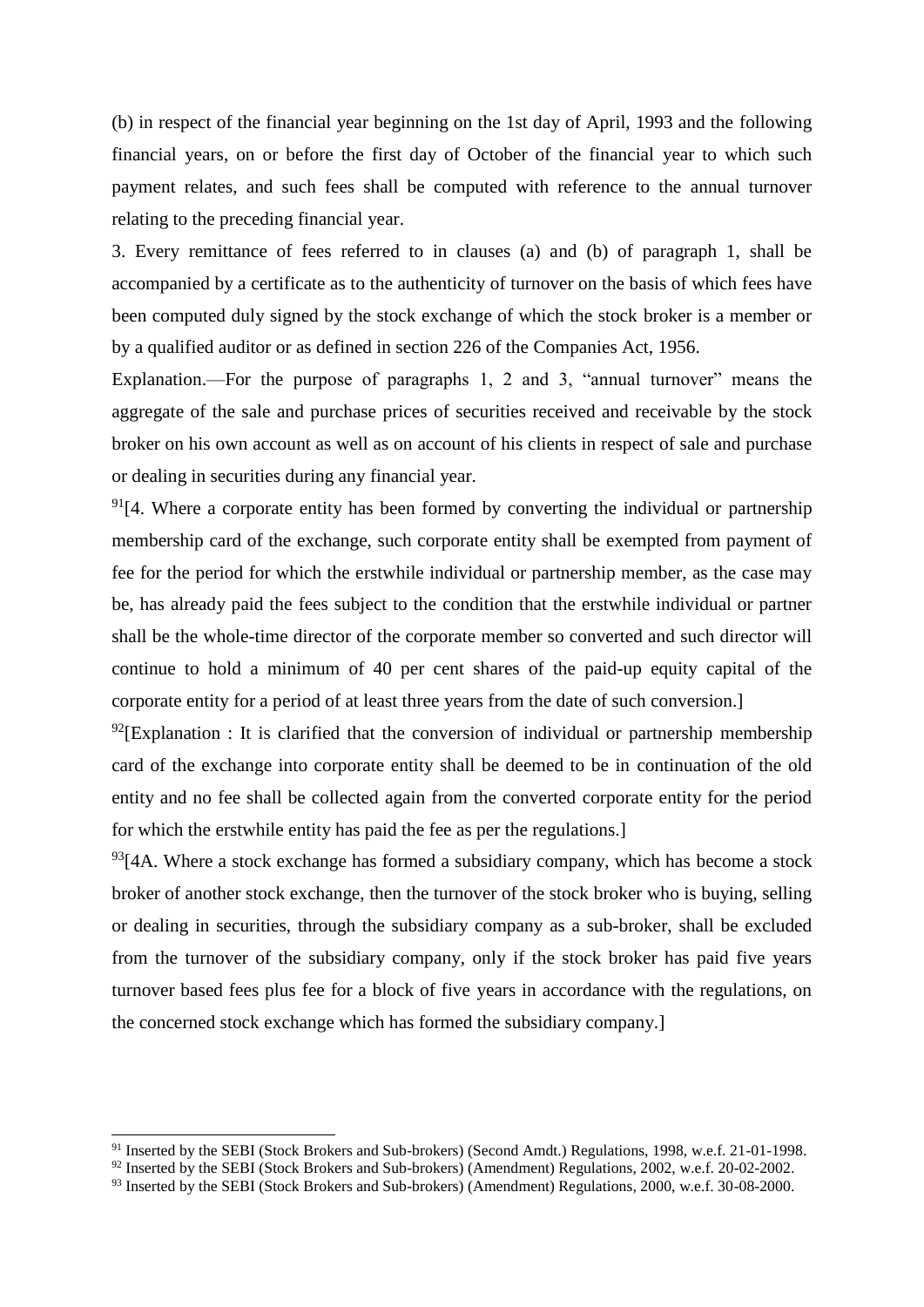$94$ [5. If a stock broker fails to remit fees in accordance with Paragraphs 1 and 2, he shall be liable to pay interest at 15% per annum for each month of delay or part thereof :

**Provided** that the liability to pay interest as aforesaid may be in addition to any other action which the Board may take as deemed fit against the stock broker under the Act, or the Regulations :

**Provided further** that if the liability of the stock broker on account of payment of interest works out to be Rs. 100 or less the same may be waived off by the Board taking into consideration the administrative cost involved in recovering the said amount.]

**II. <sup>95</sup>[\*\*\*]**

 $\overline{a}$ 

### **III. Manner of Fees to be paid.**

<sup>96</sup>[The fees specified above shall be paid on or before the 1st day of October each year payable <sup>97</sup>[by way of direct credit in the bank account through NEFT/RTGS/IMPS or any other mode allowed by RBI or] by draft in favour of "The Securities and Exchange Board of India" at <sup>98</sup>[Mumbai], or at the respective regional office.]

#### **<sup>99</sup>[IV. Non-applicability to stock brokers governed by Schedule V.**

The provisions of this Schedule shall not apply to stock brokers to whom Schedule V applies, from the time when it becomes so applicable.]

### **SCHEDULE IIIA<sup>100</sup>**

#### **SCHEDULED IV<sup>101</sup>**

<sup>&</sup>lt;sup>94</sup> Inserted by the SEBI (Stock Brokers and Sub-brokers) (Third Amdt.) Regulations, 1998, w.e.f. 16-12-1998. <sup>95</sup> Clause II, previously substituted by the SEBI (Stock Brokers and Sub-brokers) (Third Amdt.) Regulations, 2006, w.e.f. 31-07-2006, omitted by SEBI (Stock Brokers and Sub-Brokers) (Second Amdt.) Regulations, 2018 w.e.f 01-04-2019.

<sup>96</sup> Substituted by the SEBI (Payment of Fees) (Amendment) Regulations, 1995, w.e.f. 28-11-1995

<sup>97</sup> Inserted by the SEBI (Payment of Fees and Mode of Payment) (Amendment) Regulations, 2017, w.e.f. 6-3- 2017

<sup>&</sup>lt;sup>98</sup> Substituted for the word "Bombay" by the SEBI (Payment of Fees and Mode of Payment) (Amendment) Regulations, 2017, w.e.f. 6-3-2017

<sup>99</sup> Substituted by the SEBI (Stock Brokers and Sub-brokers) (Second Amdt.) Regulations,2013 w.e.f 27.09.2013. Prior to substitution Clause IV read as-

IV. Non-applicability to stock brokers governed by Schedule IIIA.

The provisions of this Schedule shall not apply to stock brokers to whom Schedule III-A applies, from the time when it becomes so applicable.

<sup>&</sup>lt;sup>100</sup> Omitted by the SEBI (Stock Brokers and Sub-brokers) (Second Amdt.) Regulations, 2013 w.e.f 27.09.2013.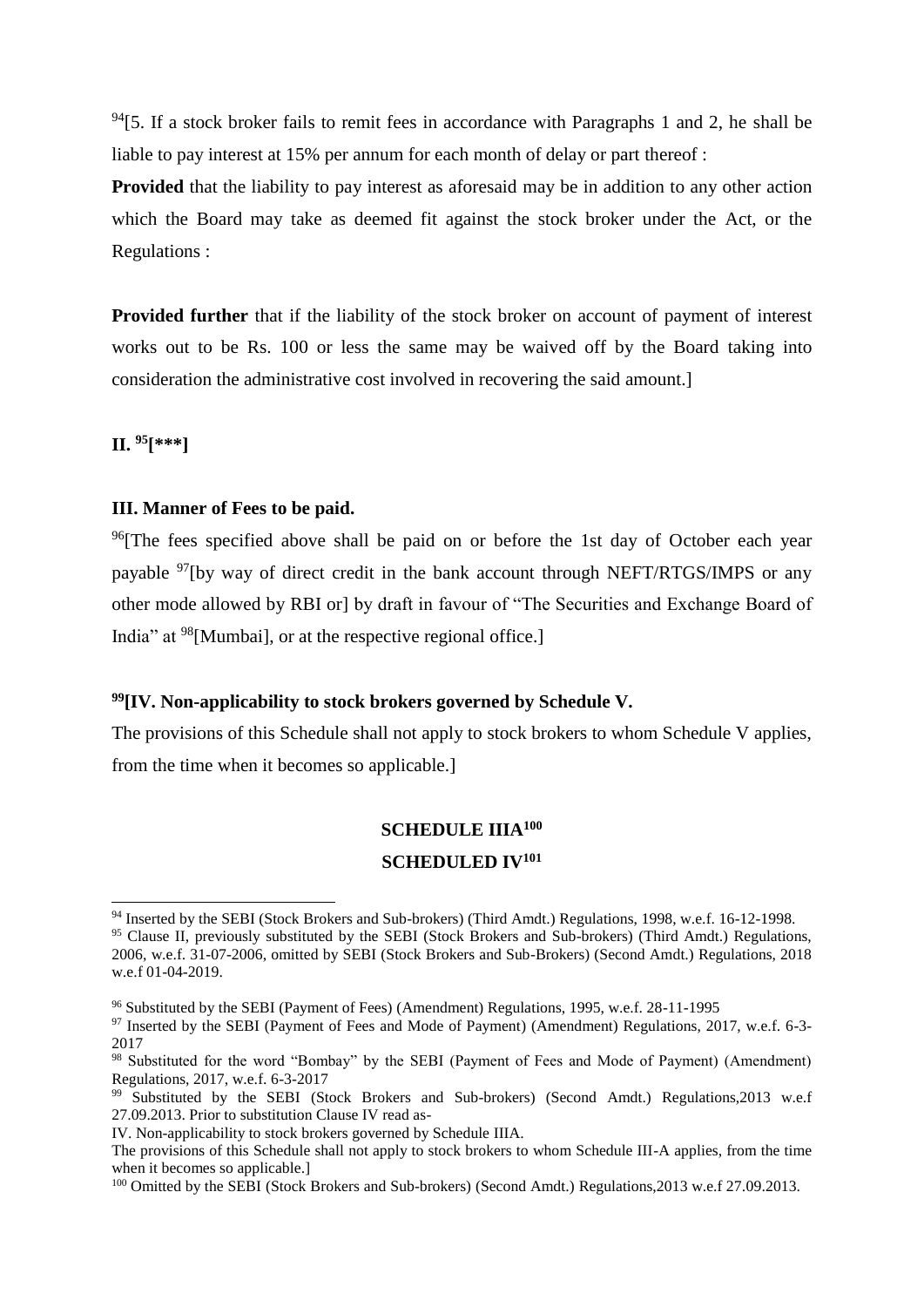## **SCHEDULE IVA<sup>102</sup> SCHEDULE IVB<sup>103</sup>**

## **<sup>104</sup>[SCHEDULE V**

# **PAYMENT OF FEES BY STOCK BROKERS/ CLEARING MEMBERS/ SELF-CLEARING MEMBERS**

**[Regulation 10(1)]**

**PART A**

### **APPLICABILITY**

**1.** This Schedule shall apply to stock brokers in cash segment from the following points of time:

(a) All stock brokers who are granted registration by the Board on or after the first day of October, 2006 — upon grant of such registration;

(b) All stock brokers who were granted registration by the Board on or after the first day of April, 2006, but before the first day of October, 2006 — from the first day of October, 2006;

(c) All stock brokers who have not completed five financial years from the date of grant of registration by the Board, as on the thirty first day of March, 2006 — upon completion of ten financial years from the date of grant of registration by the Board;

(d) All stock brokers who have completed five financial years from the date of grant of registration by the Board, as on the thirty first day of March, 2006 — upon completion of the current block of five financial years, within the meaning of item  $I(1)(c)$  of Schedule III;

(e) All stock brokers falling under sub-clause (c) or (d), who opt in accordance with clause 2 of this Schedule — from such date as may be specified by the Board.

<sup>105</sup>[**1A.** This Schedule shall apply to every stock broker who deals in commodity derivatives and every clearing member/ self-clearing member who clears and settles trades in commodity derivatives, from the date of grant of registration:

Provided that for a person dealing in commodity derivatives as a commodity derivatives broker, clearing and settling trades as a commodity derivatives clearing member or selfclearing member, immediately before the transfer and vesting of rights and assets of the Forward Markets Commission with the Securities and Exchange Board of India, this

1

<sup>&</sup>lt;sup>101</sup> Omitted by the SEBI (Stock Brokers and Sub-brokers) (Second Amdt.) Regulations, 2013 w.e.f 27.09.2013.

<sup>&</sup>lt;sup>102</sup> Omitted by the SEBI (Stock Brokers and Sub-brokers) (Second Amdt.) Regulations, 2013 w.e.f 27.09.2013.

<sup>&</sup>lt;sup>103</sup> Omitted by the SEBI (Stock Brokers and Sub-brokers) (Second Amdt.) Regulations, 2013 w.e.f 27.09.2013.

<sup>&</sup>lt;sup>104</sup> Schedule V inserted by the SEBI (Stock Brokers and Sub-brokers) (Second Amdt.) Regulations,2013 w.e.f 27.09.2013.

<sup>&</sup>lt;sup>105</sup> Inserted by the SEBI (Stock Brokers and Sub-brokers)(Amendment) Regulations, 2015, w.e.f. 28-09-2015.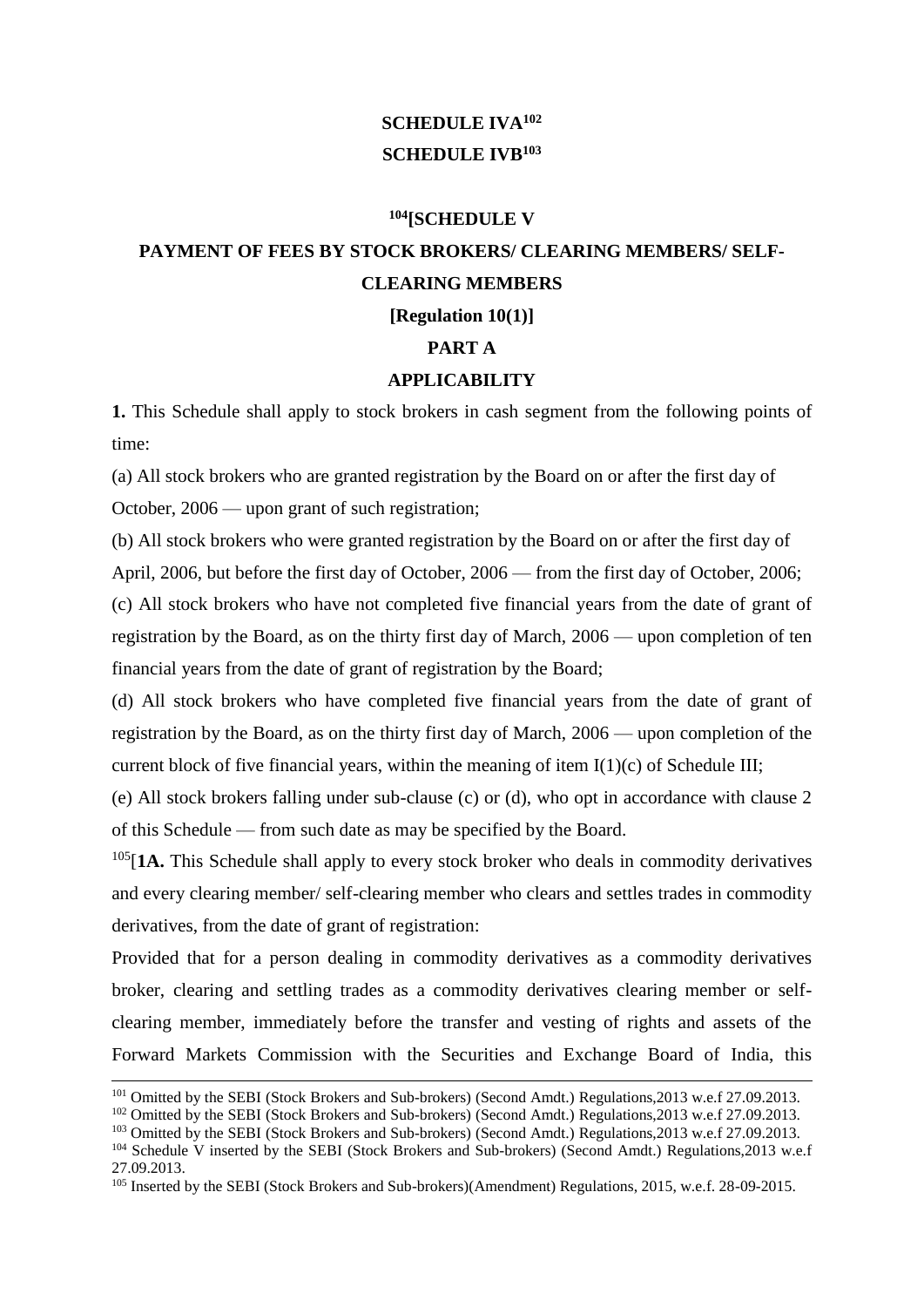Schedule shall apply, upon grant of registration by the Board, the computation of fee being with effect from the date of notification of transfer and vesting of rights and assets of the Forward Markets Commission with the Securities and Exchange Board of India.]

2. Stock brokers falling under sub-clause (c) or (d) of clause 1 may opt to pay fees in accordance with this Schedule before completion of the relevant time periods mentioned in those sub-clauses, by exercising an option in writing to that effect and communicating it to the Board, in such manner and within such time as may be specified by the Board.

### **PART B**

### **CHARGE OF FEES**

3. (1) On and from the applicability of this Schedule, every stock broker/ clearing member/self clearing member shall pay to the Board in accordance with Part C, a fee in respect of the securities transactions including off-market transactions undertaken by them, at the rates mentioned below:

## **<sup>106</sup>[Table**

-

| <b>Segment</b>               | Rate / Amount (in `)                                                                                            | <b>Remarks</b>            |                                |                                                                                                                              |
|------------------------------|-----------------------------------------------------------------------------------------------------------------|---------------------------|--------------------------------|------------------------------------------------------------------------------------------------------------------------------|
|                              | <b>Stock Broker</b>                                                                                             | <b>Clearing</b><br>member | <b>Self-clearing</b><br>member |                                                                                                                              |
| Cash                         | $0.00015$ per cent of the<br>price at which<br>the<br>securities<br>are<br>purchased or sold (`15<br>per crore) | *                         | $\ast$                         | All<br>purchase<br>sale<br>and<br>transactions in securities other<br>than debt securities.                                  |
| <b>Equity</b><br>derivatives | $0.00015$ per cent of his<br>turnover $($ 15 per<br>crore)                                                      | 50,000/                   | $50,000/-$                     | The<br>Explanation.— $(A)$<br>expression 'turnover' shall<br>include the value of the trades<br>executed by the stock broker |
| Currency<br>derivatives      | $0.00015$ per cent of his<br>turnover $($ 15 per<br>crore)                                                      | 50,000/                   | $50,000/-$                     | on the concerned segment of<br>recognized stock<br>the<br>exchange and of the trades                                         |

<sup>106</sup> Substituted by the SEBI (Payment of Fees)(Amendment) Regulations, 2019 w.e.f. 01-04-2019. Prior to the substitution, the Table inserted by the SEBI (Payment of Fees and Mode of Payment) (Amendment) Regulations, 2017, w.e.f. 01-04-2017, read as follows: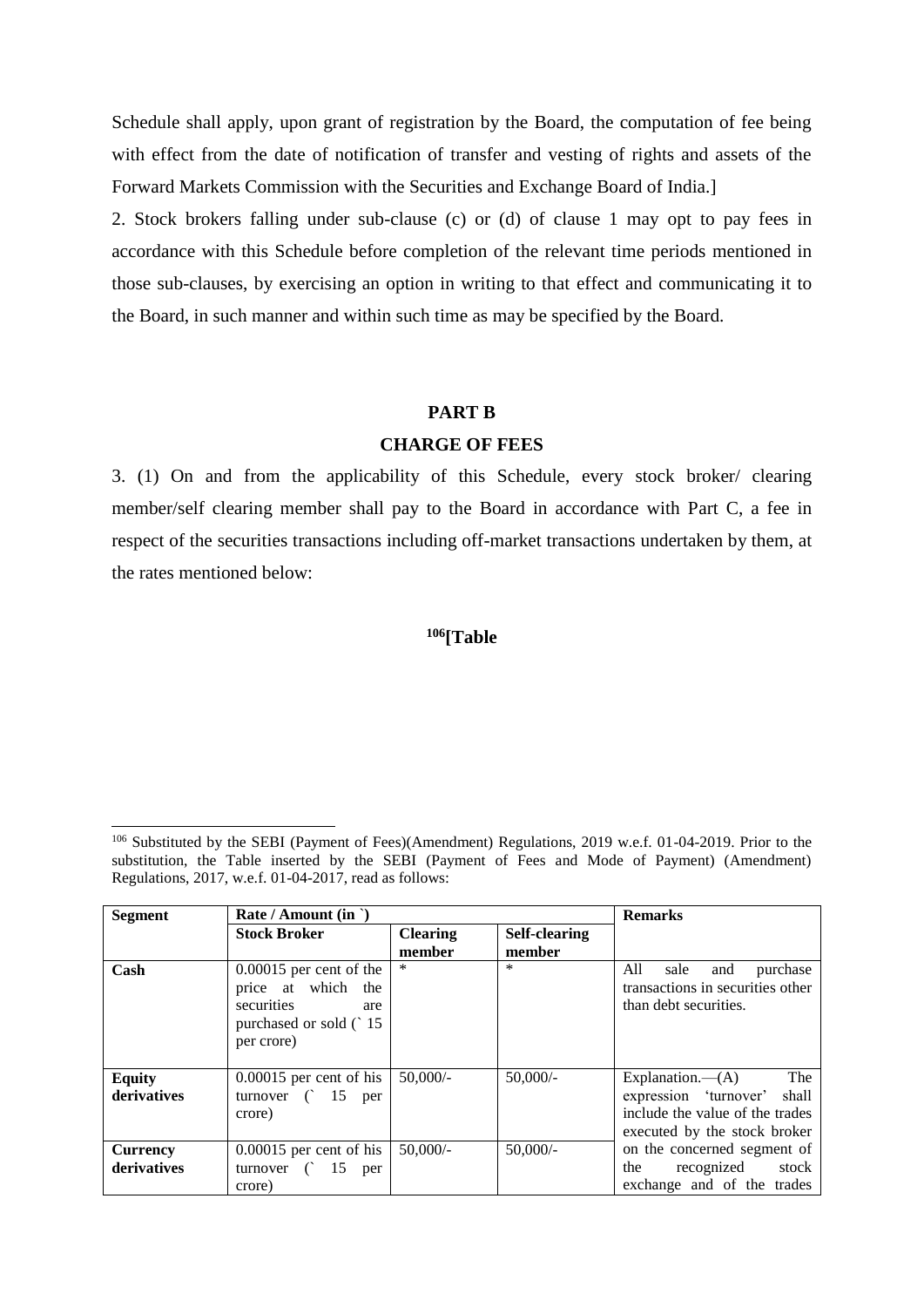| <b>Interest</b><br>rate<br>derivatives | 0.00005 per cent<br>of his turnover (5 per<br>crore)                                                                                                                                                                                                                                                                                                                                                                     | $50,000/$ - | $50,000/$ - | settled on the expiration of the<br>contracts.<br>In<br>(B)<br>case<br>of options<br>contracts, 'turnover' shall be<br>computed on the basis of<br>premium traded for the option<br>contracts and in case where<br>the option is exercised or<br>assigned,<br>it<br>shall<br>be<br>additionally computed on the<br>basis of notional value of<br>option contracts exercised or<br>assigned.                                                                                                                                                                                                        |
|----------------------------------------|--------------------------------------------------------------------------------------------------------------------------------------------------------------------------------------------------------------------------------------------------------------------------------------------------------------------------------------------------------------------------------------------------------------------------|-------------|-------------|----------------------------------------------------------------------------------------------------------------------------------------------------------------------------------------------------------------------------------------------------------------------------------------------------------------------------------------------------------------------------------------------------------------------------------------------------------------------------------------------------------------------------------------------------------------------------------------------------|
| Commodity<br>derivatives               | $0.00015$ per cent of his<br>turnover $($ 15 per<br>crore)                                                                                                                                                                                                                                                                                                                                                               | $50,000/$ - | $50,000/$ - | Explanation.—<br>The<br>(A)<br>expression 'turnover'<br>shall<br>include the value of the trades<br>executed by the stock broker<br>on the concerned recognized<br>stock exchange and of the<br>trades<br>settled<br>the<br>on<br>expiration of the contracts.<br>(B) In case of options<br>contracts, 'turnover' shall be<br>computed on the basis of<br>premium traded for the option<br>contracts and in case where<br>the option is exercised or<br>assigned,<br>shall<br>it<br>be<br>additionally computed on the<br>basis of notional value of<br>option contracts exercised or<br>assigned. |
| Debt                                   | 0.00002 per cent<br>of his turnover $($ 2 per<br>crore)<br>Explanation.-<br>For the purpose of this<br>clause, the expression<br>'turnover' shall include<br>the aggregate value of<br>the trades executed,<br>including both sale and<br>purchase transactions,<br>by the stock broker<br>including<br>the<br>proprietary<br>trading<br>member on the debts<br>of<br>the<br>segment<br>recognized<br>stock<br>exchange. | $50,000/-$  | $50,000/$ - | The<br>fee<br>shall<br>not<br>be<br>applicable<br>for<br>clearing<br>member<br>self-clearing<br><b>or</b><br>said<br>the<br>member<br>in case<br>self-<br>clearing<br>member<br><b>or</b><br>clearing member is already a<br>clearing member<br>self-<br><sub>or</sub><br>clearing member in any other<br>segment and is paying fee, as<br>specified in this Part, for such<br>segment.                                                                                                                                                                                                            |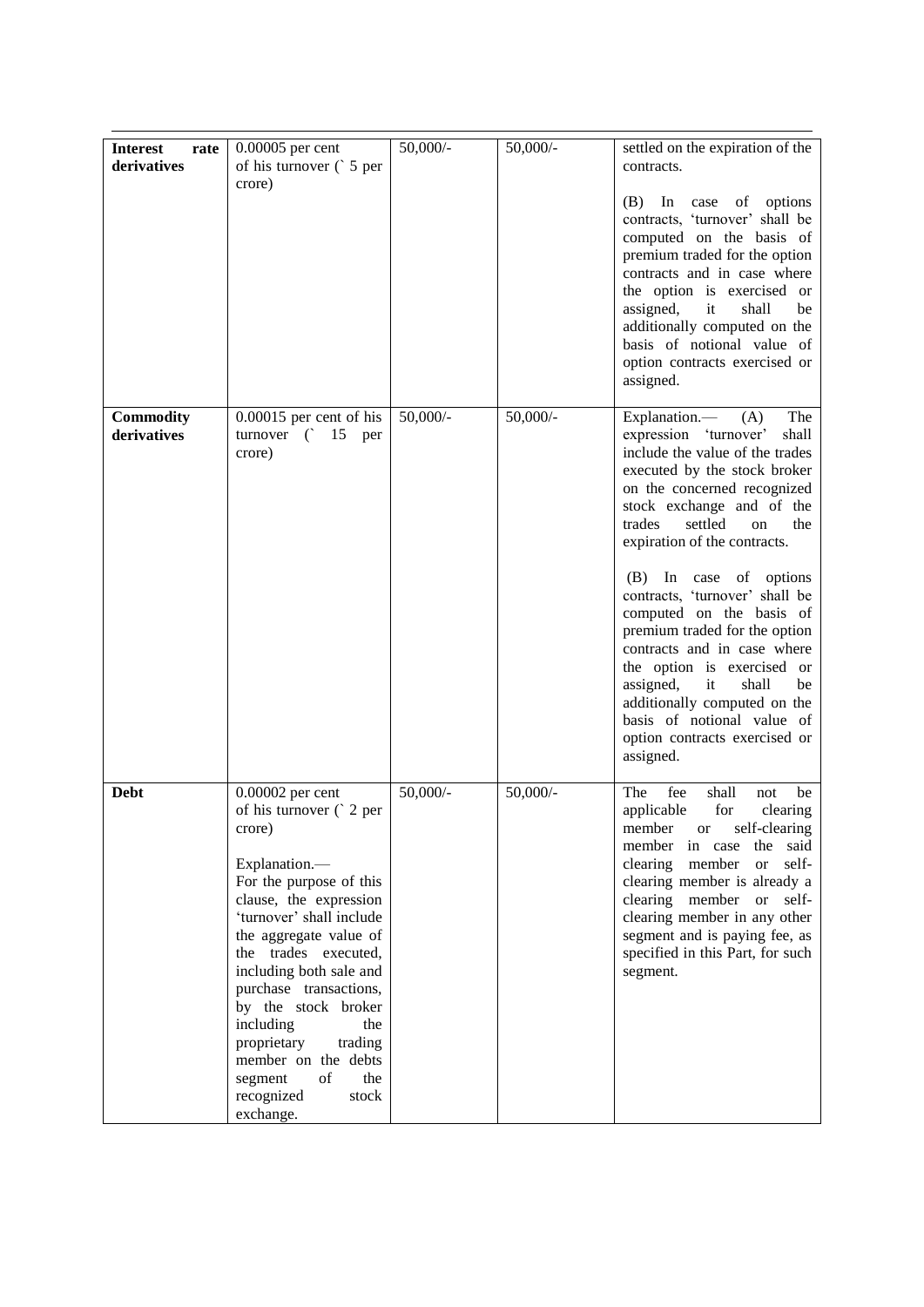| <b>Segment</b>  | Rate / Amount (in $\bar{\zeta}$ )    |                 | <b>Remarks</b> |                          |
|-----------------|--------------------------------------|-----------------|----------------|--------------------------|
|                 | <b>Stock Broker</b>                  | <b>Clearing</b> | Self-          |                          |
|                 |                                      | member          | clearing       |                          |
|                 |                                      |                 | member         |                          |
| Cash            | 0.00010 per cent                     | $\ast$          | $\ast$         | All sale and purchase    |
|                 | of<br>his<br>turnover                |                 |                | transactions<br>in       |
|                 | $(3 \t10 \text{ per crore})$         |                 |                | securities other than    |
|                 |                                      |                 |                | debt securities.         |
| <b>Equity</b>   | $0.00010$ per cent                   | $50,000/$ -     | $50,000/$ -    | Explanation. $-(A)$      |
| derivatives     | of his turnover                      |                 |                | The<br>expression        |
|                 | $(\bar{\zeta} 10 \text{ per crore})$ |                 |                | 'turnover'<br>shall      |
|                 |                                      |                 |                | include the value of     |
| <b>Currency</b> | $0.00010$ per cent                   | $50,000/$ -     | $50,000/-$     | the trades executed by   |
| derivatives     | of his turnover                      |                 |                | the stock broker on the  |
|                 | $(3 \t10 \text{ per crore})$         |                 |                | concerned segment of     |
| Interest rate   | $0.00005$ per cent                   | $50,000/$ -     | $50,000/$ -    | the recognized stock     |
| derivatives     | of his turnover                      |                 |                | exchange and of the      |
|                 | $(35 \text{ per crore})$             |                 |                | trades settled on the    |
|                 |                                      |                 |                | expiration<br>of<br>the  |
|                 |                                      |                 |                | contracts.               |
|                 |                                      |                 |                |                          |
|                 |                                      |                 |                | (B) In case of options   |
|                 |                                      |                 |                | 'turnover'<br>contracts, |
|                 |                                      |                 |                | shall be computed on     |
|                 |                                      |                 |                | the basis of premium     |
|                 |                                      |                 |                | traded for the option    |
|                 |                                      |                 |                | contracts and in case    |
|                 |                                      |                 |                | where the option is      |
|                 |                                      |                 |                | exercised or assigned,   |
|                 |                                      |                 |                | it shall be additionally |
|                 |                                      |                 |                | computed on the basis    |
|                 |                                      |                 |                | of notional value of     |

 $\overline{a}$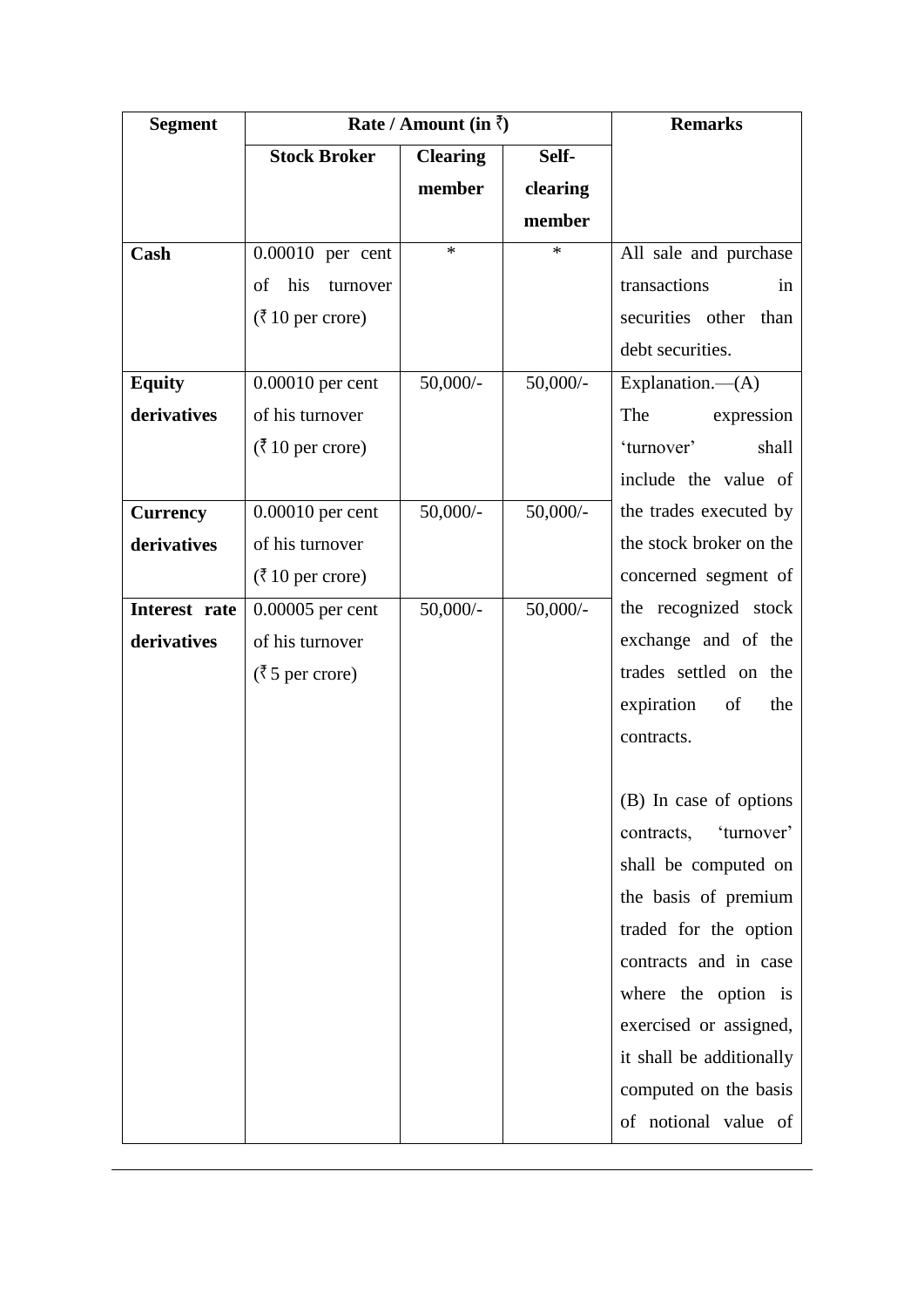|                     |                                          |             |             | option<br>contracts      |
|---------------------|------------------------------------------|-------------|-------------|--------------------------|
|                     |                                          |             |             | exercised or assigned.   |
|                     |                                          |             |             |                          |
| <b>Commodity</b>    | $0.00010$ per cent                       | $50,000/$ - | $50,000/$ - | Explanation.-<br>(A)     |
| derivatives         | of his turnover                          |             |             | The<br>expression        |
|                     | $(3 \t10 \text{ per crore})$             |             |             | 'turnover'<br>shall      |
|                     |                                          |             |             | include the value of     |
|                     |                                          |             |             | the trades executed by   |
|                     |                                          |             |             | the stock broker on the  |
|                     |                                          |             |             | concerned recognized     |
| <b>Agricultural</b> | 0.00001 per cent                         |             |             | stock exchange and of    |
| commodity           | of his turnover                          |             |             | the trades settled on    |
| derivatives         | $(\bar{\zeta} 1$ per crore)              |             |             | the expiration of the    |
|                     |                                          |             |             | contracts.               |
|                     |                                          |             |             |                          |
|                     |                                          |             |             | (B) In case of options   |
|                     |                                          |             |             | contracts, 'turnover'    |
|                     |                                          |             |             | shall be computed on     |
|                     |                                          |             |             | the basis of premium     |
|                     |                                          |             |             | traded for the option    |
|                     |                                          |             |             | contracts and in case    |
|                     |                                          |             |             | where the option is      |
|                     |                                          |             |             | exercised or assigned,   |
|                     |                                          |             |             | it shall be additionally |
|                     |                                          |             |             | computed on the basis    |
|                     |                                          |             |             | of notional value of     |
|                     |                                          |             |             | option<br>contracts      |
|                     |                                          |             |             | exercised or assigned.   |
|                     |                                          |             |             |                          |
| <b>Debt</b>         | 0.00002 per cent                         | $50,000/$ - | $50,000/$ - | The fee shall not be     |
|                     | of his turnover                          |             |             | applicable for clearing  |
|                     | $(\overline{\zeta} 2 \text{ per crore})$ |             |             | member or self-clearing  |
|                     |                                          |             |             | member in case the said  |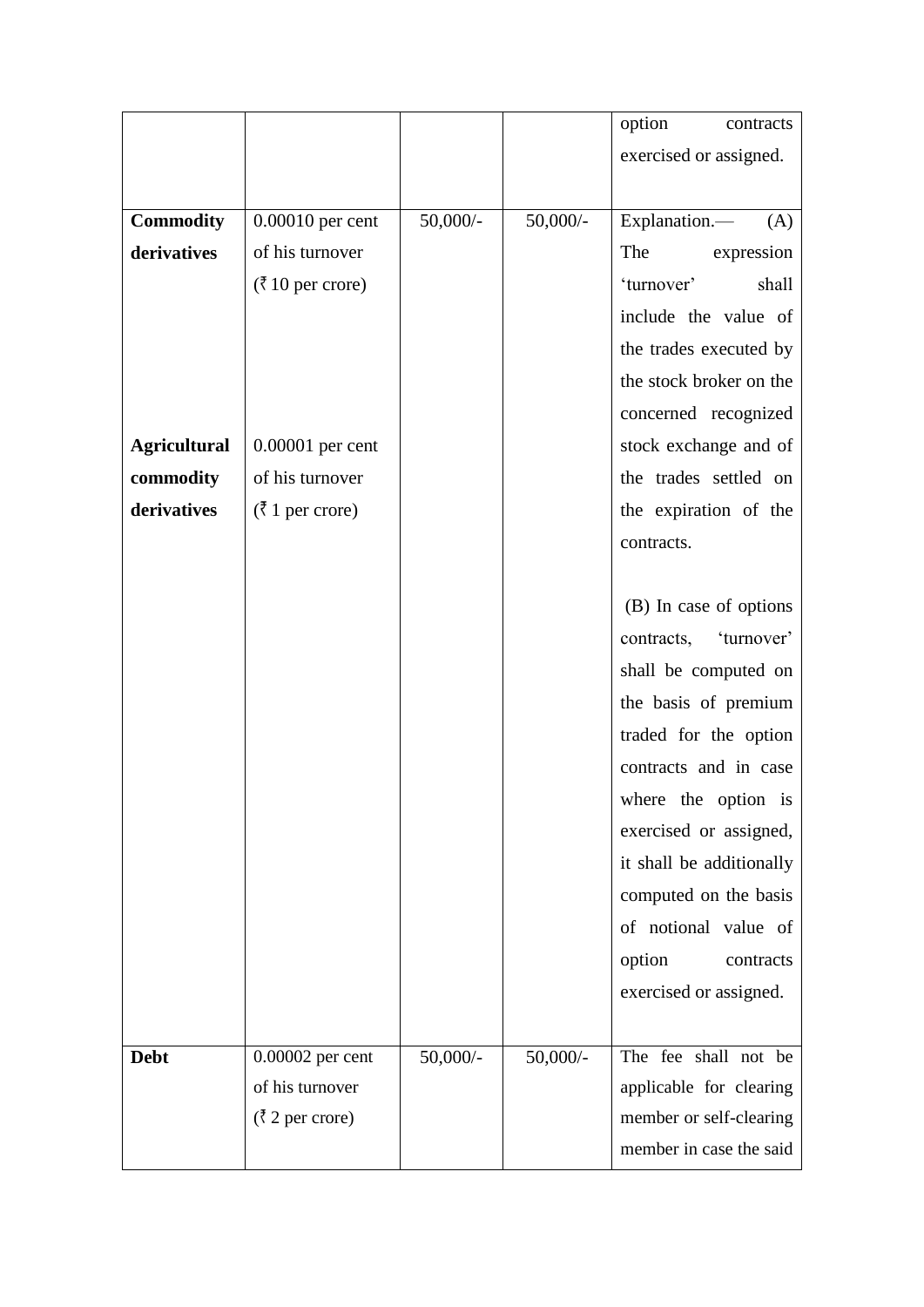| Explanation.-          |  | clearing member or        |
|------------------------|--|---------------------------|
| For the purpose of     |  | self-clearing member is   |
| this<br>clause,<br>the |  | already a<br>clearing     |
| expression             |  | member or self-clearing   |
| 'turnover'<br>shall    |  | member in any other       |
| include<br>the         |  | segment and is paying     |
| aggregate value of     |  | fee, as specified in this |
| trades<br>the          |  | Part, for such segment.   |
| executed,              |  |                           |
| including both sale    |  |                           |
| purchase<br>and        |  |                           |
| transactions,<br>by    |  |                           |
| the stock broker       |  |                           |
| including<br>the       |  |                           |
| proprietary trading    |  |                           |
| member on<br>the       |  |                           |
| debts segment of       |  |                           |
| recognized<br>the      |  |                           |
| stock exchange.        |  |                           |

]

(2) A clearing member/ self-clearing member shall pay a fee of  $\overline{5}50,000$  every year

till his registration is in force, in the manner specified below:-

(a) for the first financial year along with the application for registration;

(b) for the subsequent financial years before 1st June of that financial year.

**4.** Nothing in clause 3 shall affect the liability of any stock broker to pay fees under Schedule III, which accrued before this Schedule became applicable to him and such fees shall be paid as per the relevant provisions of Schedule III as if they had not ceased to be applicable to him.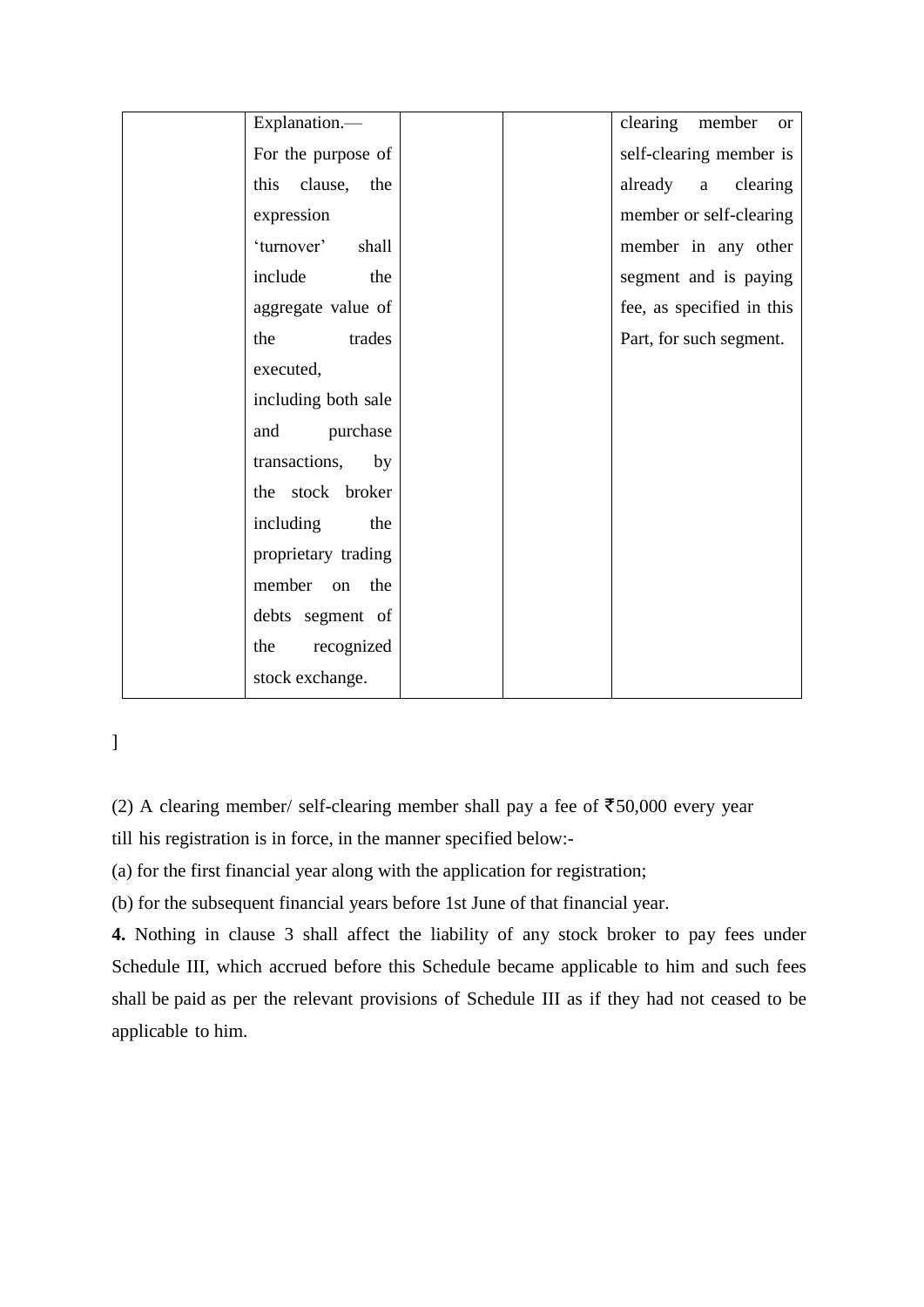**<sup>107</sup>[4A**. The non-refundable fee payable along with an application for registration under subregulation (4) of regulation 3 or sub-regulation (4) of regulation 10A shall be a sum of fifty thousand rupees:

Provided that the non-refundable fee payable along with an application for registration, by a person dealing, clearing and settling trades, on a national commodity derivatives exchange or regional commodity derivatives exchange, immediately before the transfer and vesting of rights and assets of the Forward Markets Commission with the Securities and Exchange Board of India, shall be a sum of twenty-five thousand rupees or five thousand rupees, respectively.]

**<sup>108</sup>[4B.** The fee specified in clause 4A shall be payable by the applicant <sup>109</sup>[by way of direct credit in the bank account through NEFT/RTGS/IMPS or any other mode allowed by RBI or] by means of a demand draft in favour of "Securities and Exchange Board of India" payable at Mumbai.]

## **PART C MANNER OF PAYMENT AND RECOVERY**

**5.** (1) Every recognized stock exchange shall collect from every stock broker in cash segment, the fee payable under clause 3 in respect of—

(a) securities transactions entered into by him in that stock exchange;

and

1

(b) off-market transactions entered into by him which are reported to that stock exchange,—

in accordance with the provisions of its bye-laws.

<sup>&</sup>lt;sup>107</sup> Clause 4A substituted by the SEBI (Stock Brokers and Sub-brokers) (Amendment) Regulations, 2015, w.e.f. 28-9-2015. Prior to its substitution, Clause 4A, as inserted by the SEBI (Payment of Fees) (Amendment) Regulations, 2014, w.e.f. 23-5-2014, read as under :

<sup>&</sup>quot;4A. The non-refundable fee payable along with an application for registration under sub- regulation (4) of regulation 3 or sub-regulation (4) of regulation 10A shall be a sum of fifty thousand rupees."

<sup>108</sup> Inserted by the SEBI (Payment of Fees) (Amendment) Regulations, 2014, w.e.f. 23-5-2014.

<sup>&</sup>lt;sup>109</sup> Inserted by the SEBI (Payment of Fees and Mode of Payment) (Amendment) Regulations, 2017, w.e.f. 6-3-2017.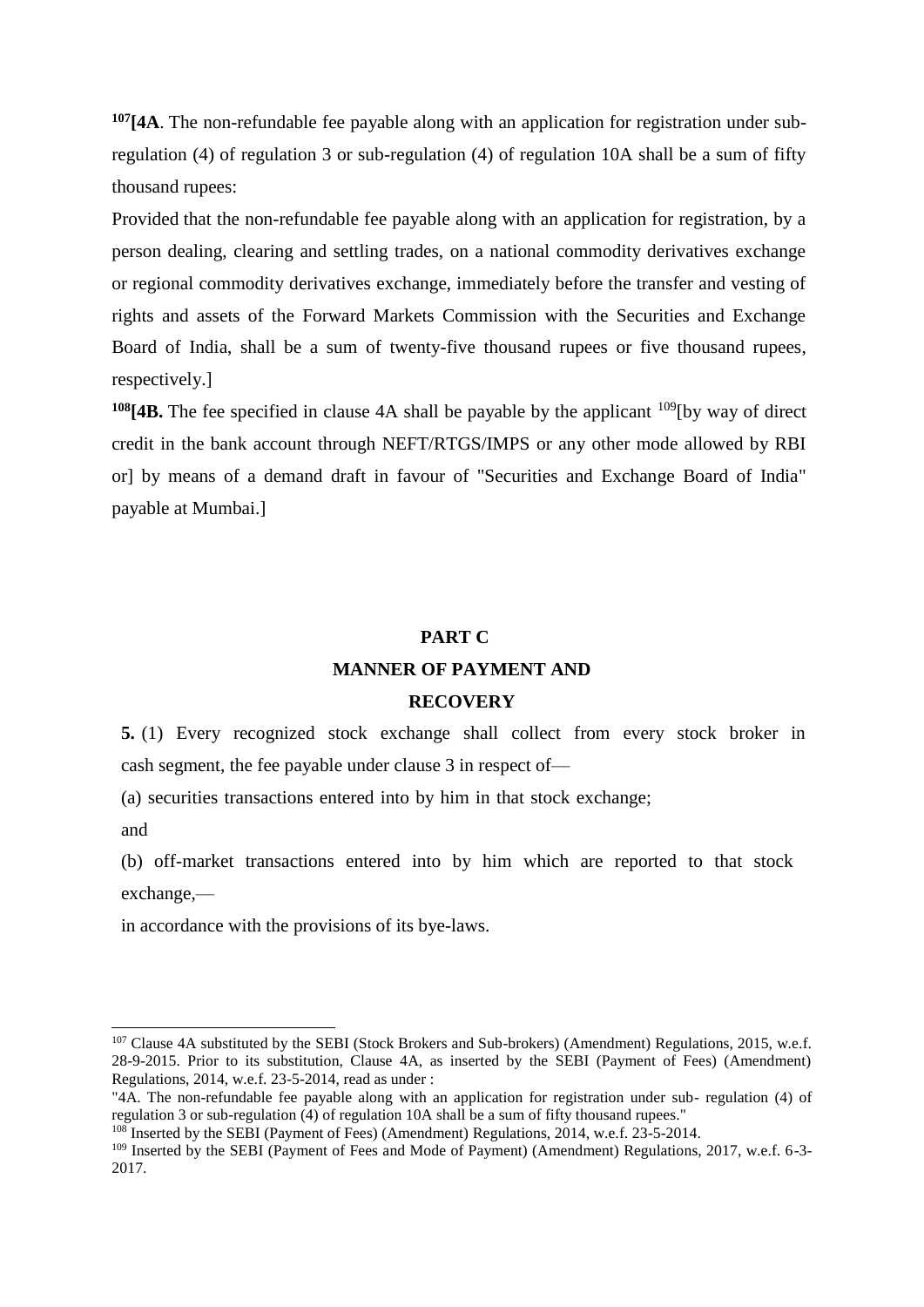*Explanation.—*The Board may specify the manner in which fees shall be collected from stock brokers who report the same transactions to different stock exchanges in which they are members, under clause (b).

(2) Every recognized stock exchange shall collect from every stock broker in any segment other than cash segment, the fee payable under clause 3 in respect of turnover in the relevant segment of that stock exchange in accordance with the provisions of its bye-laws.

 $110$ [(2a) Every commodity derivatives exchange shall collect from every stock broker/clearing member/self-clearing member, dealing/clearing and settling trades in commodity derivatives, the fee payable under sub-clause (1) of clause 3 in accordance with the provisions of its bye-laws.]

(3) The fee collected by a recognized stock exchange under  $^{111}$ [sub-clauses (1), (2) or (2a)] of this clause during a calendar month shall be paid by the stock exchange to the Board by the fifth working day of the following calendar month.

(4) All recognized stock exchanges shall maintain such registers and furnish such returns or information to the Board in respect of the fee collected under this Schedule, as may be specified by the Board.

(5) Without prejudice to sub-clause (4), a recognized stock exchange shall also be liable to furnish such information or explanations to the Board as may be required by it in respect of fee collected or liable to be collected under this Schedule.

**6.** A stock broker who also acts as a clearing member/ self-clearing member shall pay the annual fee separately, as applicable to each category as specified in clause 3 above.

**7.** (1) Nothing contained in clause 5 shall affect the primary liability of a stock broker/ clearing member/ self-clearing member to pay the fees under clause 3 or shall preclude the Board from recovering any such fee remaining unpaid by any stock broker/ clearing member/ self-clearing member directly from him.

(2) Where due to the stock broker's/ clearing member's/ self-clearing member's default any fee which was liable to be paid on his behalf under clause 5 remains unpaid or is paid belatedly, he shall, without prejudice to any other action that may be taken under the Act, rules or regulations, pay an interest of 15 per cent per annum for every month of delay or part thereof to the Board.

-

<sup>110</sup> Inserted by the SEBI (Stock Brokers and Sub-brokers)(Amendment) Regulations, 2015, w.e.f. 28-09-2015.

<sup>&</sup>lt;sup>111</sup> Substituted by the SEBI (Stock Brokers and Sub-brokers)(Amendment) Regulations, 2015 for the words " sub-clause (1) or (2)" w.e.f. 28-09-2015.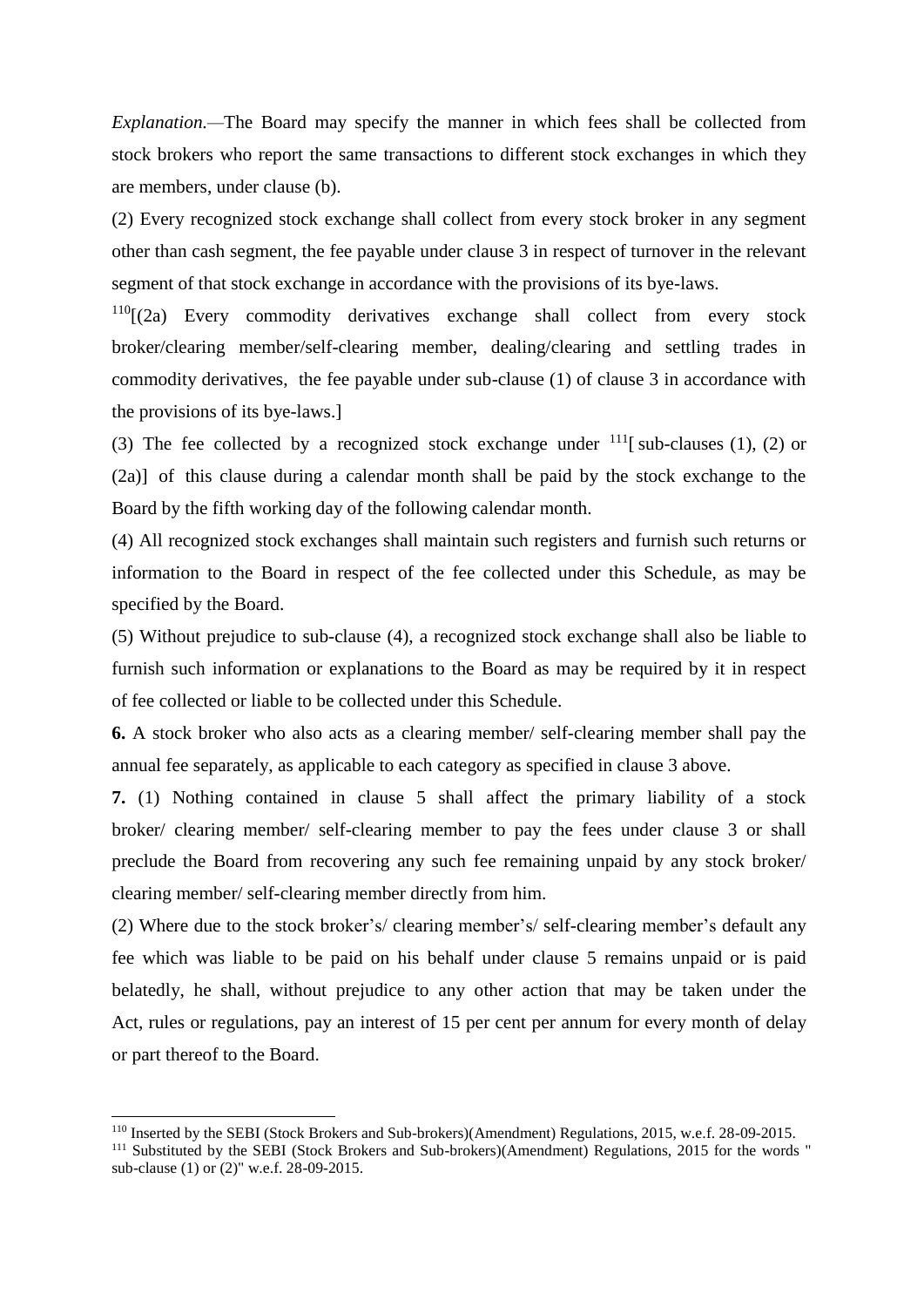(3) Every stock broker/ clearing member/ self-clearing member shall be liable to furnish such information or explanations to the Board as may be required by it in respect of fee paid or payable under this Schedule.

**8.** The financial year shall mean the year commencing from 1<sup>st</sup> April and ending on 31<sup>st</sup> March of the following year.

**9.** For the purposes of this Part, the obligations cast on recognised stock exchanges and stock brokers shall, *mutatis mutandis*, apply to recognised clearing corporations and clearing members/self-clearing members also.]

### **<sup>112</sup>[SCHEDULE VI**

# **NETWORTH AND DEPOSIT REQUIREMENTS FOR STOCK BROKERS/ CLEARING MEMBERS/ SELF- CLEARING MEMBERS**

[Regulation 5(h),  $9(g)$ ]

## **APPLICABILITY, MANNER OF PAYMENT AND RECOVERY**

- **1.** The stock broker shall have a net-worth and shall deposit with the stock exchange a sum as may be specified by the Board/ Stock Exchange for the relevant segment from time to time.
- **2.** The clearing member/ self-clearing member shall have the minimum networth and shall deposit the minimum sum specified hereunder or a higher amount with the clearing corporation promoted by the respective stock exchange in the manner specified from time to time.

<sup>113</sup>[**3.** The quantum of networth and deposit to be maintained by-

-

(a) the stock broker/ clearing member, dealing /clearing and settling trades in securities, other than commodity derivatives, shall be as specified in Table 1 of this Schedule;

<sup>112</sup> Schedule VI inserted by the SEBI (Stock Brokers and Sub-brokers) (Second Amdt.) Regulations,2013 w.e.f 27-09-2013.

<sup>113</sup> Substituted by the SEBI (Stock Brokers and Sub-brokers) (Amendment) Regulations, 2015.w.e.f 28-09-2015 Prior to substitution clause 3 read as:

<sup>&</sup>quot;**3**. The quantum of networth and deposit to be maintained by the stock broker/clearing member shall be as specified in the Table provided in this Schedule "

<sup>&</sup>quot;clearing corporation or clearing house" means the clearing corporation or clearing house of a recognised stock exchange to clear and settle trades in securities;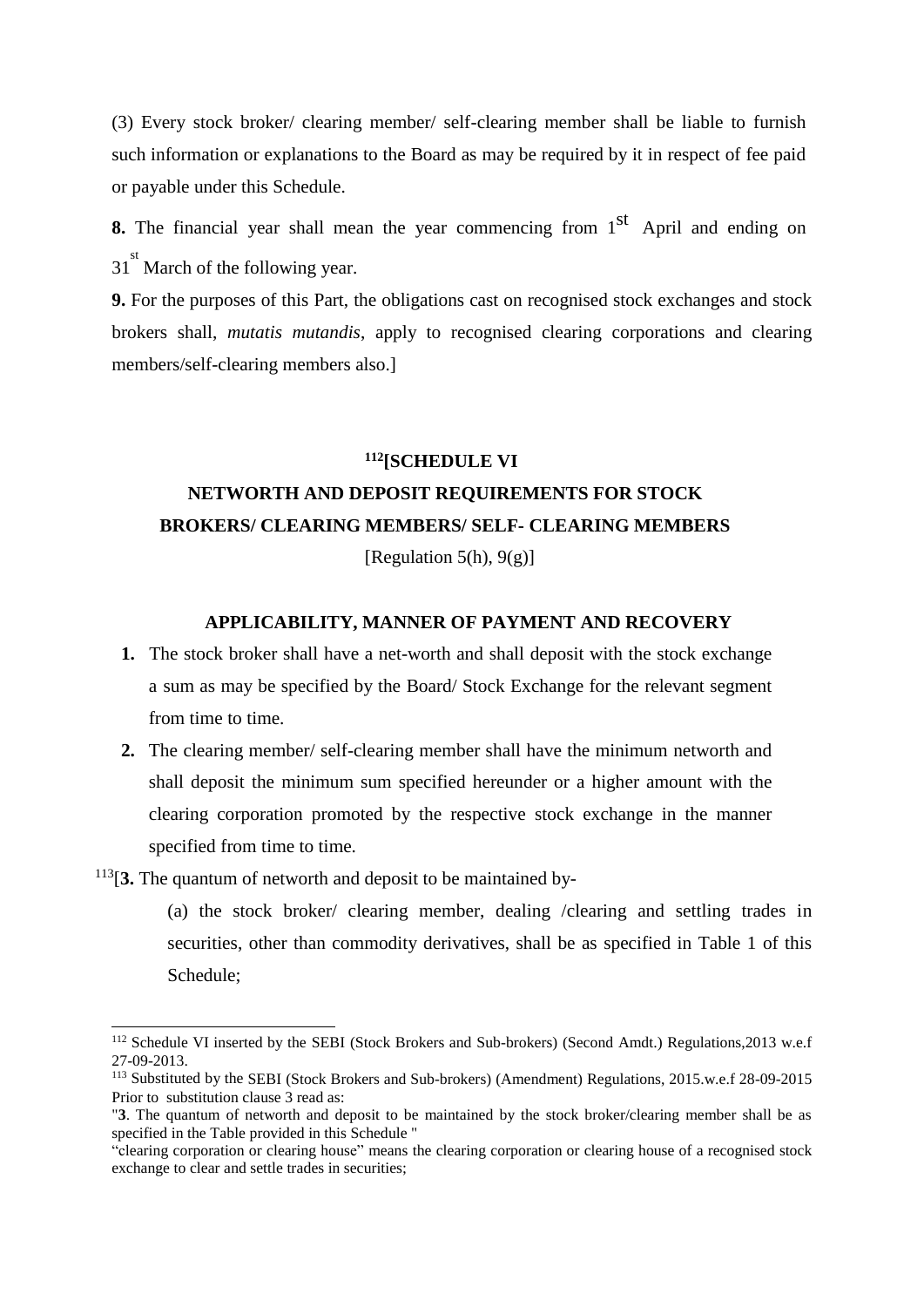(b) the stock broker/ clearing member, dealing/ clearing and settling trades in commodity derivatives, shall be as specified in Table 2 of this Schedule:

Provided that a person dealing in commodity derivatives as a commodity derivatives broker, clearing and settling trades as a commodity derivatives clearing member or selfclearing member, immediately before the transfer and vesting of rights and assets of the Forward Markets Commission with the Securities and Exchange Board of India, shall maintain the networth and deposit as specified by the commodity derivatives exchange, of which it holds membership: Provided further that within a period of one year from the date of transfer and vesting of rights and assets of the Forward Markets Commission with the Securities and Exchange Board of India, such persons shall satisfy the networth and deposit as specified in Table 2 of this Schedule.

- **4.** The quantum of deposit to be maintained by the stock broker/clearing member shall be separately calculated segment wise.
- **5.** The quantum of networth to be maintained by the stock broker/clearing member shall be collectively reckoned for all segments. It therefore means that if a stock broker/clearing member has a networth which is higher, then he may not be required to maintain separate networth for the other segments requiring lower networth.

## <sup>114</sup>[ **TABLE 1**

## **NETWORTH AND DEPOSIT FOR MEMBERS DEALING IN SECURITIES, OTHER THAN COMMODITY DERIVATIVES**]

| <b>Segment</b>     | <b>Stock Broker</b>       |                | <b>Clearing member</b>    |                                   | <b>Self clearing member</b> |                           |
|--------------------|---------------------------|----------------|---------------------------|-----------------------------------|-----------------------------|---------------------------|
|                    | $\mathbf{G}_{\mathbf{m}}$ |                | $\mathbf{G}_{\mathbf{m}}$ |                                   |                             | $\mathbf{G}_{\mathbf{m}}$ |
|                    | <b>Networth</b>           | <b>Deposit</b> | <b>Networth</b>           | <b>Deposit</b><br><b>Networth</b> |                             | <b>Deposit</b>            |
| Cash               | *                         | *              |                           | ∗                                 |                             |                           |
| <b>Equity</b>      | $\ast$                    | $\ast$         | 3 crore                   | 50 lakh                           | 1 crore                     | 50 lakh                   |
| Dovivotivos        |                           |                |                           |                                   |                             |                           |
| <b>Currency</b>    | 1 crore                   | $\ast$         | 10 crore                  | 50 lakh                           | 5 crore                     | 50 lakh                   |
| <b>Desiretires</b> |                           |                |                           |                                   |                             |                           |

-

<sup>114</sup> Substituted by the SEBI (Stock Brokers and Sub-brokers) (Amendment) Regulations, 2015.w.e.f 28-09-2015 Prior to substitution the heading for the table read as:

<sup>&</sup>quot; TABLE ON NETWORTH AND DEPOSIT"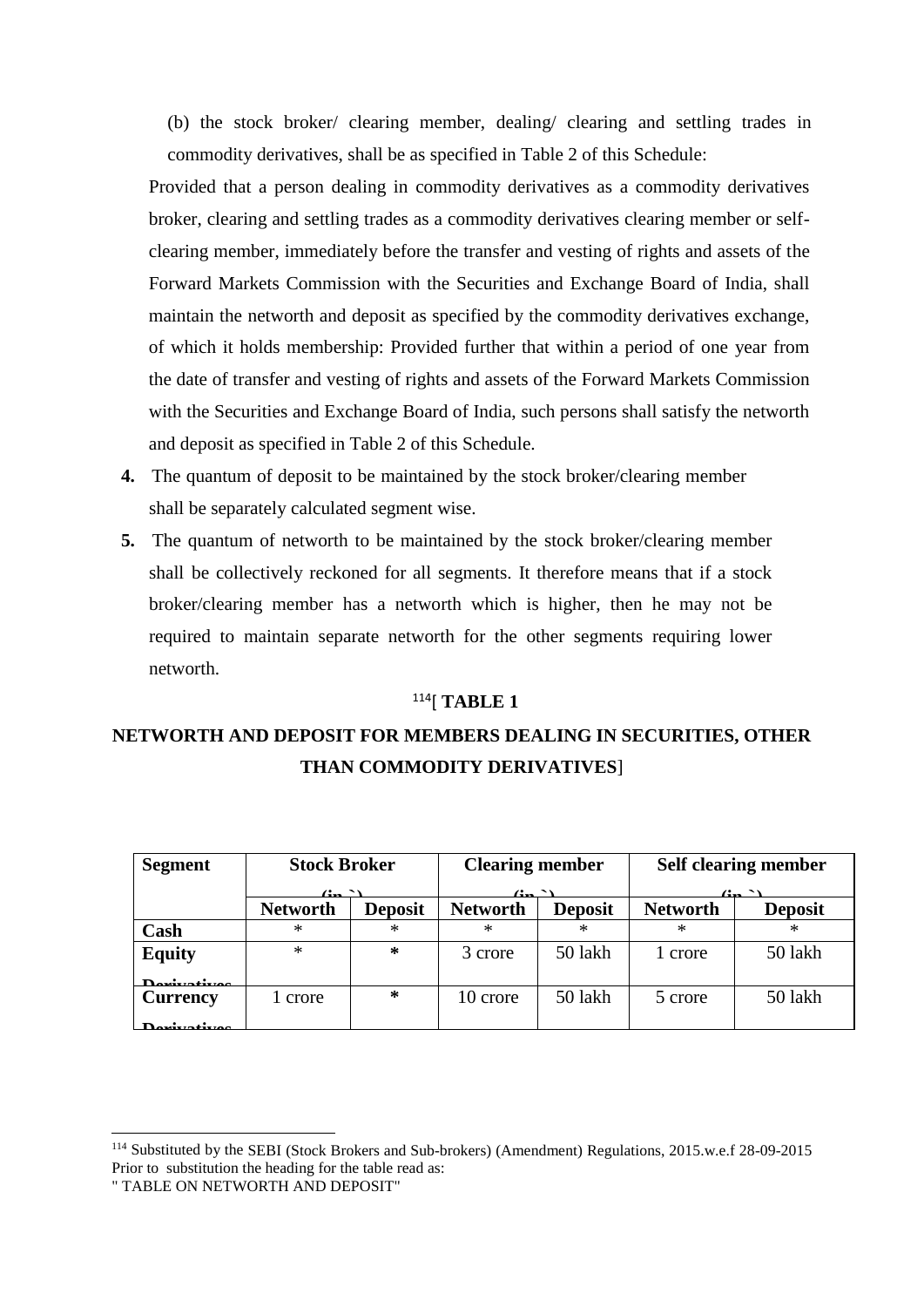| <b>Debt</b> | 50 Lakh     | ∗ | 3 crore | ∗ | 1 crore | ∗ |
|-------------|-------------|---|---------|---|---------|---|
|             | (including) |   |         |   |         |   |
|             | for         |   |         |   |         |   |
|             | proprietary |   |         |   |         |   |

\* As may be specified by the Board from time to time

## <sup>115</sup>[**TABLE 2**

## **NETWORTH AND DEPOSIT FOR MEMBERS DEALING IN COMMODITY DERIVATIVES**

| <b>Type of</b>                               |                                                                               | <b>Networth (Amount in Rs.)</b>                                               | <b>Deposit (Amount in Rs.)</b><br>For the members of                          |                                                                               |  |
|----------------------------------------------|-------------------------------------------------------------------------------|-------------------------------------------------------------------------------|-------------------------------------------------------------------------------|-------------------------------------------------------------------------------|--|
| member                                       |                                                                               | For the members of                                                            |                                                                               |                                                                               |  |
|                                              | <b>National</b><br><b>Commodity</b><br><b>Derivatives</b><br><b>Exchanges</b> | <b>Regional</b><br><b>Commodity</b><br><b>Derivatives</b><br><b>Exchanges</b> | <b>National</b><br><b>Commodity</b><br><b>Derivatives</b><br><b>Exchanges</b> | <b>Regional</b><br><b>Commodity</b><br><b>Derivatives</b><br><b>Exchanges</b> |  |
| <b>Stock</b><br>broker/<br>Trading<br>member | Nil                                                                           | <b>Nil</b>                                                                    | Nil                                                                           | Nil                                                                           |  |
| Self-<br>clearing<br>member                  | 1 crore                                                                       | $\ast$                                                                        | 50 lakhs                                                                      | $\ast$                                                                        |  |

<sup>115</sup> Inserted by the SEBI (Stock Brokers and Sub-brokers)(Amendment) Regulations, 2015, w.e.f. 28-09-2015.

 $\overline{a}$